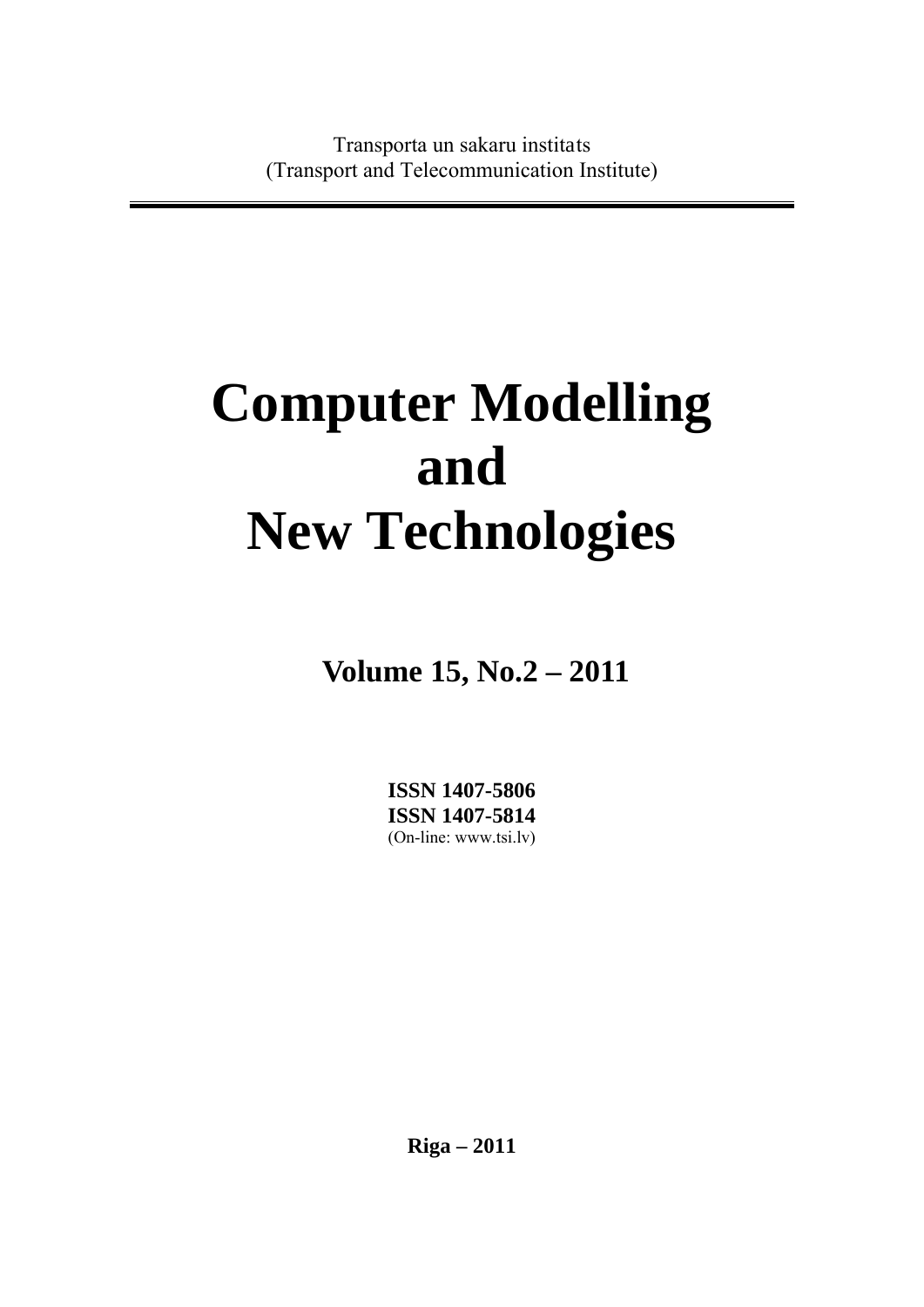# **EDITORIAL BOARD:**

Prof. Igor Kabashkin (Chairman of the Board), *Transport & Telecommunication Institute, Latvia;* Prof. Yuri Shunin (Editor-in-Chief), *Information Systems Management Institute, Latvia;*  Prof. Adolfas Baublys, *Vilnius Gediminas Technical University, Lithuania;*  Dr. Brent D. Bowen, *Purdue University, USA*; Prof. Olgierd Dumbrajs, *University of Latvia, Solid State Physics Institute, Latvia;* Prof. Sergey Maksimenko, *Institute for Nuclear Problem, Belarus State University, Belarus;*  Prof. Vladimir Litovchenko, *V. Lashkaryov Institute of Semiconductor Physics of National Academy of Science of Ukraine;* Prof. Pavel D'yachkov, *Kurnakov Institute for General and Inorganic Chemistry, Russian Academy of Sciences, Russia;*  Prof. Stefano Bellucci, *Frascati National Laboratories – National Institute of Nuclear Physics, Italy;*  Prof. Eugene Kopytov, *Transport & Telecommunication Institute, Latvia;*  Prof. Arnold Kiv, *Ben-Gurion University of the Negev, Israel;* 

Prof. Juris Zakis, *Higher School of Social Technologies, Latvia;*

Prof. Edmundas Zavadskas, *Vilnius Gediminas Technical University, Lithuania.*

#### **Host Organization:**

Transport and Telecommunication Institute

#### **Supporting Organizations:**

Latvian Transport Development and Education Association Latvian Academy of Sciences Latvian Operations Research Society

# **THE JOURNAL IS DESIGNED FOR PUBLISHING PAPERS CONCERNING THE FOLLOWING FIELDS OF RESEARCH:**

- mathematical and computer modelling
- mathematical methods in natural and engineering sciences
- physical and technical sciences
- computer sciences and technologies
- material science, solid state physics and chemistry
- nanomaterials, nanodevices and nanotechnologies
- aviation and aerospace technologies
- electronics and telecommunication
- transport and logistics
- economics and management
- innovative education
- social sciences In journal articles can be presented in English. All articles are reviewed.

# **EDITORIAL CORRESPONDENCE**

Transporta un sakaru instit ts (Transport and Telecommunication Institute) Lomonosova iela 1, LV-1019, Riga, Latvia. Phone: (+371) 67100593. Fax: (+371) 67100535 E-mail: journal@tsi.lv, www.tsi.lv

#### **COMPUTER MODELLING AND NEW TECHNOLOGIES**, 2011, Vol. 15, No.2

**ISSN** 1407-5806, **ISSN** 1407-5814 (on-line: www.tsi.lv)

Scientific and research journal of Transport and Telecommunication Institute (Riga, Latvia) The journal is being published since 1996.

Copyright © Transport and Telecommunication Institute, 2011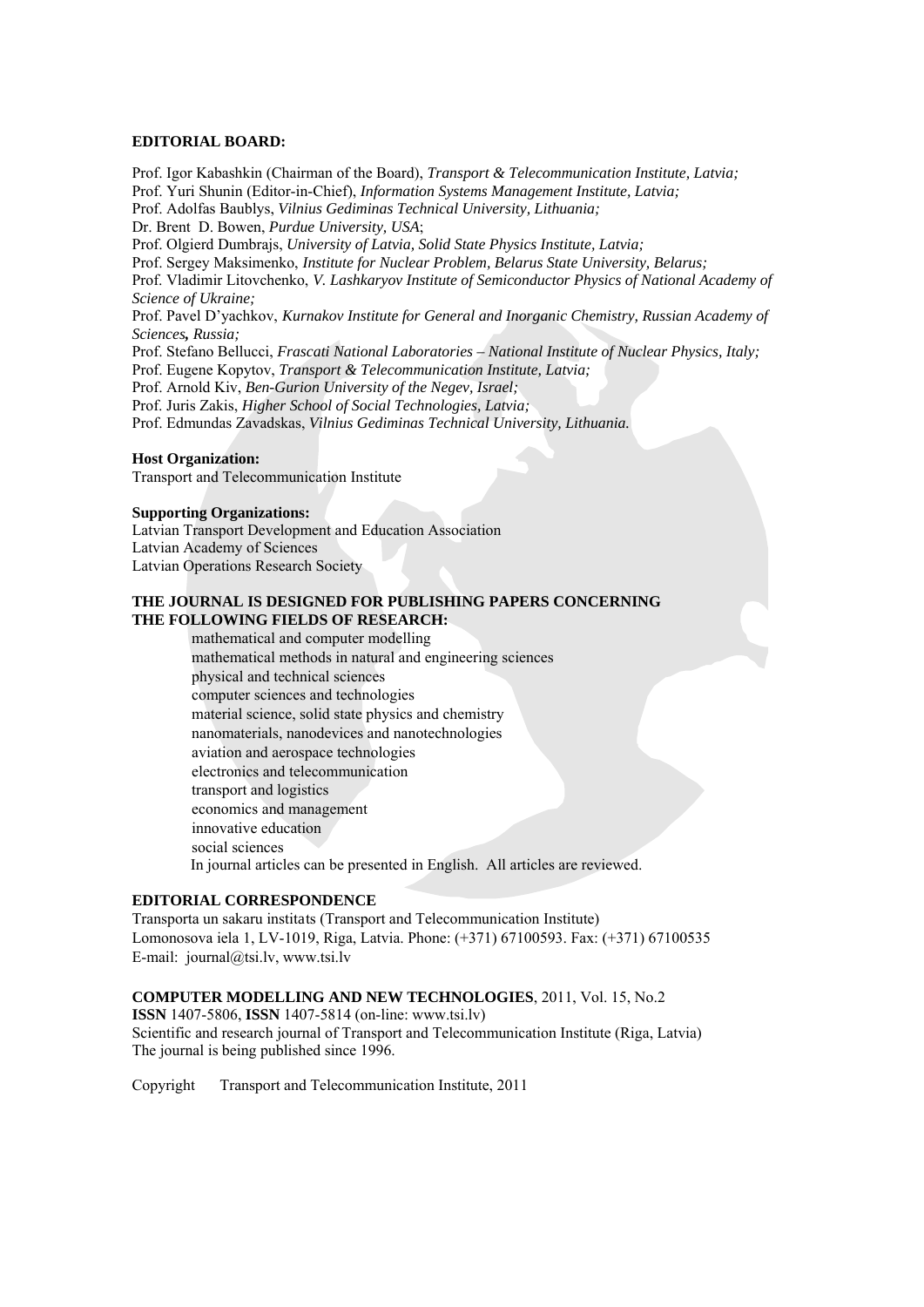# **CONTENTS**

| <b>Editors' Remarks</b>                                                                                                                                             | 5  |
|---------------------------------------------------------------------------------------------------------------------------------------------------------------------|----|
| <b>Applied Statistics and Operations Research</b>                                                                                                                   | 7  |
| Adjusting Markov Models to Changes in Maintenance Policy For<br>Reliability Analysis<br>J. Sugier                                                                   | 7  |
| Heuristic Preference Rules in Multiroute Scheduling<br>A. Ben-Yair, D. Golenko-Ginzburg                                                                             | 21 |
| New Approach to Pattern Recognition via Comparison of Maximum<br>Separations<br>K.N. Nechval, N.A. Nechval, M. Purgailis, V.F. Strelchonok, G. Berzins, M. Moldovan | 30 |
| Investigation of One Mathematical Model for the Maximisation of<br>Divisible Production Volume under Limited Resources                                              |    |
| Sh.E. Guseynov, J. Baranova                                                                                                                                         | 41 |
| <b>Mathematical Methods</b>                                                                                                                                         | 53 |
| Projector Systems<br>A.N. Kovantsov                                                                                                                                 | 53 |
| <b>Information Processing</b>                                                                                                                                       | 59 |
| Euclidean Rings and Cryptosystems without Repetition<br>A.Ten, V. Ten                                                                                               | 59 |
| The Method of Speech Signal Intonation Synthesis Based on Spline<br>Approximation                                                                                   |    |
| M. Kalimoldaev, Ye. Amirgaliyev, R. Musabayev                                                                                                                       | 68 |
| <b>Mathematical Modelling</b>                                                                                                                                       | 72 |
| Diffusion Process in Quasi-One-Dimensional Structures<br>J.-R. Kalnin                                                                                               | 72 |
| <b>Authors' Index</b>                                                                                                                                               | 76 |
| <b>Personalia</b>                                                                                                                                                   | 77 |
| <b>Cumulative Index</b>                                                                                                                                             | 81 |
| <b>Preparation of Publications</b>                                                                                                                                  | 85 |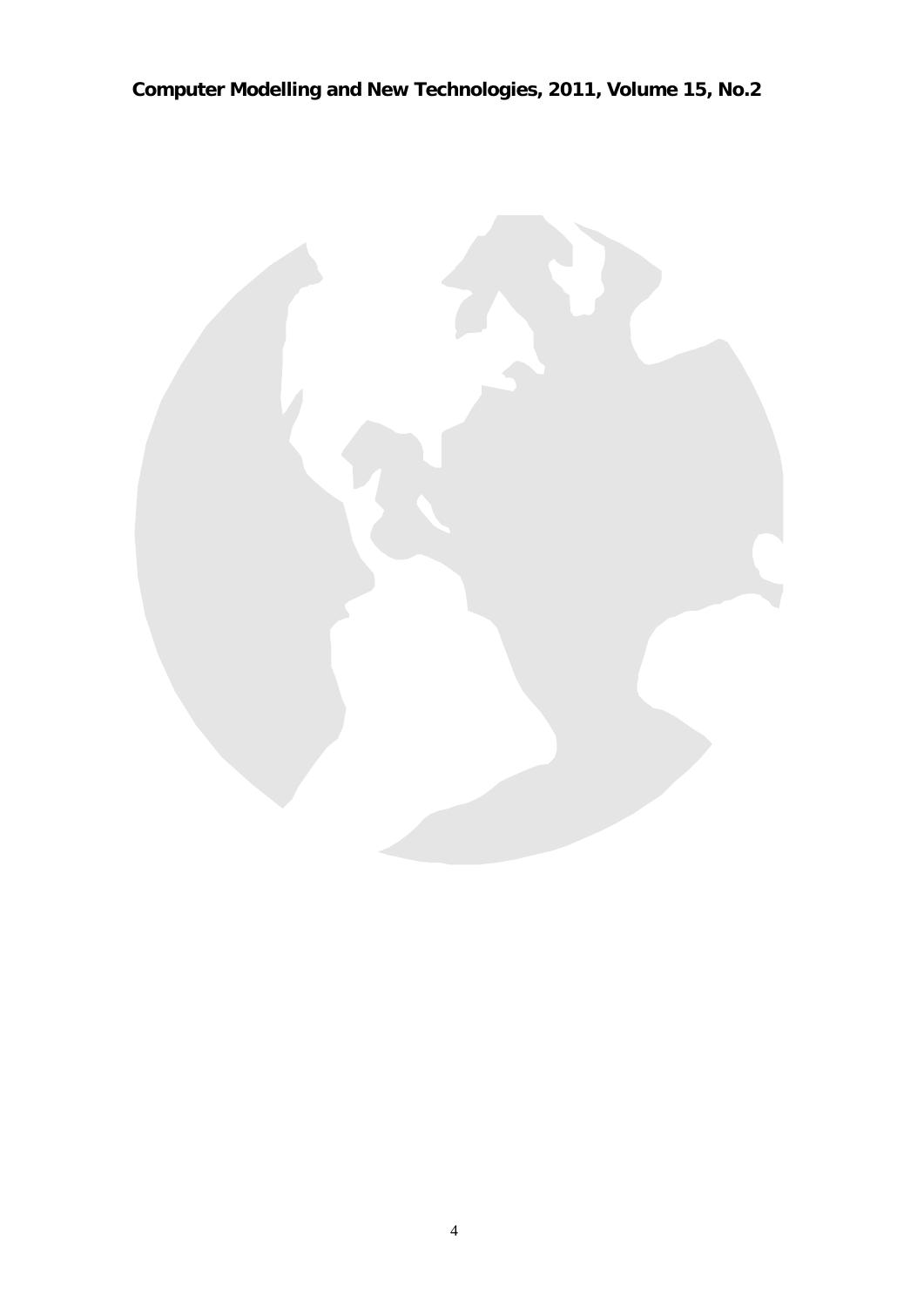*Editors' Remarks* 

# **From the Poem**

# **THE BALLAD OF EAST AND WEST**

**\*\*\*\*\*\*\*\*\*\*\*\*\*\*\*\*\*\*\*\*\*\*\*\*\*\*\*\*\*\*\*\*\*\*\*\*\*\*\*\*\*\*\*\*\*\*\*\*\*\*\*\*\*\*\*\*\*\*\*\*\*\*** 

Oh, East is East, and West is West, and never the twain shall meet,

Till Earth and Sky stand presently at God's great Judgment Seat;

But there is neither East nor West, Border, nor Breed, nor Birth,

When two strong men stand face to face,

tho' they come from the ends of the earth!

**\*\*\*\*\*\*\*\*\*\*\*\*\*\*\*\*\*\*\*\*\*\*\*\*\*\*\*\*\*\*\*\*\*\*\*\*\*\*\*\*\*\*\*\*\*\*\*\*\*\*\*\*\*\*\*\*\*\*\*\*\*\***

**Rudyard Kipling**♣**, 1889**

The 15th volume No.2 presents the papers on the actual topics such as **Applied Statistics and Operations Research**, **Mathematical Methods**, **Information Processing** and **Mathematical Modelling**.

Our journal policy is directed on the fundamental and applied sciences researches, which are the basement of a full-scale modelling in practice.

This edition is the continuation of our publishing activities. We expect our journal will be interesting for research community, and we are open for collaboration both in research and publishing. This number continues the current 2011 year of our publishing work. We hope that journal's contributors will consider the collaboration with the Editorial Board as useful and constructive.

**EDITORS** 

-

In Sman International Communications

**Yu.N. Shunin** 

**I.V. Kabashkin** 

<sup>♣</sup> **Joseph Rudyard Kipling** (30 December 1865 – 18 January 1936) - an English poet, short-story writer, and novelist chiefly remembered for his celebration of British imperialism, tales and poems of British soldiers in India, and his tales for children. Kipling received the 1907 Nobel Prize for Literature. He was born in Bombay, in the Bombay Presidency of British India. Kipling is best known for his works of fiction, including *The Jungle Book* (a collection of stories which includes "Rikki-Tikki-Tavi"), *Just So Stories* (1902) (1894), *Kim* (1901) (a tale of adventure), many short stories, including "The Man Who Would Be King" (1888); and his poems, including *Mandalay* (1890), *Gunga Din* (1890), *The White Man's Burden* (1899).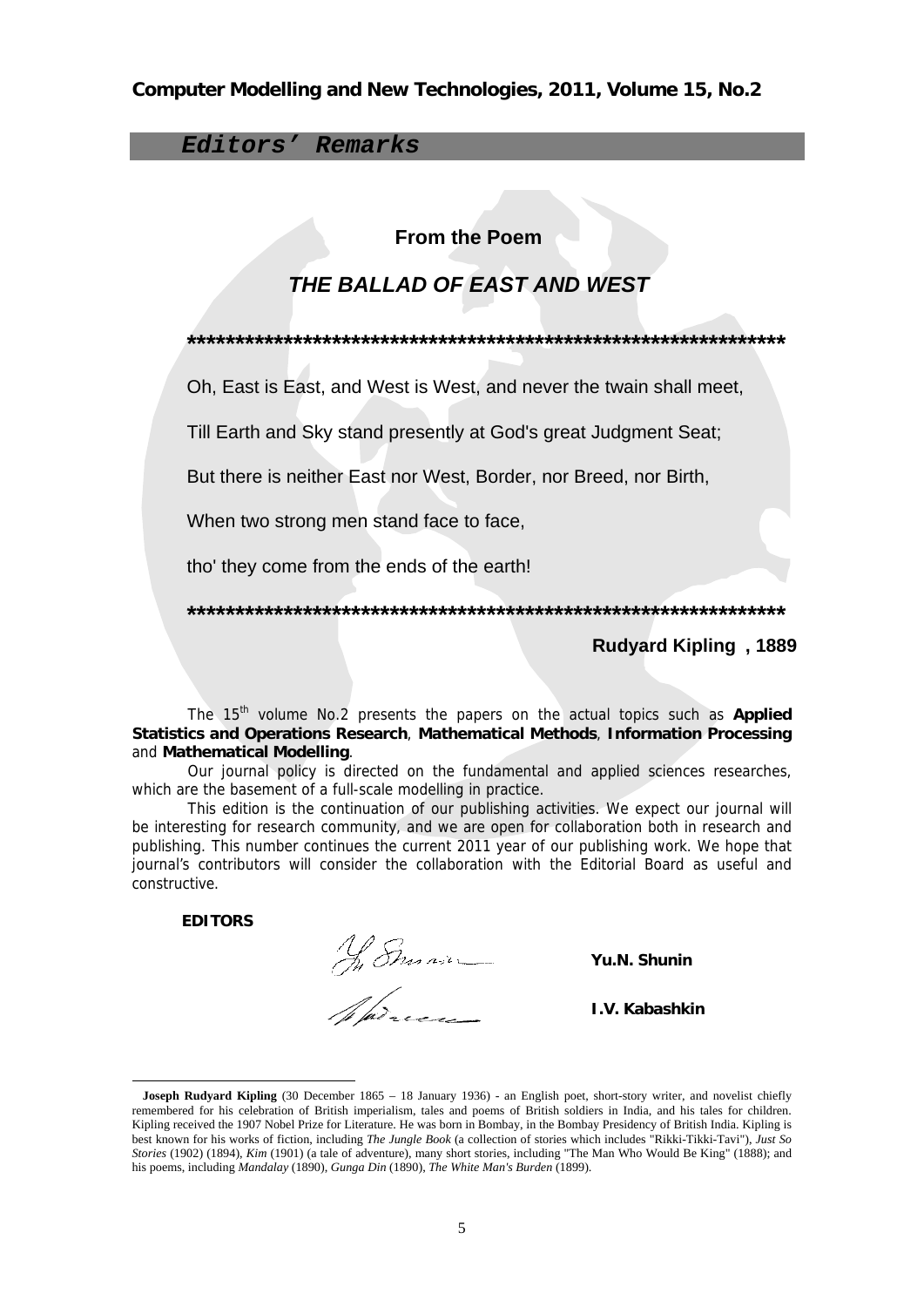**Computer Modelling and New Technologies, 2011, Volume 15, No.2** 

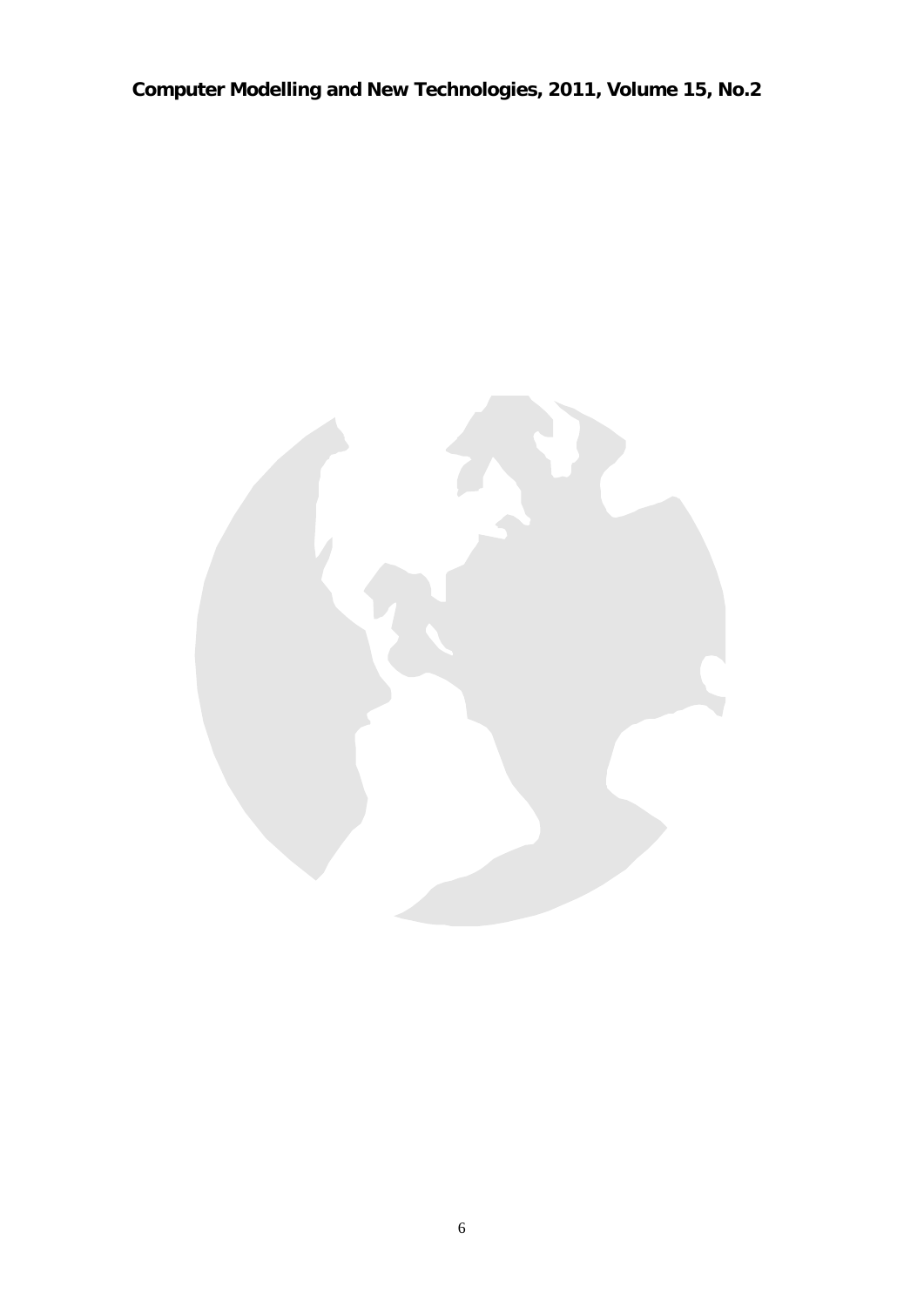*Computer Modelling and New Technologies, 2011, Vol.15, No.2, 7–20 Transport and Telecommunication Institute, Lomonosova 1, LV-1019, Riga, Latvia* 

# **ADJUSTING MARKOV MODELS TO CHANGES IN MAINTENANCE POLICY FOR RELIABILITY ANALYSIS**

*Jarosław Sugier* 

*Wrocław University of Technology Institute of Computer Engineering, Control and Robotics ul. Janiszewskiego 11/17, 50-372 Wrocław, Poland jaroslaw.sugier@pwr.wroc.pl* 

Equipment deterioration can be analysed with discrete state-transition models which are used as a foundation for numerical evaluation of various reliability and operational parameters. In this paper we discuss an approach in which a system with scheduled inspections and possible repair activities is described by the discrete state-transition deterioration model. The model can be translated into a semi-Markov process which, after solving, yields numerous reliability characteristics including average equipment life, its deterioration rate represented by so called life curve, probability of failure within given time horizon, etc. The analysis is performed for particular maintenance policy which has been integrated in the model and by adjusting the model to specific changes in this policy (e.g., modifications of repair frequencies) their consequences for system reliability can be evaluated. In the text we present briefly the methodology behind model creation and concentrate on its one specific aspect: automatic adaptation of the model to the adjusted maintenance policy with modified frequencies of repairs. In particular, it is shown that such adaptation can be reduced to the adjustment of transition probabilities that are found in the model, and such adjustment can be numerically implemented with one of the standard root-finding algorithms. Upon presentation of the adjustment method, its use is illustrated by a description of the computer tool which helps in evaluating reliability and financial effects of changes in maintenance policy of an ageing equipment.

*Keywords: state-transition deterioration model, semi-Markov process, reliability analysis, root-finding algorithm, maintenance analysis* 

#### **1. Introduction**

Efficient and, at the same time, cost-effective maintenance is an important element of reliable operation in contemporary complex technical systems. Selecting the optimal maintenance strategy must take numerous issues into account and among them reliability and economic factors are often of equal importance. On one side, it is obvious that for successful system operation failures must be avoided and this opts for extensive and frequent maintenance activities. On the other, superfluous maintenance may result in very large and unnecessary cost. Finding a reasonable balance between these two is a key point in reliable system operation.

In order to be able to plan such maintenance appropriate models are necessary that would represent equipment deterioration process and, at the same time, would take into account various maintenance operations. In this paper we present a methodology that assists a person who decides about maintenance activities by evaluating risks and costs associated with choosing different maintenance strategies. Instead of searching for a globally optimal solution to a problem: "what maintenance strategy would lead to the best reliability and dependability parameters of system operation", in this approach different maintenance scenarios can be examined in "what-if" studies and their reliability and economic effects can be compared so that a person managing the maintenance is assisted in making informed decisions ([1–3]).

The method has been presented initially in [1] and its specific extensions were further described in [4–8]. In this work, we summarize the current state of development and concentrate on one important aspect of the methodology: fully automatic adjustment of the model to possible modifications of the maintenance policy which are often required for studies requested by the user. Also we will provide an illustration of the application of the method presenting a computer tool which helps in evaluating reliability and financial effects of changes in maintenance policy of an ageing equipment.

The main contents of the paper is divided into three parts. The first one (section 2) presents general description of the methodology which is based on state-transition deterioration models, semi-Markov processes and the concept of a life curve used for visualisation of equipment ageing. The problem of automatic model adjustment is presented in the second part (section 3) which includes detailed discussion of possible numerical algorithms that can be implemented for probability approximation. Finally, in the last part (section 4) the method of model adjustment is used in a computer tool which uses the concept of a life curve and discounted cost to study the effect of the equipment ageing under different hypothetical maintenance strategies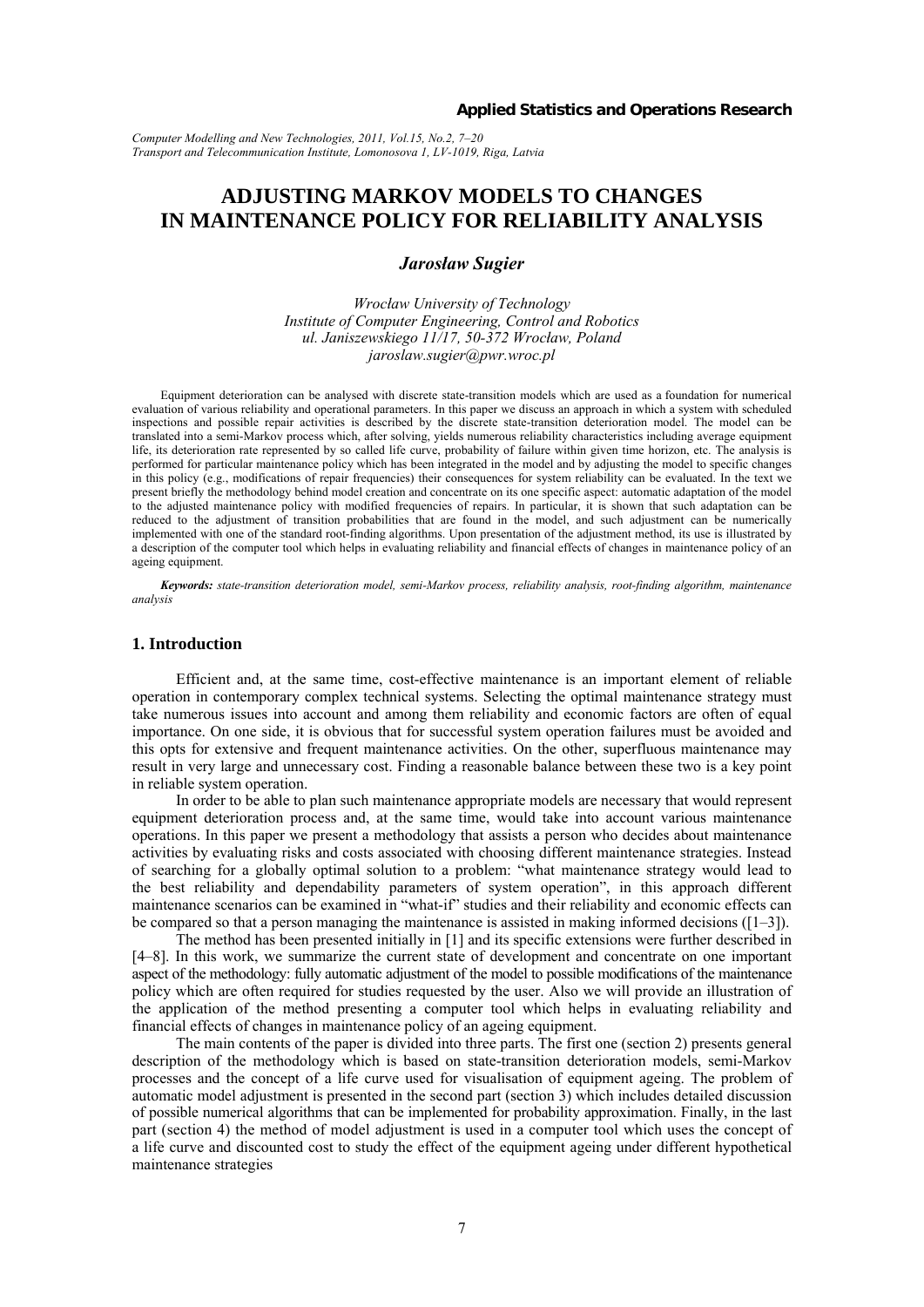# **2. Modelling the Ageing Process**

There are numerous factors that have an effect on the ageing process of equipment that undergoes scheduled inspections and maintenance actions. Among them there are various aspects related to its physical characteristics, operating practices, and the maintenance policy. The method described in this paper uses a generic model that assumes that the equipment will deteriorate in time and, if not maintained, will eventually fail. To counteract, the scheduled inspections are performed and if the deterioration process is discovered, preventive maintenance is applied which can restore the condition of the equipment. Such a maintenance activity will return the system to a specific state of deterioration, whereas repair after failure will restore to "as-new" condition ([9–10]). With these assumptions, the maintenance policy components that must be recognized in the model are: monitoring or inspection (how the equipment state is determined), the decision process (which determines the outcome of the decision), and, finally, the maintenance actions – the repairs (or possible decision outcomes).

#### **2.1. The State-Transition Model**

One of the approaches that can properly incorporate all the above suppositions about the aging process and maintenance activities is based on state-space (Markov) model ([11–16]). The model consists of the states the equipment can assume in the process, and the possible transitions between them.

The method described in this paper uses a model of the Asset Maintenance Planner (AMP) that was initially developed and implemented by George J. Anders and Henryk Maciejewski ([17–18]). The AMP model is designed for equipment exposed to deterioration but undergoing maintenance at prescribed times. It computes the probabilities, frequencies and mean durations of the states of such equipment. The basic ideas in this approach are the probabilistic representation of the deterioration process through discrete stages, and the provision of a link between deterioration and maintenance.

For structure of a typical AMP model see Figure 1. In the model, the deterioration progress is represented by a chain of deterioration states *D*1 … *DK* which then leads to the failure state F. In most situations, it is sufficient to represent deterioration by three stages: an initial (*D*1), a minor (*D*2), and a major (*D3*) stage of deterioration ( $K = 3$ ). This last is followed, in due time, by equipment failure (*F*) which requires extensive repair or replacement.



*Figure 1*. The state-transition model representing the deterioration chain with inspection and repair states (an example with two types of repairs is shown)

In order to slow deterioration and thereby extend equipment lifetime, the operator will carry out maintenance according to some pre-defined policy. In the model of Figure 1, regular inspections (I*s* states) are performed which result in decisions to continue with, e.g., minor (*Ms*1) or major (*Ms*2) repair (more than two types of repairs can be modelled), or to return to the deterioration state *Ds* without any repair. The expected result of all maintenance activities is a single-step improvement in the deterioration chain; however, it is possible to take into account also cases where no improvement is acquired or even where some damage is done through human error in carrying out the maintenance, which results in returning to the stage of more advanced deterioration.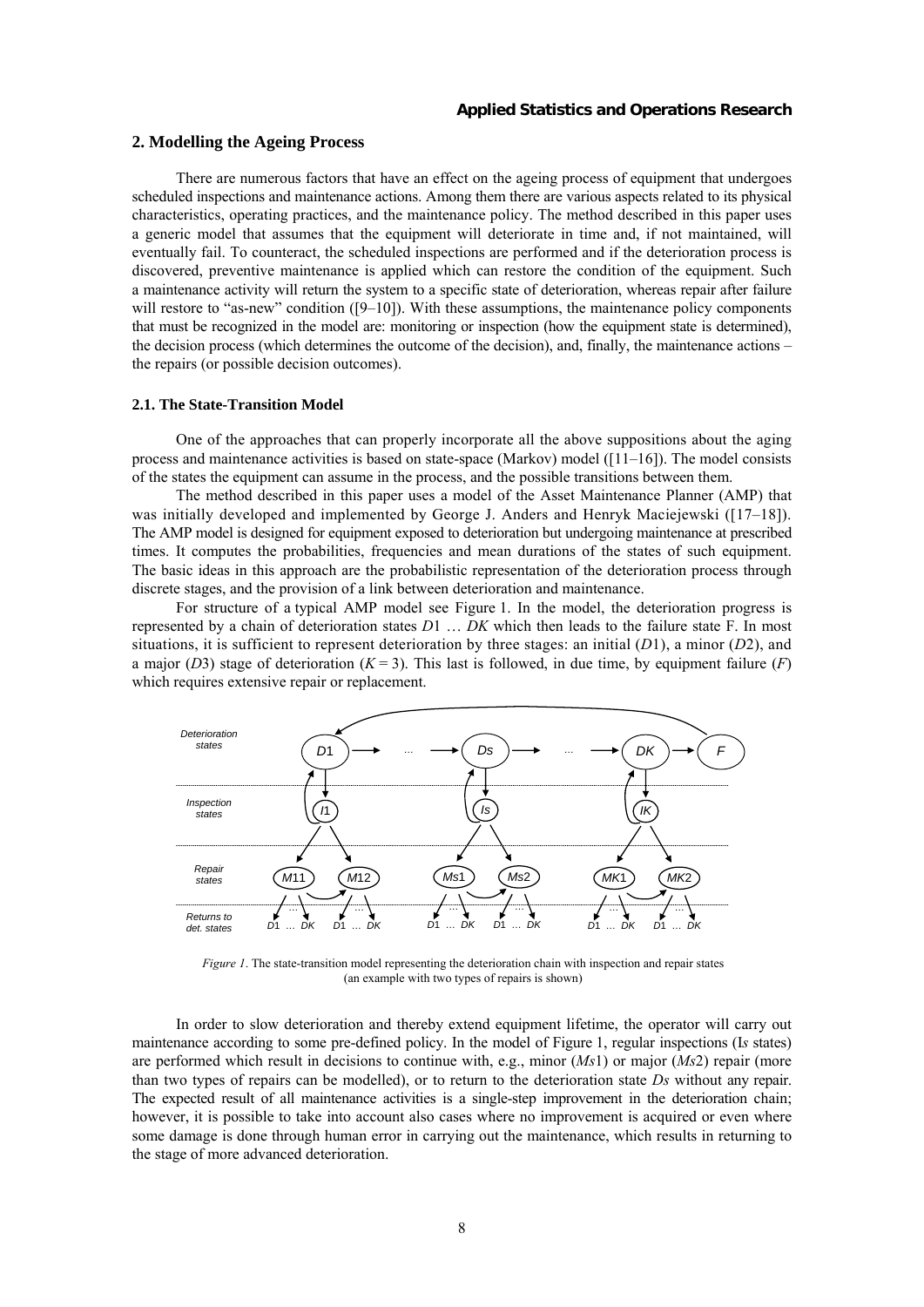The choice probabilities (at transitions from inspection states) and the probabilities associated with the various possible outcomes are based on user input and can be estimated, e.g., from historical records or operator expertise. Therefore, creation of the model and then its fine-tuning to some real historical data of equipment operation and maintenance records is a complex task that requires expert intervention.

Mathematically, the state-transition model of Figure 1 can be translated into a semi-Markov process, and then solved by the well-known procedures. The solution will yield all the state probabilities, frequencies and mean durations. Another technique, employed for computing the so-called first passage times (FPT) between states, will provide the average times for first reaching any state from any other state. If the end state of the passage is F, the FPTs are the mean remaining lifetimes from any of the initiating states. For state *D*1 this estimates the expected equipment life for the maintenance policy that has been incorporated in the model.

#### **2.2. Using the Model in Reliability Analysis**

A convenient way to represent the deterioration process is by the life curve of the equipment ([9]). Such a curve (see the first graph in Figure 2) shows the relationship between asset condition, expressed in either engineering or financial terms, and time. This concept is easy to comprehend for a non-expert end user (for example, a manager analysing various options of the maintenance policies) who does not need to know all the intrinsic details of state-transition models and Markov processes.



*Figure 2*. A simple life curve computed from the semi-Markov model (left) and a complex life curve representing some maintenance scenario (right)

A life curve that corresponds to some given Markov model can be created as follows. As pointed out above, computing the average first passage time (FPT) from the first deterioration state (D1) to the failure state (F) yields an average lifetime of the equipment, i.e., the length of the curve. On the other hand, solving the model for the state probabilities makes possible computing the expected state durations, which are then used to determine the shape of the curve, i.e. the rate of deterioration over different phases of equipment wear (some additional decisions are required as to how the deterioration states are mapped to ranges of the asset condition values).

Simple life curves obtained for specific maintenance policies (i.e. specific models) can later be combined in composite life curves which describe possible complex maintenance scenarios ([1], [8]). The second graph in Figure 2 shows an example of such a scenario when a preventive maintenance is performed at some moment in time (restoring the asset condition to approx. 80%) after which the failure occurs leading to equipment replacement. This curve is composed of three segments of simple life curves and they do not need to represent the same models, i.e. a situation can be modelled when a change in maintenance policy takes place, e.g. after the repair.

Furthermore, having the model and its (simple) life curve, one can compute the probability of failure (PoF) within given time period *T* for the equipment which currently is in some specific deterioration condition *AC*. The procedure is as follows:

- (1) for the current value of asset condition *AC*, find from the life curve the corresponding deterioration state *Dc* and then compute a state progress *SP* (%), i.e. estimate how long the equipment has already been in the *Dc* state
- (2) running FPT analysis on the model, find the probability distribution functions  $d_c(t)$  and  $d_{c+1}(t)$ of First Passage Time from the current state *Dc* and the subsequent deterioration state  $D(c + 1)$ , to the failure state *F*
- (3) interpreting the state progress *SP* as a weight which balances the current equipment condition between *Dc* and  $D(c + 1)$ , estimate the final value of the probability as: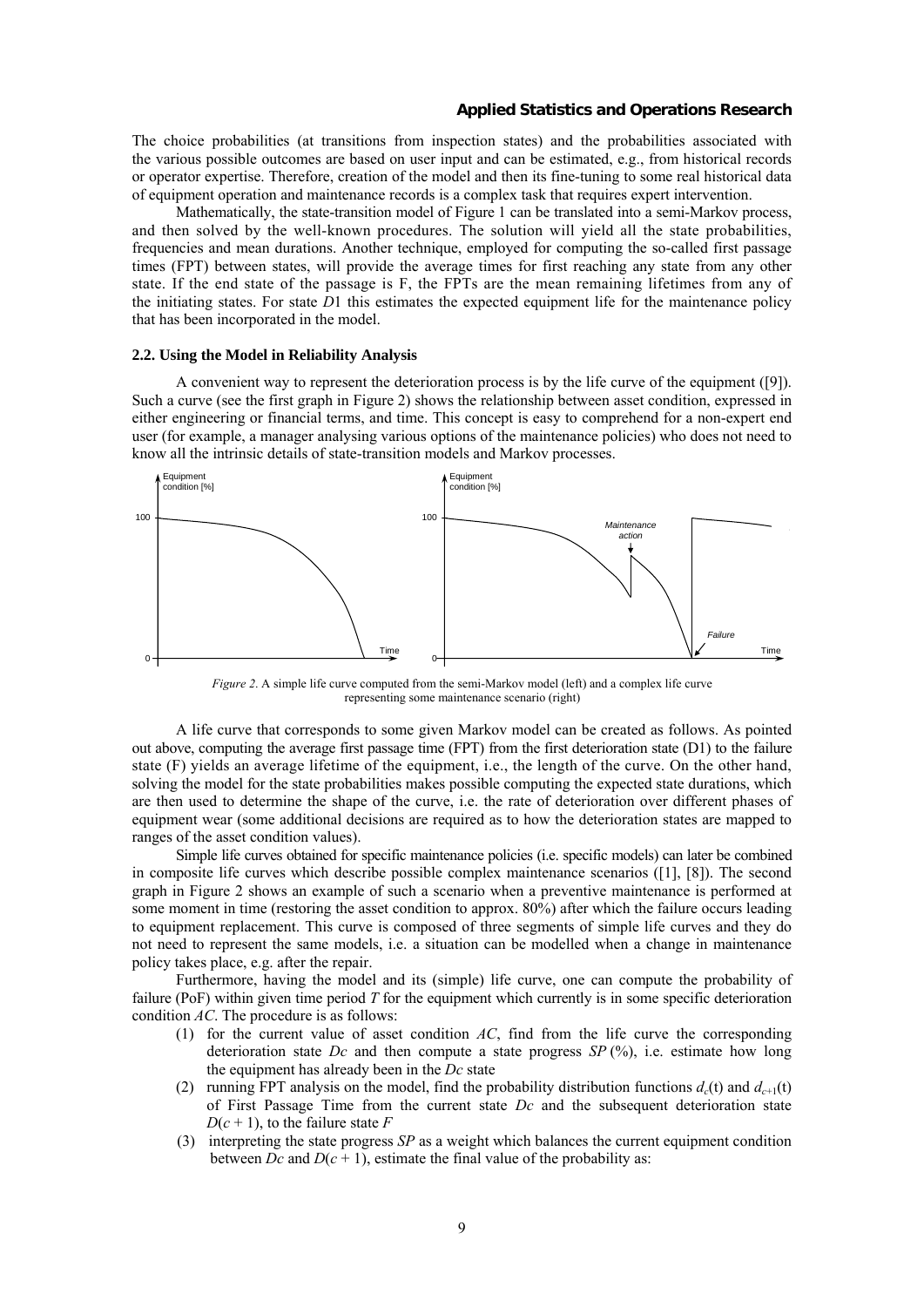$PoF(T) = d_c(T) \cdot (1 - SP) + d_{c+1}(T) \cdot SP.$  (1)

When equipment deterioration over the time period  $T$  is represented by a complex life curve, then the above procedure must be applied to the every simple curve segment which is included in *T*.

#### **3. Adjusting the Model to Different Repair Frequencies**

In practical applications when different maintenance policies need to be investigated, one of the most important aspect of system operation is appropriate representation of various types and frequencies of repairs that may be included in possible maintenance policies under consideration. In the approach presented in this paper it is the task of the expert to properly incorporate these characteristics of the original ("continue as before") policy in the model, but once such model is available the non-expert end user may wish to analyse various hypothetical policies that are created by simple modifications of the original repair frequencies. For example, the end user may wish to consider an option "what if the minor repair rate is reduced by half" or "what if the minor and major repairs are removed completely but the medium repair is performed twice as often". Such studies require a mechanism that, having the expert-created model representing some original repair policy, would be able to generate a derived model that would correspond to the same equipment (i.e. the same deterioration chain as presented in Figure 1) but submitted to a modified repair policy with different repair frequencies. It should be noted that the same mechanism would be also helpful during construction of the model by the expert when fine-tuning of repair frequencies is needed in order to achieve compliance of the model with some real-world repair policy stored in historical records of equipment operation.

#### **3.1. The Adjustment Procedure**

Let's assume that the deterioration model under consideration consists of *K* deterioration states and *R* repairs. Also, let P*sr* denotes probability of selecting maintenance *r* in state *s* (assigned to the decision after inspection state Is) and P<sup>s0</sup> represents probability of returning to state Ds from inspection Is which corresponds to a situation when no maintenance is scheduled as a result of the inspection. The foremost condition that must be met at all times is that in all deterioration states  $s = 1 \ldots K$ :

$$
P^{s0} + \sum_{r} P^{sr} = 1.
$$
 (2)

Let  $F'$  represents the frequency of some repair  $r$  as it is generated by the model. The problem of model adjustment can be formulated with various assumptions and with different goals in mind but in this approach it is defined as follows:

Given an initial semi-Markov model  $M_0$ , with internal structure representing deterioration, inspection and repair states as described above and producing the initial vector of repair frequencies  $\mathbf{F}_0 = [\mathbf{F}_0^1, \mathbf{F}_0^2, \dots, \mathbf{F}_0^R]$ , modify the probabilities  $\mathbf{P}^{sr}$  assigned to transitions from inspections states I*s* so that the resulting model generates some requested vector of goal frequencies  $\mathbf{F}_{\text{G}}$ .

Usually, the vector  $\mathbf{F}_{\text{G}}$  may represent the observed historical values of the repair frequencies (when an expert user is working on fine-tuning of the initial model) or some hypothetical frequencies (when an end user investigates possible modifications of the repair policy).

There are numerous approaches that can be used in order to accomplish such model adjustment. In the proposed solution, an iterative approximation approach has been chosen in order to preserve an original construction of the model  $M_0$  as mush as possible. In this method a sequence of tuned models  $M_0, M_1, M_2, \ldots, M_N$  is evaluated in *N* steps with each consecutive model approximating desired goal with a better accuracy. Starting with  $i = 0$ , the procedure consists in the following steps:

- 1° for the current model  $M_i$  compute its vector of repair frequencies  $\mathbf{F}_i$
- 2° evaluate an error of  $M_i$  as a distance between vectors  $\mathbf{F}_G$  and  $\mathbf{F}_i$
- 3° if the error is within the user-defined limit ε, consider *Mi* as the final model and stop the procedure  $(N = i)$ ; otherwise proceed to the next step
- $4^{\circ}$  create a new model  $M_{i+1}$  by *tuning* values of  $P_i^{sr}$ , then correct  $P_i^{s0}$  according to condition (2)
- 5° return to the step 1° for the next iteration.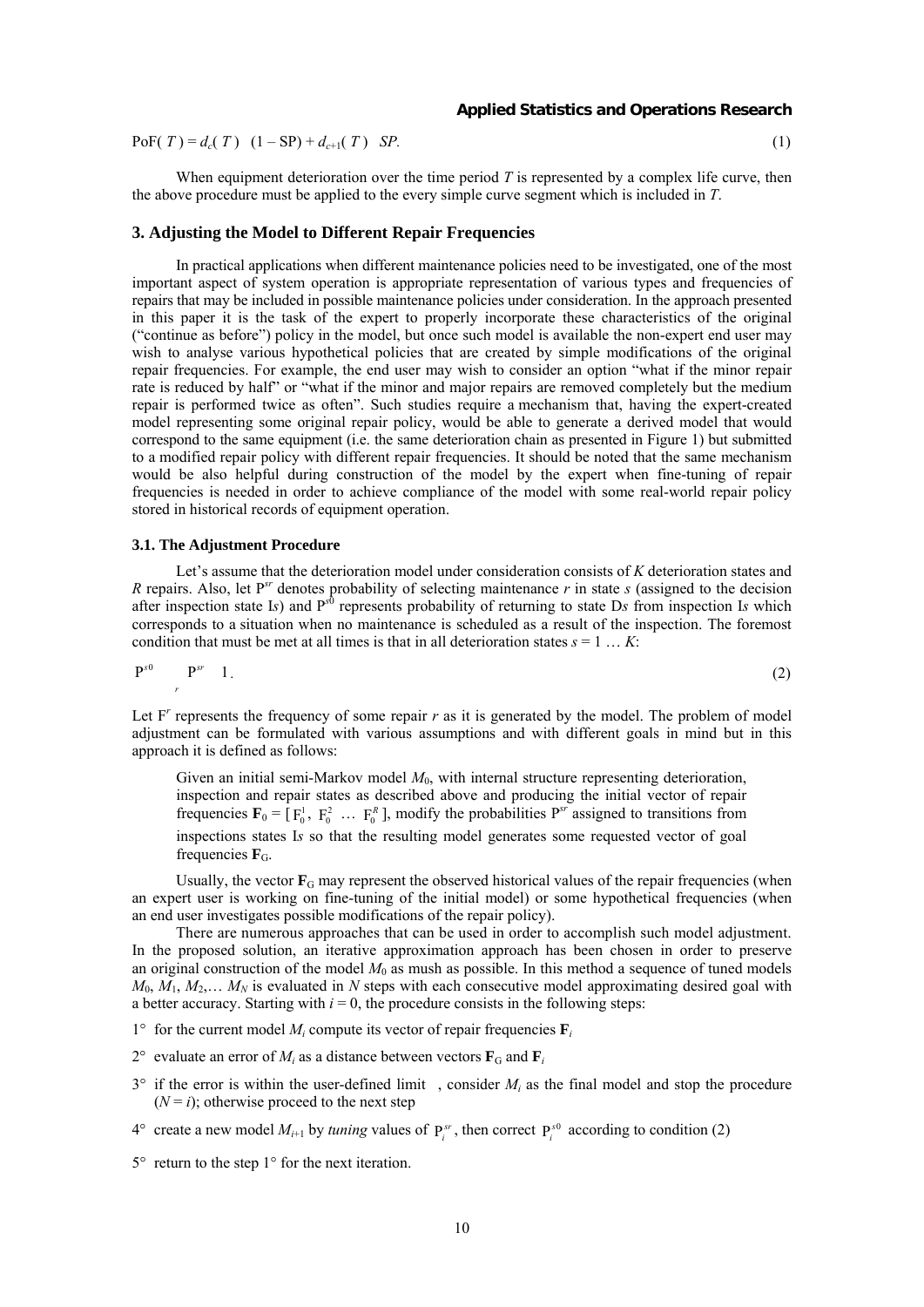The error computed in step 2° can be expressed in may ways. As the absolute values of repair frequencies may vary in a broad range within one vector  $\mathbf{F}_i$ , yet the values of all are significant for model evaluation, the relative measures work best in practice:

$$
\|\mathbf{F}_{\rm G} - \mathbf{F}_{i}\| = \frac{1}{R} \sum_{r=1}^{R} \left| \mathbf{F}_{i}^{r} / \mathbf{F}_{\rm G}^{r} - 1 \right| \tag{3}
$$

or

$$
\|\mathbf{F}_{\mathrm{G}} - \mathbf{F}_{i}\| = \max_{r} \left| \mathbf{F}_{i}^{r} / \mathbf{F}_{\mathrm{G}}^{r} - 1 \right|.
$$
\n(4)

The latter formula is more restrictive: it ensures that any repair does not differ from the goal more than the imposed limit and therefore this version was used in the numerical implementation of the method that is considered in this paper.

#### **3.2. Generation of the Adjusted Model**

Of all the steps that compose the iteration run, it is clear that adjusting probabilities  $P_i^{sr}$  in step  $4^\circ$ is the heart of the whole method. This is accomplished with the following two assumptions that are introduced not only to simplify the task, but also to improve quality of the result.

The first assumption is related to the fact that although, in general, the P*sr* probabilities represent *K*⋅*R* free parameters that could be freely modified in order to arrive at the requested goal, their uncontrolled modification can lead to serious deformation of the model and this should be avoided. To this point a restrictive condition is adopted: if the probability of some particular repair must be modified, it is modified *proportionally* in *all* deterioration states, so that during the adjustment the proportion between this repair probabilities over all states remains unchanged and are the same as in the initial model *M*<sub>0</sub>:

$$
\forall i, r \quad P_0^{1r} : P_0^{2r} : \dots : P_0^{Kr} \sim P_i^{1r} : P_i^{2r} : \dots : P_i^{Kr} .
$$
 (5)

This assumption also significantly reduces dimensionality of the problem, because now only *R* scaling factors, denoted as the vector  $X_{i+1} = [X_{i+1}^1, X_{i+1}^2, \dots, X_{i+1}^R]$ , must be found to compute all new probabilities required to create the model  $M_{i+1}$ :

$$
P_{i+1}^{sr} = X_{i+1}^r \cdot P_0^{sr}, \quad r = 1...R, \ s = 1...K.
$$
 (6)

Moreover, and this observation leads to the second assumption, although the frequency of a repair *r* depends on the probabilities of all repairs (modifying probability of one repair changes, among others, state durations in the whole model; thus, it changes the frequency of all states) it can be assumed that, in a case of a single-step small adjustment, its dependence on repairs other than *r* can be considered negligible and

$$
F_i^r = F_i^r (X_i^1, X_i^2 ... X_i^R) \approx F_i^r (X_i^r).
$$
 (7)

With these two assumptions, generation of a new model in step 4° of the above described procedure is reduced to the problem of solving *R* non-linear equations in the form of

$$
\mathbf{F}_i^r \left( \mathbf{X}_i^r \right) = \mathbf{F}_G^r \tag{8}
$$

This task can be accomplished with one of the standard root-finding algorithms which will be presented in the next point.

One aspect of the procedure requires additional attention, though: applying equation (6) with  $X_{i+1} > 1$ may violate condition

$$
\sum_{r} P_{i+1}^{sr} \le 1 \tag{9}
$$

in some deterioration state *s*. This situation needs special tests that would detect such illegal probability values and then reduce them proportionally so that their sum does not exceed 1: a so called *scale-down transformation* needs to be applied. As the case studies show such situations do occur during model tuning towards repair frequencies that are remarkably higher than in the initial model  $M<sub>0</sub>$ . In its simplest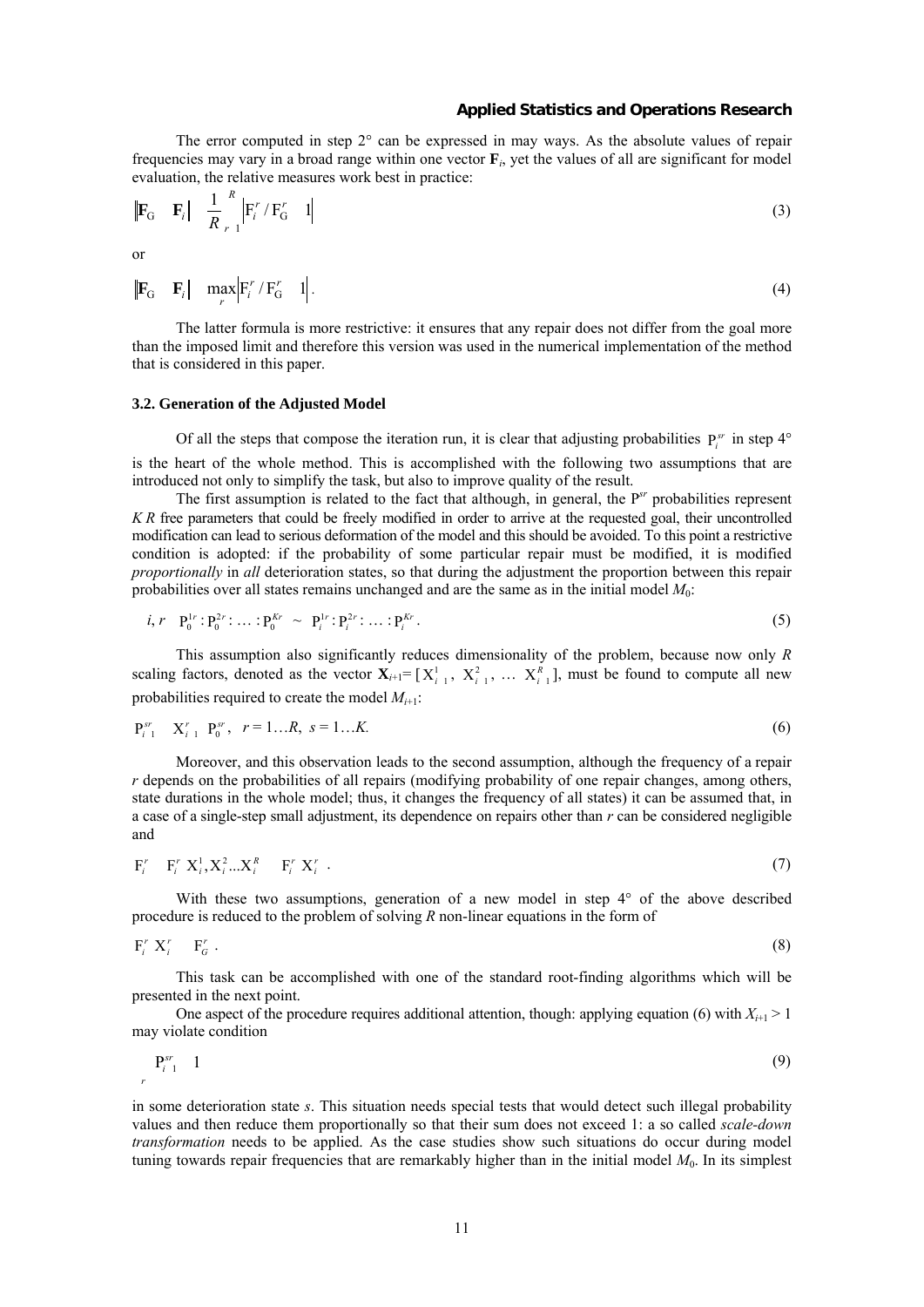form, the scale-down operation consists in dividing each probability P*sr* in the offending state *s* by the sum of all repair probabilities in this state, as they are computed with equation (6) without scaling:

$$
P^{sr} = P^{sr} / S_{Ds} , \quad S_{Ds} = \sum_{r=1}^{R} P^{sr} .
$$
 (10)

This will also lead to  $P^{s0} = 0$  which means that every inspection ends with some repair and there are no direct returns from inspection state *Is* to deterioration state *Ds*. Moreover, this obligatory correction mechanism can result in violation of the proportionality rule (5) as an unavoidable side effect. In such cases modification of the model is more serious than the initial assumptions allow but this must be tolerated if the goal repair frequencies requested by the end user are to be achieved.

#### **3.3. Numerical Methods Used for Probability Estimation**

With all the assumptions regarding scaling factors and their influence on repair frequencies, generation of a new model is now reduced to the problem of solving *R* equations in the form of (8). This can be accomplished with one of the standard numerical algorithms for finding roots of a non-linear function. The method described in this paper has been tested with implementation of the following three algorithms: the Newton method working on linear approximation of  $F_i^r()$ , the secant method and the false position (*falsi*) method.

## *3.3.1. Newton method on Linear Approximation (NOLA)*

In this solution it is assumed that  $F_i^r()$  is a linear function defined by points  $F_i^r(X_i)$  (obtained after solving the model in step  $1^{\circ}$ ) and  $F_i^r(0)$  (which can be assumed to be equal zero). Then simply

$$
X'_{i+1} = F'_G / F'_i \tag{11}
$$

Noteworthy advantage of this approach lies in the fact that no other solution than the current frequency  $F_i^r(X_i)$  is required to compute the next approximation, so errors of previous steps do not accumulate and convergence is good from the first iteration (the method has no memory effects).

Table 1 and Figure 3 present the details of exemplary model adjustment with this method implemented. The sample model consisted of three deterioration states and three types of repairs: minor, medium and major  $(K = R = 3)$ . The values of goal frequencies has been selected to be 50% of that in the original repair policy ( $\mathbf{F}_{\text{G}} = \frac{1}{2} \mathbf{F}_{0}$ ) which corresponds to some hypothetical repair policy "what if repair frequencies of this piece of equipment are reduced by half".

| <b>Relative freq. of repairs</b> $F_i^r/F_G^r$ |          |          | Error    | Scaling factors $X_{i+1}^r$ |         |         |
|------------------------------------------------|----------|----------|----------|-----------------------------|---------|---------|
| $r=1$                                          |          |          |          | $r=1$                       |         |         |
| 2.007762                                       | 2.000581 | 2.049800 | 1.049814 | 0.49810                     | 0.49990 | 0.48780 |
| 1.127838                                       | 1.230000 | 1.254300 | 0.254331 | 0.88670                     | 0.81300 | 0.79720 |
| 1.018676                                       | 1.039839 | 1.044400 | 0.044398 | 0.98170                     | 0.96170 | 0.95750 |
| 1.002895                                       | 1.006516 | 1.007300 | 0.007255 | 0.99710                     | 0.99350 | 0.99280 |
| 1.000467                                       | 1.001065 | 1.001200 | 0.001179 | 0.99950                     | 0.99900 | 0.99880 |
| 1.000076                                       | 1.000161 | 1.000200 | 0.000183 | 0.99990                     | 0.99980 | 0.99980 |
| 1.000010                                       | .000032  | 1.000000 | 0.000040 | 1.00000                     | 1.00000 | 1.00000 |

**Table 1.** Sample model adjusted to  $\mathbf{F}_{G} = \frac{1}{2}\mathbf{F}_{0}$  with the NOLA method,  $\varepsilon = 1E-4$ 

As it can be seen from the submitted data, the adjustment process goes smoothly and without any perturbations: the average convergence ratio is nearly constant and the model firmly approaches the required goals for all three frequencies. As the goal vector has been assumed to be 50% of the frequencies in the original (initial) model, the relative error in the first iteration equals to approx. 100% (the frequencies are twice as large as required) and in each subsequent iteration it is reduced by a factor of 4 to even 6. Finally, the imposed accuracy of 1E-4 (0.01%) is reached after 6 steps. It should be noted that such high precision in model tuning has been selected for illustrative purposes in this paper, while in practical engineering cases accuracy of 1% is more than adequate; in the discussed example such level is obtained after just three steps.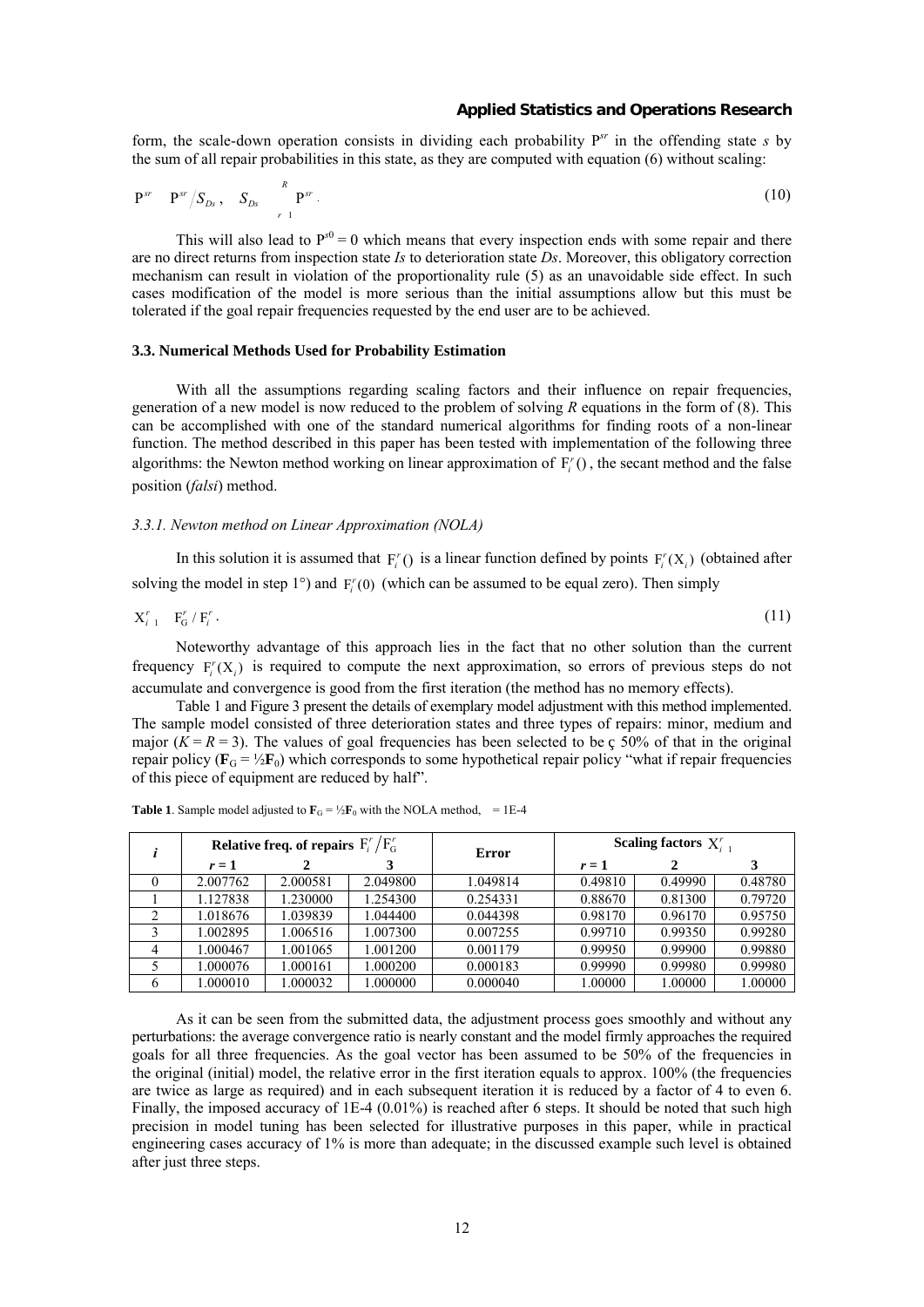#### *3.3.2. The Secant Method*

In this standard technique the function is approximated by the secant defined by the last two approximations computed for points  $X'_{i-1}$ ,  $X'_{i}$ ; thus the new solution is calculated as:

$$
X'_{i+1} = X'_{i} - \frac{X'_{i} - X'_{i-1}}{F'_{i} - F'_{i-1}} \left( F'_{i} - F'_{i} \right) \,. \tag{12}
$$

After that  $X_{i-1}^r$  is discarded and  $X_{i+1}^r$  and  $X_i^r$  are considered as the pair defining the secant for the next iteration.

To begin the procedure two initial points are needed. In this approach we propose to choose the first point equal to the initial frequency of the model  $M_0$  ( $X_0^r = 1$ ), while the second point is computed as in the NOLA method:  $X_1^r = F_G^r / F_0^r$ . Having the pairs  $X_0^r$ ,  $X_1^r$  ( $r = 1, 2, ... R$ ) the procedure starts according to equation (12) in iteration  $i = 1$  and continues so in further steps.

In our exemplary case this method produced not-so constant convergence rate compared to the NOLA method presented in the previous point. Looking at the error values listed in table 2 for every iteration, there are some steps with very good improvement (e.g. error reduction from  $-0.1$  to 0.008 for  $i = 3$ ) but those are followed by mediocre progress in the next iteration (reduction from  $0.008$  to  $0.006$  for  $i = 4$ ). Nevertheless, this does not exclude the method from application in the discussed system: the required accuracy is achieved in just one additional step  $(i = 7$  compared to 6 for the NOLA method) and this is still an acceptable result.

|          | <b>Relative freq. of repairs</b> $F_i^r/F_G^r$ |          |          | Error       | Scaling factors $X_{i+1}^r$ |         |         |
|----------|------------------------------------------------|----------|----------|-------------|-----------------------------|---------|---------|
|          | $r=1$                                          |          |          |             | $r=1$                       |         |         |
| $\theta$ | 2.007762                                       | 2.000581 | 2.049800 | 1.049814    | 0.49810                     | 0.49990 | 0.48780 |
|          | 1.127838                                       | 1.230000 | 1.254300 | 0.254331    | 0.85360                     | 0.70140 | 0.66440 |
|          | 0.990467                                       | 0.918355 | 0.893500 | $-0.106504$ | 1.01190                     | 1.11150 | 1.14910 |
|          | 0.995514                                       | 1.004032 | 1.007800 | 0.007832    | 1.01050                     | 0.99530 | 0.99110 |
| 4        | 1.006038                                       | 0.999935 | 0.999600 | 0.006037    | 0.99410                     | 1.00010 | 1.00040 |
|          | 1.000219                                       | 1.000161 | 1.000200 | 0.000218    | 0.99980                     | 0.99990 | 0.99990 |
| h        | 000000.1                                       | 1.000129 | 1.000100 | 0.000120    | 1.00000                     | 0.99980 | 0.99990 |
|          | .000010                                        | 0.999903 | .000000  | $-0.000084$ | .00000                      | 1.00010 | 1.00000 |

**Table 2.** The same adjustment case ( $\mathbf{F}_G = \frac{1}{2} \mathbf{F}_0$ ,  $\varepsilon = 1E-4$ ) controlled by the secant method

The graphs in Figure 3 provide an additional explanation of the problem for this particular case. It can be seen that for *i =* 3 the method proposed actually a very good approximation but with just a little overshoot and this caused problems in the next iteration. This is a known setback of the secant method which is removed in the *falsi* method.

#### *3.3.3. The False Position (Falsi) Method*

In this approach  $X_{i+1}^r$  is computed as in (12) but the difference lies in choosing points for the next iteration. While in the secant method always  $X_{i-1}^r$  is dropped, now  $X_{i+1}^r$  is paired with that one of  $X_i^r$  or  $X_{i-1}^r$  which lies on the opposite side of the root. In this way when (12) is applied the solution is bracketed between  $X_i^r$  and  $X_{i-1}^r$  (which is the essence of the *falsi* method).

As in 3.3.2, the two initial points are needed but now they must lie on both sides of the root, i.e.

$$
(F_0^r - F_0^r) \cdot (F_1^r - F_0^r) < 0
$$
\n(13)

Choosing such points may pose some difficulty. To avoid multiple sampling, as in the secant method it is proposed to select  $X_0^r = 1$  and to compute  $X_1^r$  like in NOLA method, but now with some "overshoot" that would guarantee (13):

$$
X_1' = \left( F_G' / F_0' \right)^\alpha \tag{14}
$$

with a new parameter  $\alpha > 1$  controlling the overshoot effect. The overshot must be sufficient to ensure condition (13) but, on the other hand, it should not produce too much of an error as this would deteriorate approximation process during initial steps and would produce extra iterations. If (13) is not met by initial value of  $X_1^r$  (14) can be re-applied with an increased value of  $\alpha$ , although it should be noted that each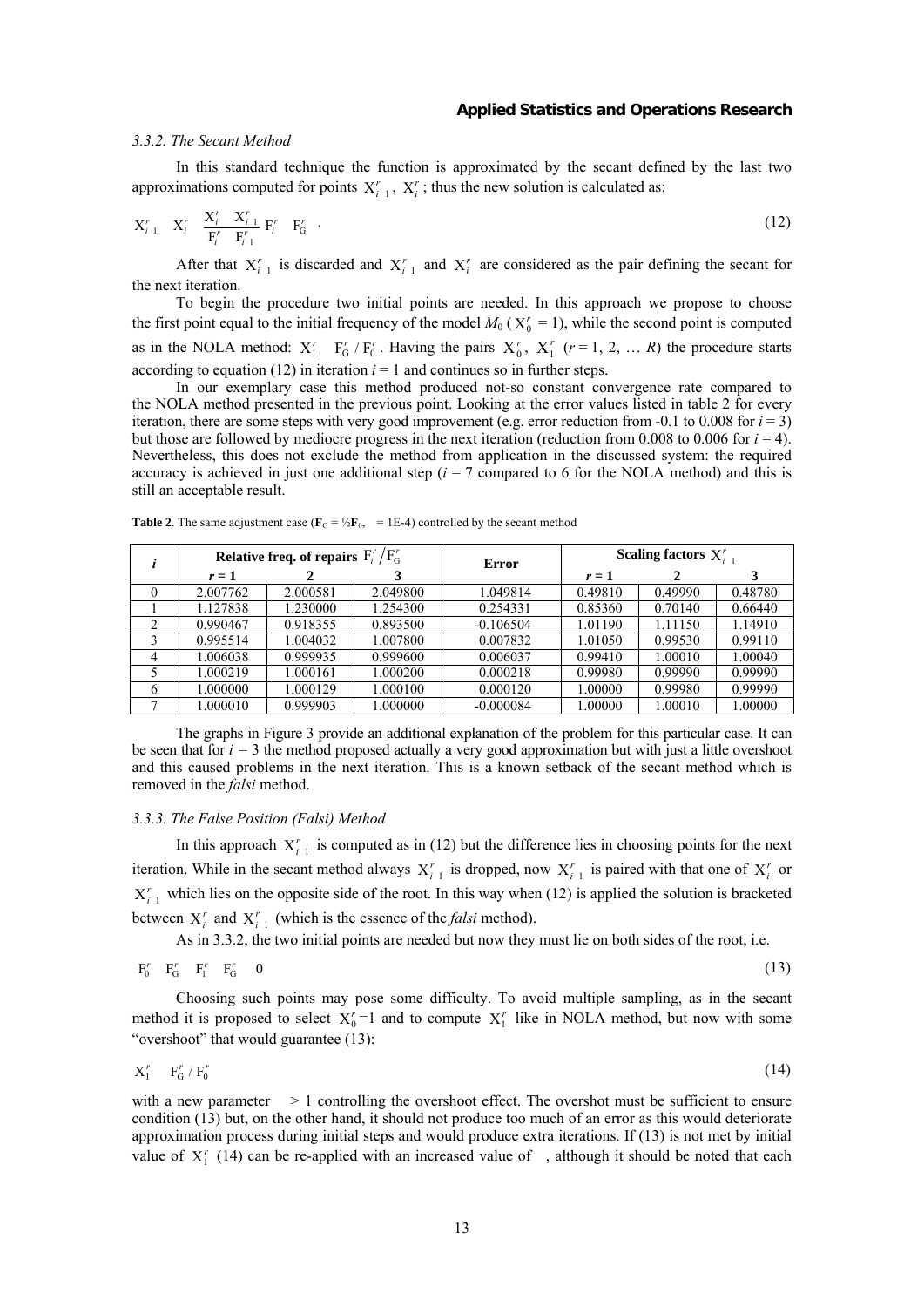such correction requires solving a new  $M_1$  model and in effect this is the extra cost almost equal to that of the whole iteration.

| <b>Relative freq. of repairs</b> $F_i^r/F_G^r$ |          |          | Error       | Scaling factors $X_{i+1}^r$ |         |         |
|------------------------------------------------|----------|----------|-------------|-----------------------------|---------|---------|
| $r=1$                                          |          |          |             | $r=1$                       |         |         |
| 2.007762                                       | 2.000581 | 2.049800 | 1.049814    | 0.24810                     | 0.24990 | 0.23800 |
| 0.591533                                       | 0.686129 | 0.691200 | $-0.408464$ | 1.87420                     | 1.71690 | 1.72780 |
| 1.067305                                       | 1.086871 | 1.092200 | 0.092239    | 0.93400                     | 0.90950 | 0.90310 |
| 1.004705                                       | 1.005032 | 1.004800 | 0.005045    | 0.99510                     | 0.99430 | 0.99450 |
| 1.000238                                       | 1.000258 | 1.000300 | 0.000313    | 0.99980                     | 0.99970 | 0.99960 |
| 1.000010                                       | 1.000000 | 1.000000 | 0.000014    | 1.00000                     | 1.00000 | 1.00000 |

**Table 3**. The sample case ( $\mathbf{F}_G = \frac{1}{2} \mathbf{F}_0$ ,  $\varepsilon = 1E-4$ ) adjusted by the *falsi* method

Theoretical characteristics of the *falsi* technique are well illustrated by the data shown in Table 3 and Figure 3. Of all three methods presented here, this one generated the requested accuracy with the minimum number of iterations: 6 vs. 7 of NOLA and 8 of secant. The  $\alpha$  parameter that controls the overshoot effect in the first approximation was equal 2 and this indeed generated an overestimation in the model  $M_1$  but this was properly and quickly compensated in the steps that followed. As a result, the convergence flow which can be seen in Figure 3 is close to the ideal case with two deviations from the target: an overestimation immediately followed by an underestimation after which the solution arrives at the final goal.



*Figure 3*. Adjusting the sample model to  $\mathbf{F}_G = \frac{1}{2}\mathbf{F}_0$  ( $\varepsilon = 1E-4$ ) with three different numerical methods: NOLA (top), secant (middle) and *falsi* (bottom)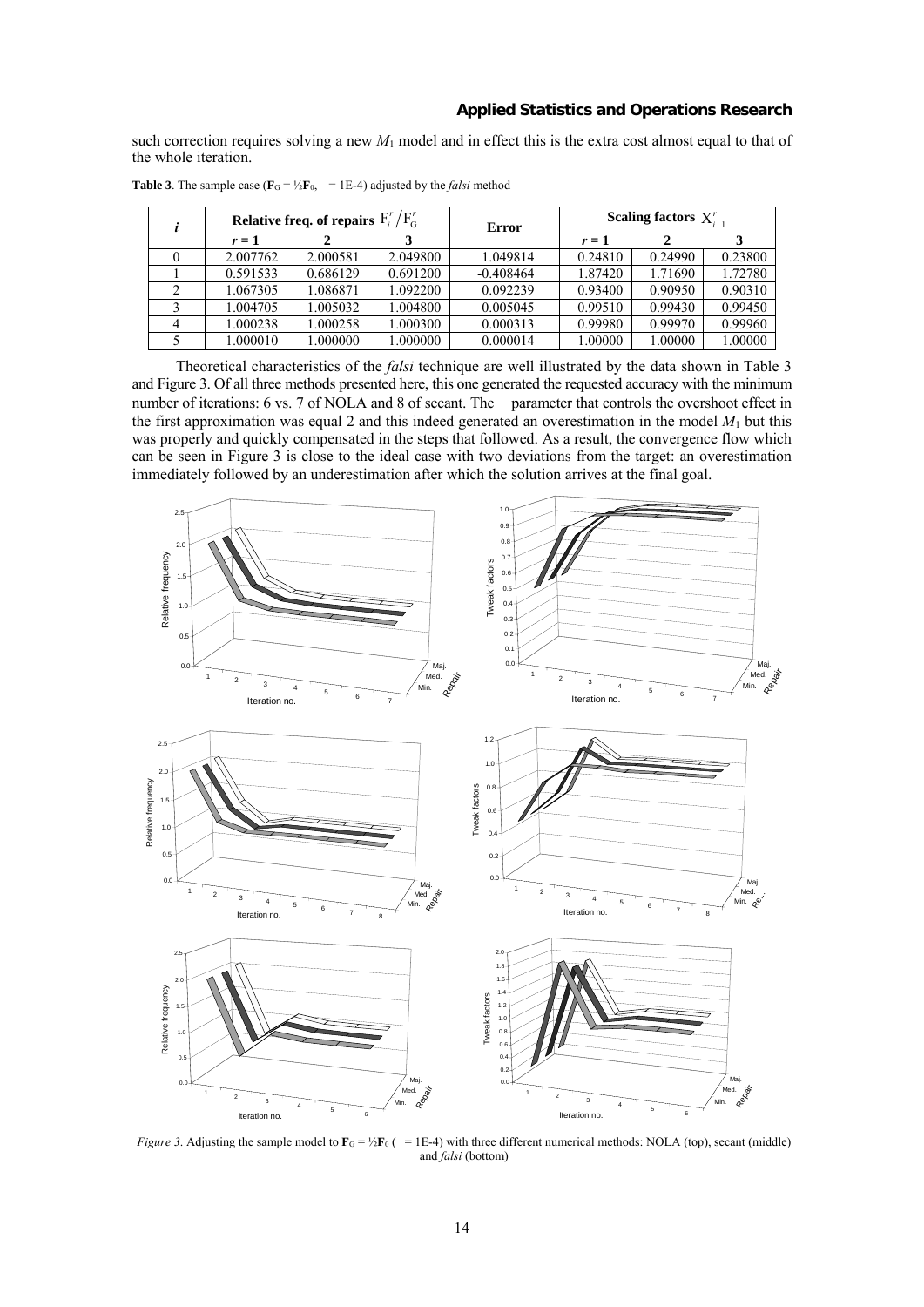#### *3.3.4. Evaluation of the Methods*

Figure 4 illustrates efficiency of the three approximation methods in another typical adjustment cases. For these tests the model used in the previous examples was adjusted to the policies  $\mathbf{F}_{G} = [0, 0, F_0^3]$  (only major repair is performed with the other two types removed) and  $\mathbf{F}_{G} = \frac{1}{4}\mathbf{F}_{0}$  (frequencies of all repairs reduced to 25%). A short comment should be made about the first of these examples. With  $\mathbf{F}_{G} = [0, 0, F_{0}^{3}]$ , it is very easy to remove any repair from the model by simply assigning  $P<sup>yr</sup> = 0$  in all the states, effectively increasing the value of  $P^{0}$  at the same time. In such case no adjustment is required as the requested goal ( $F' = 0$ ) is achieved immediately. Nevertheless, such modification does affect the frequencies of other repairs that are left in the model  $(F<sup>3</sup>$  in this case) and the adjustment mechanism is still necessary just to return them to their requested values.



policies:  $\mathbf{F}_{\text{G}} = [0, 0, F_0^3]$  (left) and  $\mathbf{F}_{\text{G}} = \frac{1}{4} \mathbf{F}_0$  (right);  $\varepsilon = 0.01\%$  in both cases

Comparing the effectiveness of the methods it should be noted that although simplifications of the NOLA solution may seem critical, in practice it works quite well. As it was noted before, due to its simplicity this method has one advantage over its more sophisticated rivals: since computation of the next solution does not depend on previous approximations, selection of the starting point is not so important and the accuracy during the first iterations is often better than in the secant or *falsi* cases. For example, in the case used in  $3.3.1 \div 3.3.3$  the NOLA method reached accuracy of 4.4% already after 2 iterations, while for secant and falsi methods the error after two iterations was, respectively, 11% and 9.2%. Superiority of the latter methods, especially of the *falsi* algorithm, manifests itself in the later stages of the process when the potential problems with an initial selection of the starting points have been diminished.

#### **4. Asset Risk Manager**

In this section we will present the "Asset Risk Manager" (ARM) software package which uses the concept of a life curve and discounted cost to study the effect of equipment ageing under different hypothetical maintenance strategies [1]. The results generated by the program are based on Markov models that were presented in the previous sections and in many cases the models were adjusted to the modified maintenance policies as it has been described in section 3.

For the program to generate automatically the life curves, default Markov model for the equipment has to be built and stored in the computer database. This is done through the prior running of the AMP program by an expert user. Therefore, both AMP and ARM programs are closely related, and usually, should be run consecutively.

Implementation details of Markov models, tuning its parameters and all other internal particulars should not be visible to the non-expert end user. All final results are visualized either through an easy-to-comprehend idea of a life curve or through other well-known concepts of financial analysis. Still, prior to running the analysis some expert involvement is needed, largely in preparation, importing and adjusting AMP models.

#### **4.1. User input**

A typical study is described through a comprehensive set of parameters that are supplied by a nonexpert end user. They fall into three broad categories.

**(A) General data.** The Markov model of the equipment in question and its current state of deterioration form the primary information that is the starting point to most of ARM computations. The Markov model represents the equipment with present maintenance policy and is selected from a database of imported AMP models which need to be prepared by an expert in advance. Deterioration state, referred to as "Asset Condition" (AC) throughout the ARM, must be supplied by the end user as a percentage of "as-new" condition. Besides, a number of additional general parameters need to be specified, such as the time horizon over which the analysis will be performed, discount and inflation rates for financial calculations etc.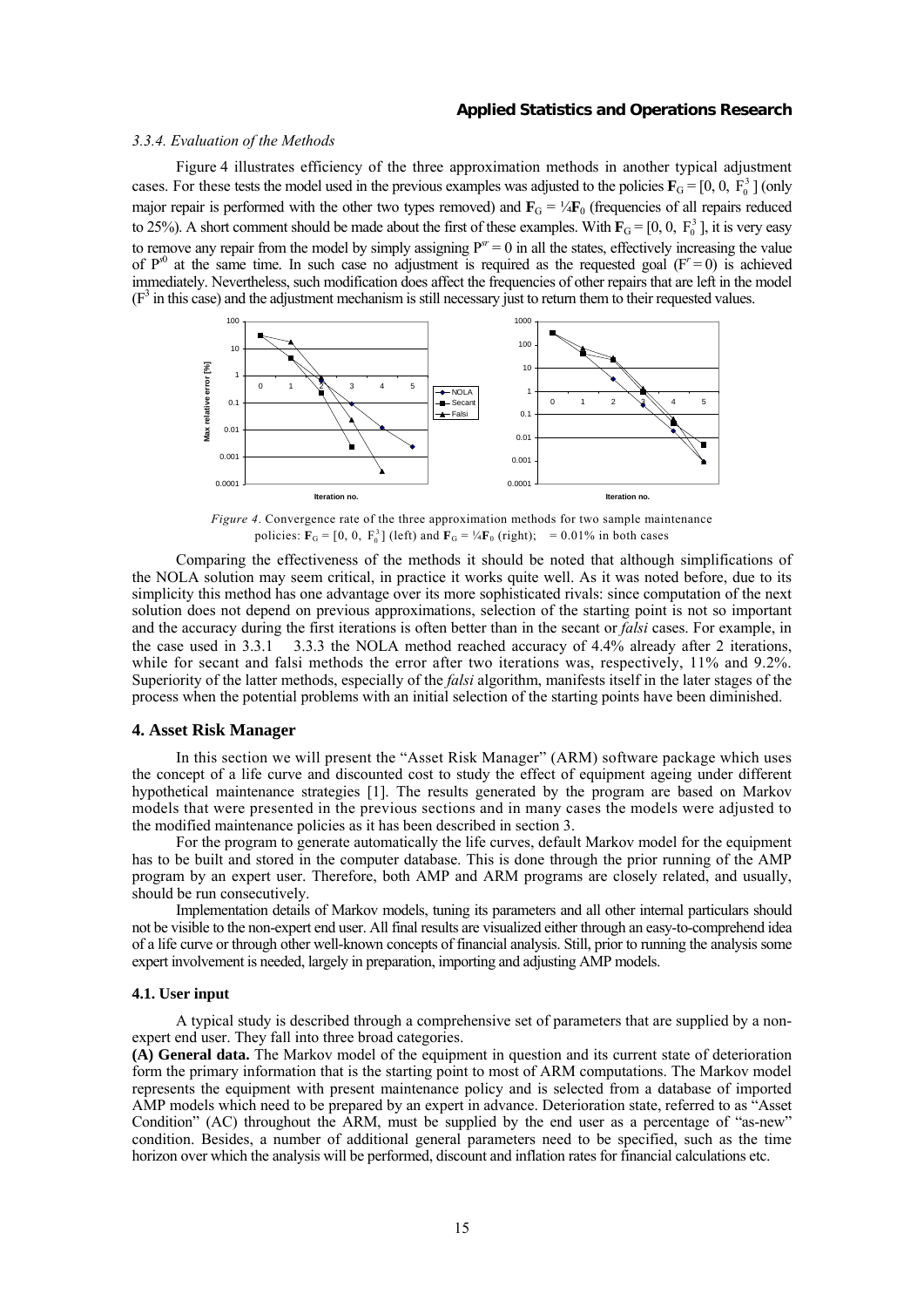**(B) Description of the present maintenance policy.** It is assumed that three types of maintenance repairs can be performed: minor, medium and major. These correspond to the appropriate states in Markov model and not all of them must be actually present in the policy. For each repair user supplies its basic attributes, e.g. cost, duration and frequency.

**(C) List of alternative actions.** These are the hypothetical maintenance policies that decision-maker can chose from. Each action is defined as one of four types:

- continue as before (i.e. do not change the present policy),
- do nothing (i.e. stop all the repairs),
- refurbish,
- replace.

Apart from the first type, every action can be delayed for a defined amount of time. Additionally, for "non-empty" actions (i.e. any of the last two types) user must specify what to do in the period after action; the choices are:

- (a) to change type of equipment and / or
- (b) to change maintenance policy.

In case of option (b), the new maintenance policy will require a different Markov model which, in turn, may need to be generated by the adjustment algorithm discussed in section 3. Such generation is done automatically on the background of the system operation and the end user does not even know about this fact.

For every action the user must also specify what to do in case of failure: whether to repair or replace the failed equipment, its condition afterwards, cost of this operation etc. Thank to these options a broad range of maintenance situations can be described and then analysed.

The first action in the list is always "Continue as before" and this is the base of reference for all the others. The ARM can be directed to compute life curves, cost curves, or probabilities of failure – for each action independently – and then to visualize computed data in many graphical forms to assist the decision-maker in effective action assessment.

It should be noted that while the need for some action (e.g., overhaul or change in maintenance policy) is identified at the present moment, the actual implementation will usually take place only after a certain delay during which the original maintenance policy is in effect. Using ARM it is possible to analyze the effect of that delay on the cost and reliability parameters.

#### **4.2. Life Curves**

As it has been pointed out before, computing the average first passage time (FPT) from the first deterioration state  $(D1)$  to the failure state  $(F)$  in the Markov model yields the average lifetime of the equipment, i.e. length of its life curve. On the other hand, solving the model for the state probabilities of all consecutive deterioration states makes possible computing the state durations, which in turns determine the shape of the curve. Simple life curves obtained for different maintenance policies are later combined in constructing composite life curves which describe various maintenance scenarios.

For sake of simplicity and consistency, exactly three deterioration states, or levels, are always presented to the end user: minor, medium and major, with adjustable AC ranges. In case of Markov models which have more than three D*s* states, the expert decides how to assign the Markov states to three levels when importing the model.

Figure 5 shows exemplary life curves computed by ARM for typical maintenance situations. In each case the action is delayed for 3 time units (months, for example) and the analysis is performed for a time horizon of 10 time units. In case of failure seen in "Do nothing" action, equipment is repaired and its condition is restored to 85%.



*Figure 5.* Life curves computed for three different actions ("Action1" ... "Action3") and compared to the present maintenance policy ("Continue as before")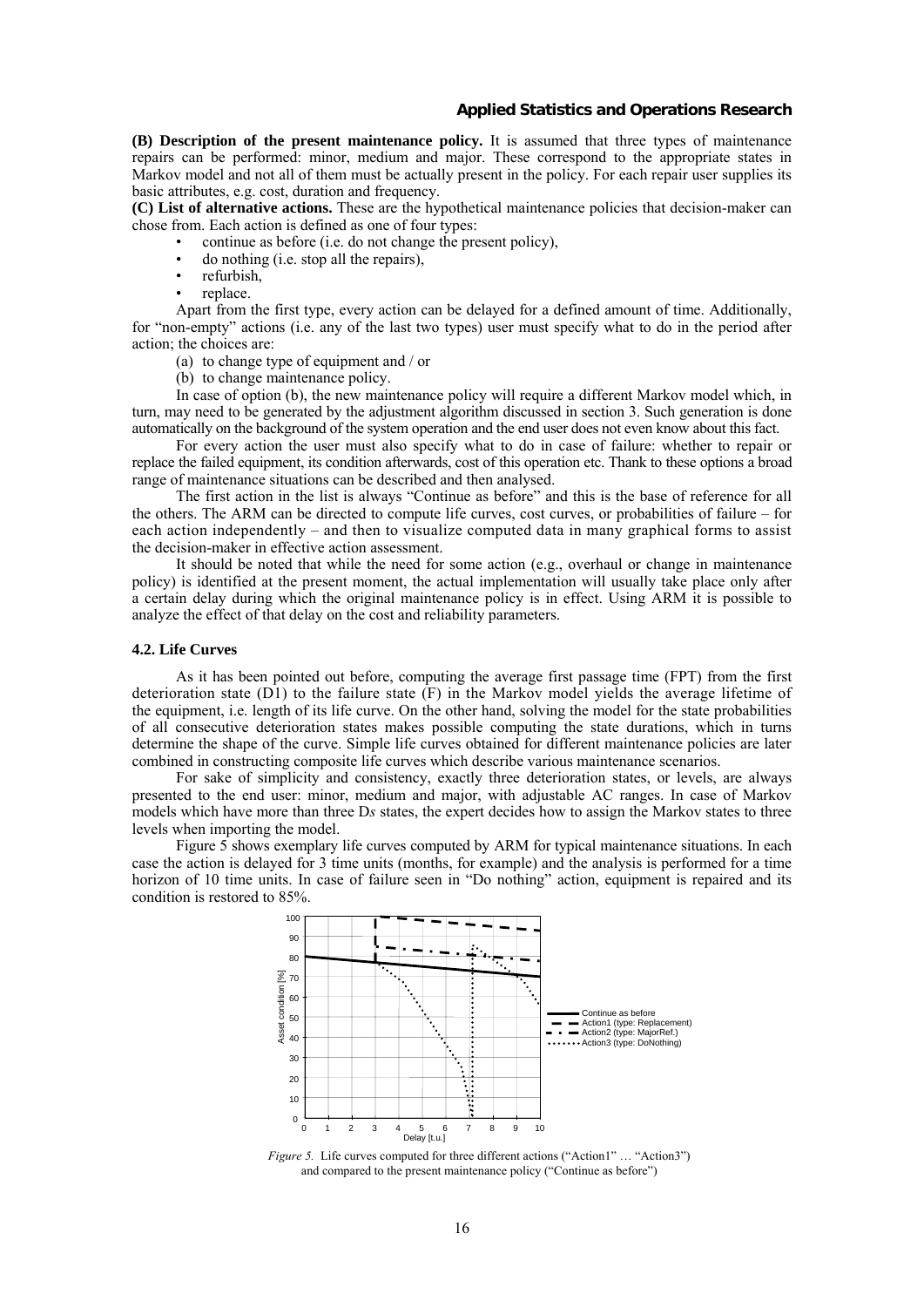#### **4.3. Probability of Failure**

For a specific action, probability of failure within the time horizon  $(PoF<sub>TH</sub>)$  is a sum of two probabilities: of failure taking place before  $(PoF_B)$  and after  $(PoF_A)$  the moment of action. It is assumed that failures in these two periods making up the time horizon are independent, so

$$
PoF_{\text{TH}} = PoF_{\text{B}} + PoF_{\text{A}} - PoF_{\text{B}} \cdot PoF_{\text{A}} \tag{15}
$$

To compute *PoF*( *T* ) within some time period *T*, the Markov model for the equipment and the life curve are required. Then, the procedure for computation of  $PoF_A$  and  $PoF_B$  can be applied as it has been described in section 2.2, equation 1.

For better visualization, rather than finding a single  $PoF<sub>TH</sub>$  value for action defined by the user in input parameters, ARM computes a curve which shows the  $PoF<sub>TH</sub>$  as a function of action delay varying in a range  $0 \div 200\%$  of user-specified initial value. An example is demonstrated in Figure 6 for "Do nothing" action (user-defined delay = 3 time units), where also the two probability components  $PoF_B$  and  $PoF_A$  are shown.



*Figure* 6. Probability of equipment failure within the time horizon for a modelled action, computed as a function of action delay

A more detailed analysis is shown in Figure 7. In this case we consider a situation when, with initial equipment deterioration estimated as 80% of "as-new" condition, some specific actions – a repair or just a change in maintenance policy – will take place after a 3-year delay while the effects will be evaluated for a 10-year time period. The actions in the scenarios will be as follows:

- adopting "do nothing" policy, which means just stopping all inspections and repairs; in case of failure the equipment will be repaired and its condition restored to 85%,
- replacing the equipment with "as-new" one and then switching to the "do nothing" policy,
- performing a major refurbishment of the equipment which restores its condition to 85% and then continuing with a medium repair only.



*Figure 7.* Probability of equipment failure within a period of 10 years for different cases of maintenance scenarios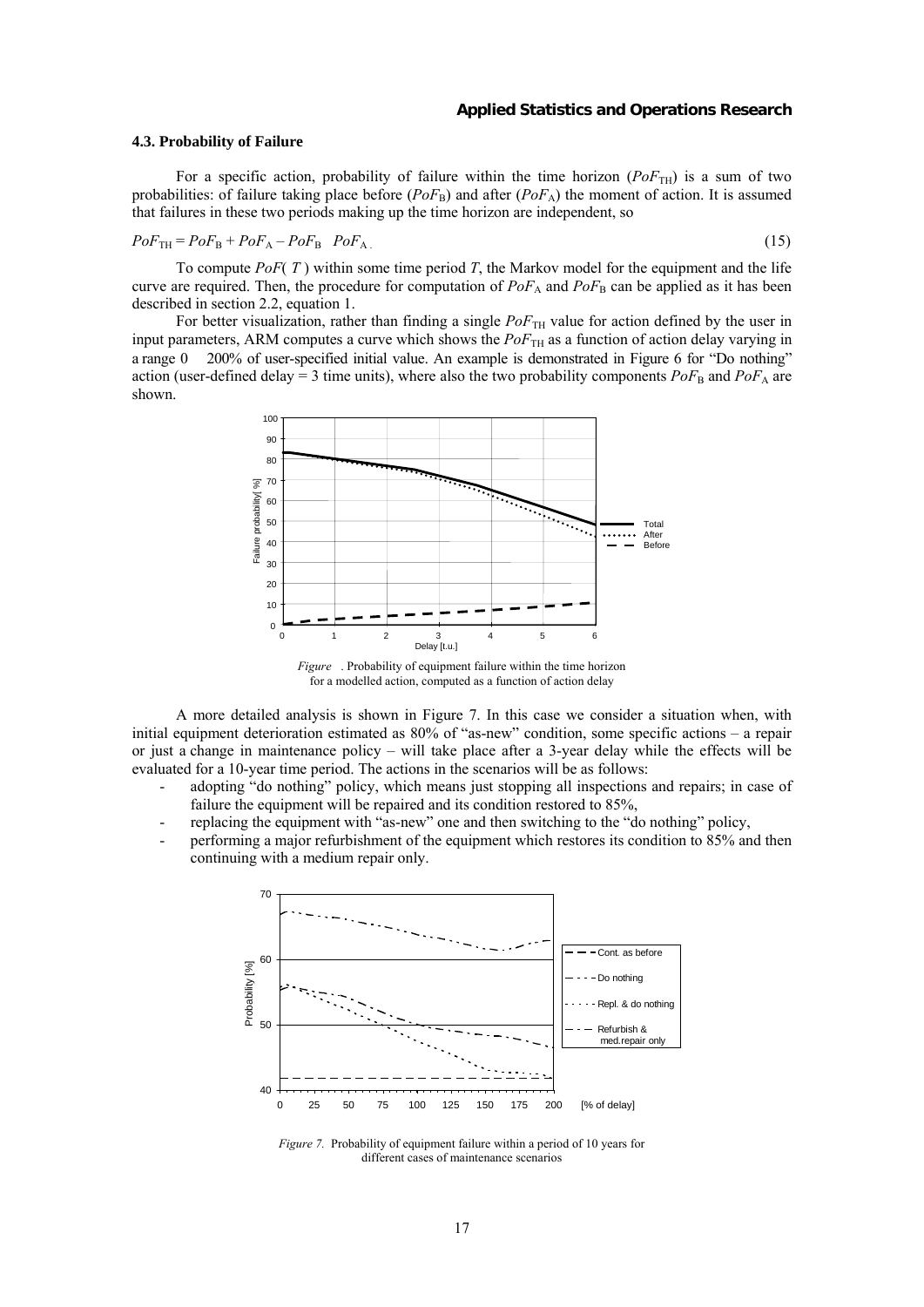Probability of failure within the time horizon computed for these strategies is shown in Figure 7. Values on the graphs are presented as functions of the action delay time  $(100\% = 3 \text{ years})$  and they are compared against the probability of failure for the unmodified standard maintenance ("continue as before"). The value of this probability has been computed to be 42%.

It can be seen in case of all three scenarios that, since the new maintenance policy after the action is more or less reduced, the more the action is delayed, the less probable equipment failure becomes. For evident reasons adopting "do nothing" policy leads to the highest values of the failure probability, while replacing the equipment and "doing nothing" afterwards turned out to be a less dangerous strategy (in terms of failure probability) than refurbishing and then keeping only the medium repair. Whether the differences in the economic expenses of these two possible strategies justify this discrepancy in the reliability parameter or not – it remains an open question in further cost analysis and generally depends on the costs associated with the equipment failures.

One interesting observation can be made about the curve for "do nothing" strategy: its decrease is not strictly monotonic and there is a local minimum at the level of 61% for the delay equal to 164% (4.9 years) after which the probability begins to rise slowly. To explain this rise, two components: the probability of failure before and after the action should be investigated and they are shown in Figure 8. In general, these two components behave as expected: the later the action takes place, the higher the probability of failure before and the lower the probability of failure after the action but the rates of these two flows – increasing and decreasing – are not constant and do not sum up into a monotonic decrease. In this case, the probability of failure after the action falls down to some extent slower after the point of 164% and this causes the local minimum in the total probability of failure.



*Figure 8.* Probability of equipment failure before and after the action for "do nothing" scenario

## **4.4. Cost Curves**

In financial evaluations the costs are expressed as present value (PV) quantities and this approach should also be used in this kind of studies because maintenance decisions on aging equipment include timing, and the time value of money is an important consideration in any decision analysis. The cost difference is often referred to as the Net Present Value (NPV). In the case of maintenance, the NPV can be obtained for several re-investment options which are compared to the "Continue as before" policy. Cost evaluation for any maintenance scenario involves calculation of the following three fundamental classes of components:

- 1. cost of the maintenance activities,
- 2. cost of the selected action (i.e. refurbishment or replacement),
- 3. cost associated with failures (cost of repairs, system cost, penalties).

To compute the PV, inflation and discount rates are required for the specified time horizon. The cost of maintenance over the time horizon is the sum of the maintenance costs incurred by the original maintenance policy for the duration of the delay period (up to the action), and the costs incurred by the new policy for the remainder of the time horizon (after the action). The costs associated with the equipment failure over the time horizon can be computed similarly except that the failure costs before and after the action should be multiplied by the respective probabilities of failures, and two products added.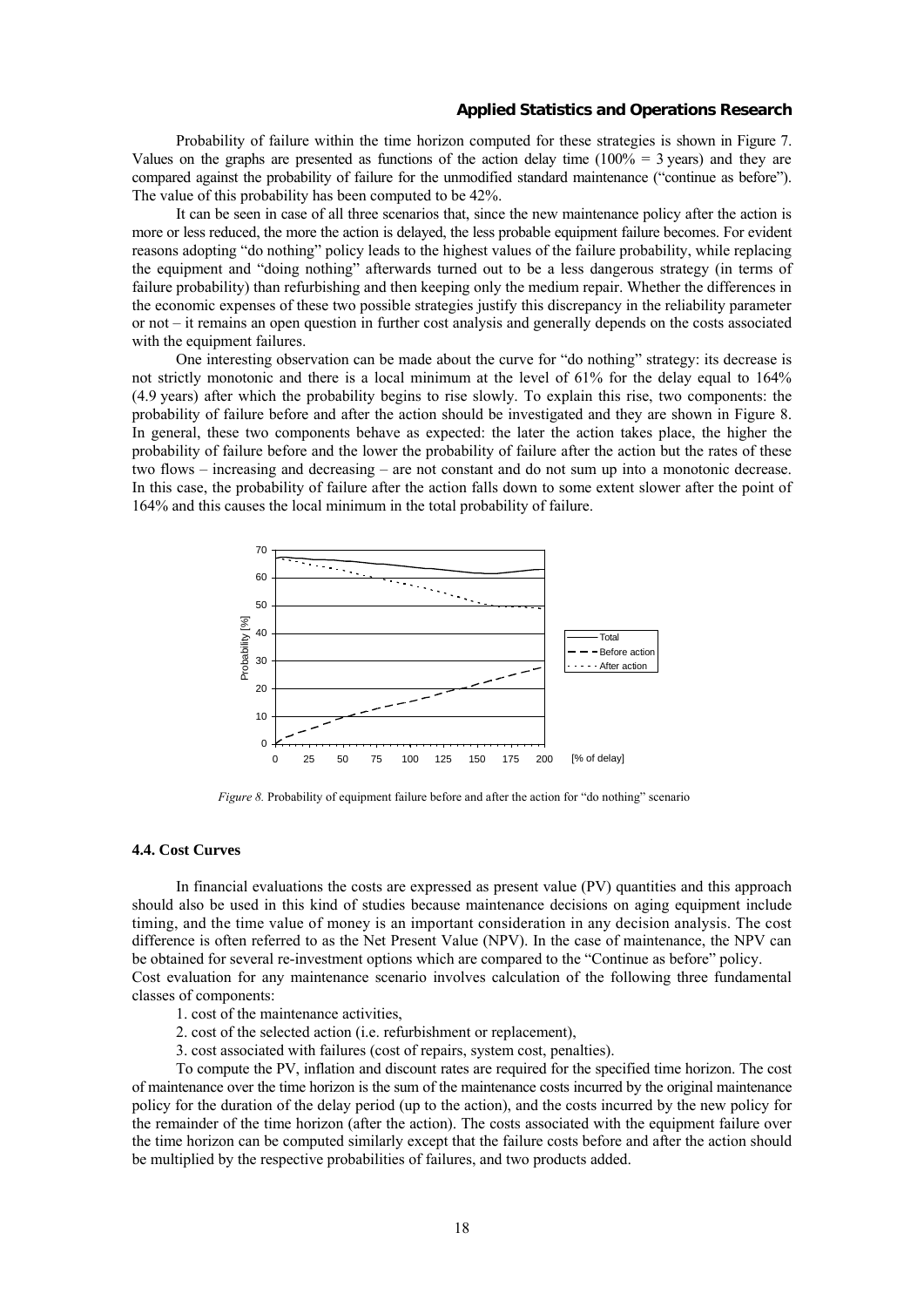Figure 9 presents the plots showing the cost analysis for the scenario "replace and then do nothing". Again (as it has been in the case of probability of failure) the values are visualized as functions of the action delay varying in the range  $0 \div 200\%$  of user-specified reference value. The cost of replacement ("Action"), although does not depend on the delay, is not constant on the plot due to the PV calculations. It is also evident that delaying the action causes more repairs to be performed as elements of the present repair policy before "do nothing" becomes effective, hence several noticeable leaps appear in the maintenance cost flow.



*Figure 9.* Estimated cost of "replace & do nothing" scenario (total value and the three components)

#### **5. Conclusions**

The paper described a modelling methodology which helps in choosing effective yet cost-efficient maintenance policy. Based on semi-Markov models representing the deterioration process, the equipment life curve and other reliability parameters can be evaluated. Once a database of equipment models is prepared, the end-user can perform various studies about different maintenance strategies and compare expected outcomes. As the results are visualized through the relatively simple concept of a life curve, no detailed expert knowledge about internal reliability parameters or configuration is required.

Additionally, the paper presented a method of model adaptation that allows automatic adjustment of the basic model to user-expected changes in maintenance policy. The numerical part of the method can be solved with common root-finding algorithms and it has proved its validity in numerous practical examples. Ability to adjust the models to such changes is crucial in practical studies of various possible maintenance scenarios.

Another important issue is how the adjustment modifies behaviour of the model in addition to reaching the desired repair frequencies and how the model should be constructed in order to accommodate the modifications without undesired side effects. For discussion of these problems please refer to [5–7]. In particular, while there is usually no problem with *reduction* of repair frequencies with the method described in this paper, special care must be taken when *increase* is requested because the probabilities cannot be enlarged indefinitely. In cases when the limit (2) is reached in all states even with  $P^{s0} = 0$  and the requested frequencies are still not achieved, more substantial modifications of the model may be necessary. This also leads to specific directions as to how the model should be constructed in order to avoid such situations.

#### **References**

- 1. Anders, G. J., Sugier, J. Risk assessment tool for maintenance selection. In: *Proc. Int. Conf. Dependability of Computer Systems DepCoS – RELCOMEX 2006*. IEEE Comp. Soc. Press, 2006, pp. 306–313.
- 2. Endrenyi, J., Aboresheid, S., Allan, R. N., Anders, G. J., Asgarpoor, S., Billinton, R., Chowdhury, N., Dialynas, E. N., Fipper, M., Fletcher, R. H., Grigg, C., McCalley, J., Meliopoulos, S., Mielnik, T. C., Nitu, P., Rau, N., Reppen, N. D., Salvaderi, L., Schneider, A., Singh, Ch. The Present Status of Maintenance Strategies and the Impact of Maintenance on Reliability, *IEEE Trans. Power Systems*, Vol. 16, 2001, pp. 638–646.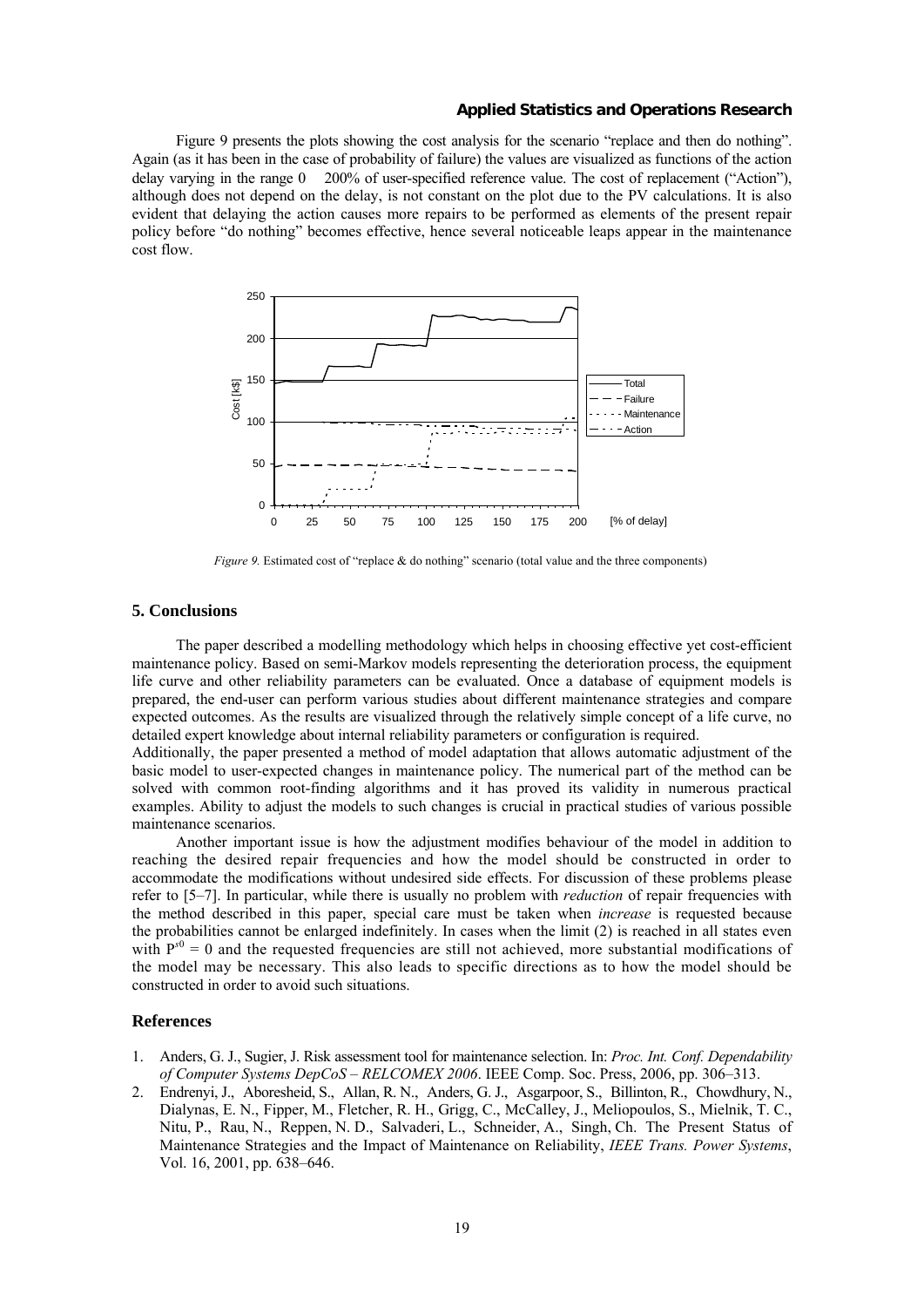- 3. Zhang, T., Nakamura, M., Hatazaki, H. A decision methodology for maintenance interval of equipment by ordering based on element reparation-replacement rate. In: *Proc. Power Engineering Society Summer Meeting*. IEEE, 2002. Vol. 2, pp. 969–974.
- 4. Sugier, J., Anders, G. J. Modeling changes in maintenance activities through fine-tuning Markov models of ageing equipment. In: *Proc. Int. Conf. Dependability of Computer Systems DepCoS – RELCOMEX 2007*. IEEE Comp. Soc. Press, 2007, pp. 336–343.
- 5. Sugier, J., Anders, G. J. Verification of Markov models of ageing power equipment. In: *Proc. Int. Conf. Probabilistic Methods Applied to Power Systems PMAPS'2008*. Rincon, Puerto Rico, 2008, pp. 1–6.
- 6. Sugier, J., Anders, G. J. Modifying Markov models of ageing equipment for modeling changes in maintenance policies. In: *Proc. Int. Conf. Dependability of Computer Systems DepCoS – RELCOMEX 2009*. IEEE Comp. Soc. Press, 2009, pp. 348–355.
- 7. Sugier, J. Avoiding probability saturation during adjustment of Markov models of ageing equipment. In: *Proc. Int. Conf. Dependability of Computer Systems DepCoS – RELCOMEX 2011*. Berlin Heidelberg: Springer-Verlag, 2011, pp. 205–218.
- 8. Sugier, J., Anders, G. J. Probabilistic evaluation of deterioration processes with maintenance activities, *Journal of Polish Safety and Reliability Association*, Vol. 1, 2011, pp. 177–184. (Summer Safety and Reliability Seminars SSARS 2011, Polish Safety and Reliability Association, Gdynia)
- 9. Anders, G. J., Endrenyi, J. Using Life Curves in the Management of Equipment Maintenance. In: *Proc. Int. Conf. Probabilistic Methods Applied to Power Systems PMAPS'2004 Conference*. Ames, Iowa.
- 10. Hughes, D. T., Russell, D. S. Condition Based Risk Management (CBRM), a Vital Step in Investment Planning for Asset Replacement. In: *Proceedings 3rd IEE International Conference on Reliability of Transmission and Distribution Networks (RTDN 2005). London, UK, 15–17 Feb. 2005*, pp. 261–265.
- 11. Chan, G. K., Asgarpoor, S. Preventive Maintenance with Markov Processes. In: *Proc. 2001 North American Power Symposium. College Station, TX, October 2001,* pp. 510–515.
- 12. Endrenyi, J., Anders, G. J., Leite da Silva, A. M. Probabilistic Evaluation of the Effect of Maintenance on Reliability – An Application. *IEEE Transactions on Power Systems*, Vol. 13, 1998, pp. 567–583.
- 13. Hosseini, M. M., Kerr, R. M., Randall, R. B. An inspection model with minimal and major maintenance for a system with deterioration and Poisson failures, *IEEE Trans. on Reliability*, Vol. 49, 2000, pp. 88–98.
- 14. Limnios, N., Oprisan, G. *Semi-Markov Processes and Reliability*. Boston, MA,: Birkhauser, 2001.
- 15. Perman, M., Senegacnik, A., Tuma, M. Semi-Markov Models with an Application to Power-Plant Reliability Analysis, *IEEE Transactions on Reliability*, Vol. 46, 1997, pp. 526–532.
- 16. Yin, L., Fricks, R. M., Trivedi, K. S. Application of Semi-Markov Process and CTMC to Evaluation of UPS System Availability. In: *Proc. 2002 Annual Reliability and Maintainability Symposium*, pp. 584–591.
- 17. Anders, G. J., Leite da Silva, A. M. Cost Related Reliability Measures for Power System Equipment, *IEEE Transactions On Power Systems*, Vol. 15, 2000, pp. 654–660.
- 18. Anders, G. J., Maciejewski, H. Estimation of impact of maintenance policies on equipment risk of failure. In: *Proc. Int. Conf. Dependability of Computer Systems DepCoS – RELCOMEX 2006*. IEEE Comp. Soc. Press, 2006, pp. 351–357.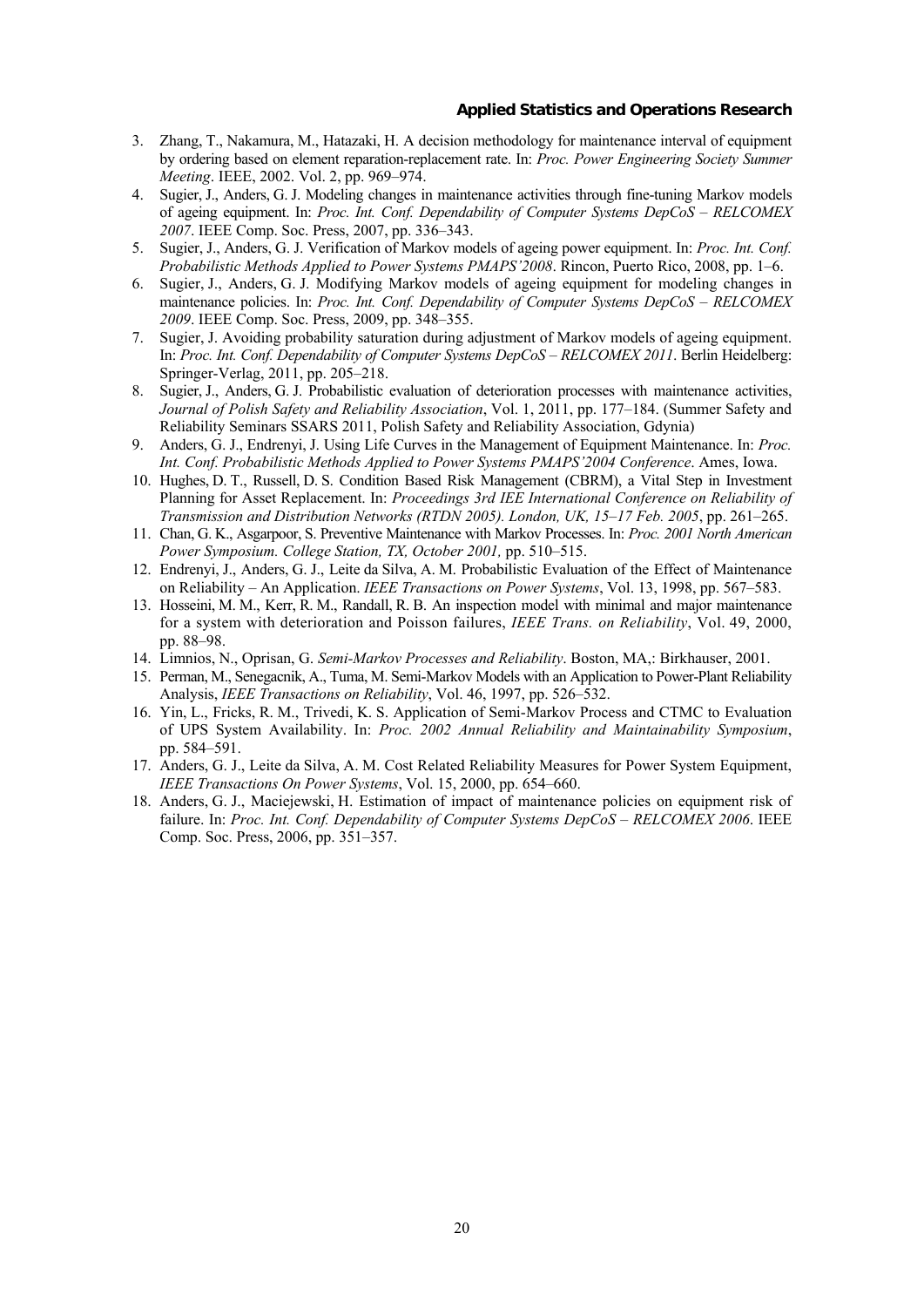*Computer Modelling and New Technologies, 2011, Vol.15, No.2, 21–29 Transport and Telecommunication Institute, Lomonosova 1, LV-1019, Riga, Latvia* 

# **HEURISTIC PREFERENCE RULES IN MULTIROUTE SCHEDULING**

# *A. Ben-Yair1 , D. Golenko-Ginzburg2*

*1 Center for Reliability and Risk Management SCE - Shamoon College of Engineering Beer-Sheva, 84100, Israel E-mail: avner2740@gmail.com* 

*2 Department of Industrial Engineering and Management, Ben-Gurion University of the Negev, Beer-Sheva, 84105, Israel, and Department of Industrial Engineering and Management Ariel University Center (AUC) of Samaria, 44837, Israel E-mail: dimitri@bgu.ac.il* 

 systematic account and comparative analysis of the efficiency of various statistical decision-making rules in scheduling theory, is undertaken. We will describe various adaptive randomisation preference rules in order to use the latter in industrial scheduling.

*Keywords: Heuristic preference rules; mn-permutations; SPT, LRT, FIFO and PC rules; Randomization preference rules* 

# **1. Introduction**

The area of our research centres on developing deterministic and statistical algorithms in job-shop scheduling, i.e., in determining quasi-optimal schedules for multiroute (job-shop) problems with *n* jobs and *m* machines [1–17].

The procedures described below for taking decisions in conflict situations (jobs queued up for a single machine) are, in essence, the simplest simulation models with which a quasi-optimal plan can be drawn up for feeding the jobs to the machine for a varied-route problem with *n* jobs and *m* machines. Thus, the paper under consideration is a further development of Refs [11–15]. We will henceforth use the terminology of [11].

Suppose that as a result of such a conflict situation at a certain moment of time *t* there is a queue of  $r \leq n$  jobs waiting to be fed into machine M. Denote the consecutive numbers of these jobs  $q_1, q_2, ..., q_r$ .

To devise a definite rule of preference means to work out such an algorithm as will make it possible to determine a numerical characteristic for each of the jobs in the queue  $J_{q\xi}$ ,  $\xi = \overline{1,r}$ . The numerical characteristic is the preference coefficient

$$
Q\big\{J_{q\xi}\big\} = \varphi\big\{T_t, T, t, q\xi\big\},\tag{1}
$$

where symbol  $T_t$  is the initial technological matrix  $T$  transformed by moment  $t$  (after excluding the operations already done by moment *t*). Job  $J_{q\xi}$ , which corresponds to optimal value  $Q\left\{J_{q\xi}\right\}$ , is selected from the queue and is fed first into the machine.

Depending on the random effect, the preference rules are subdivided into deterministic and random ones. The randomising procedure of preference rule *Q* centres on the following: first, the preference coefficients of the jobs in the queue  $Q\left\{J_{q\xi}\right\}$ ,  $\xi = \overline{1,r}$ , are normalized by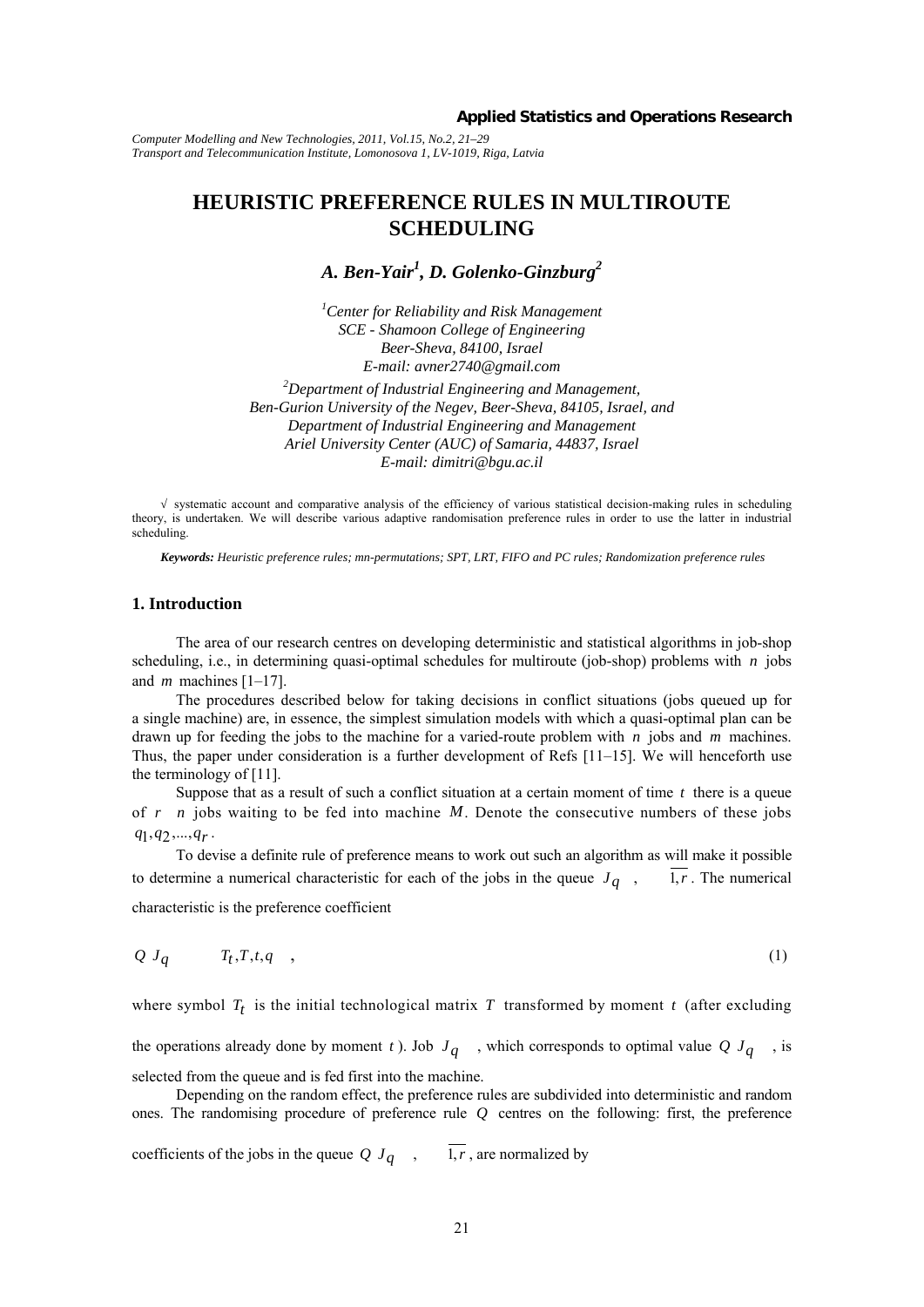$$
Q^*\left\{J_{q\xi}\right\} = \frac{Q\left\{J_{q\xi}\right\}}{\sum_{\eta=1}^r Q\left\{J_{q\eta}\right\}},\tag{2}
$$

after which random value  $\gamma$  is simulated by the Monte Carlo method and equi-distributed in interval  $[0;1]$ . Job  $J_{q\xi}$  is fed into the machine, there the relation exists

$$
\sum_{\ell=1}^{\xi-1} Q^* \Big\{ J_{q_{\ell}} \Big\} < \gamma \le \sum_{\ell=1}^{\xi} Q \Big\{ J_{q_{\ell}} \Big\} \tag{3}
$$

(sum ∑ 1 is taken as equal to zero).

The physical idea of randomisation in preference rules consists in the fact that of the jobs demanding to be fed into the machine, the ones fed in usually have a larger preference coefficient. Note that if the use of deterministic preference rules always leads to the drawing up of a determined schedule (the assignment matrix can be determined by rule *Q* back in the stage preceding the start of the system's work by a preliminary simulation of the system's activity), in the case of randomisation principles, values  $S_{ij}$  are random in nature. As a result, in the deterministic version one can investigate the relative

efficiency of two alternate preference rules *Q*1 and *Q*2 by comparing two determined values; the preference rule leading to the value of optimisation criterion *K* for a concrete technological matrix *T* is preferable. In a randomisation case, the preference of one rule or another should be decided by comparing statistical samplings (from the general totality of random values of criterion  $K$ ), and applying the theory of checking statistical hypotheses.

We thus come to the statement of the basic shortcoming of preference rules: a comparative analysis of their efficiency can be made only for a concrete technological matrix *T*, and in turn, conclusions are to be drawn if *T* changes can also change. In fact, even if given a large number of existing preference rules proved in practice, one can always devise technological matrix  $T$ , for which we can draw up a new preference rule, more efficient than all the existing ones.

Let us now describe the best known and most widely applied preference rules.

#### **2. Non-Combined (Local) Preference Rules**

#### **2.1. The Shortest Processing Time (SPT) Rule [16]**

What this rule means is that when resolving a conflict situation, preferred is the job in set  $Q\left\{J_{q\xi}\right\}$ ,  $\xi = \overline{1,r}$ , waiting to be fed into released machine *M*, which has the shortest operation duration. In other words,

$$
Q\Big\{J_{q\xi}\Big\} = \frac{1}{t_{q\xi j\xi}},\tag{4}
$$

( $t_{q\xi}$  *j* $\xi$  being the duration of doing the *j* $\xi$ -th operation of job  $J_{q\xi}$  on machine *M*).

#### **2.2. The Longest Remaining Time (LRT) Rule [16]**

Under the LRT rule, job  $J_{q\xi}$ , for which the total duration of all remaining operations is the maximum,

$$
Q\left\{I_{q\xi}\right\} = \sum_{k=j}^{m} t_{q\xi k} , \qquad (5)
$$

is fed into machine *M* first.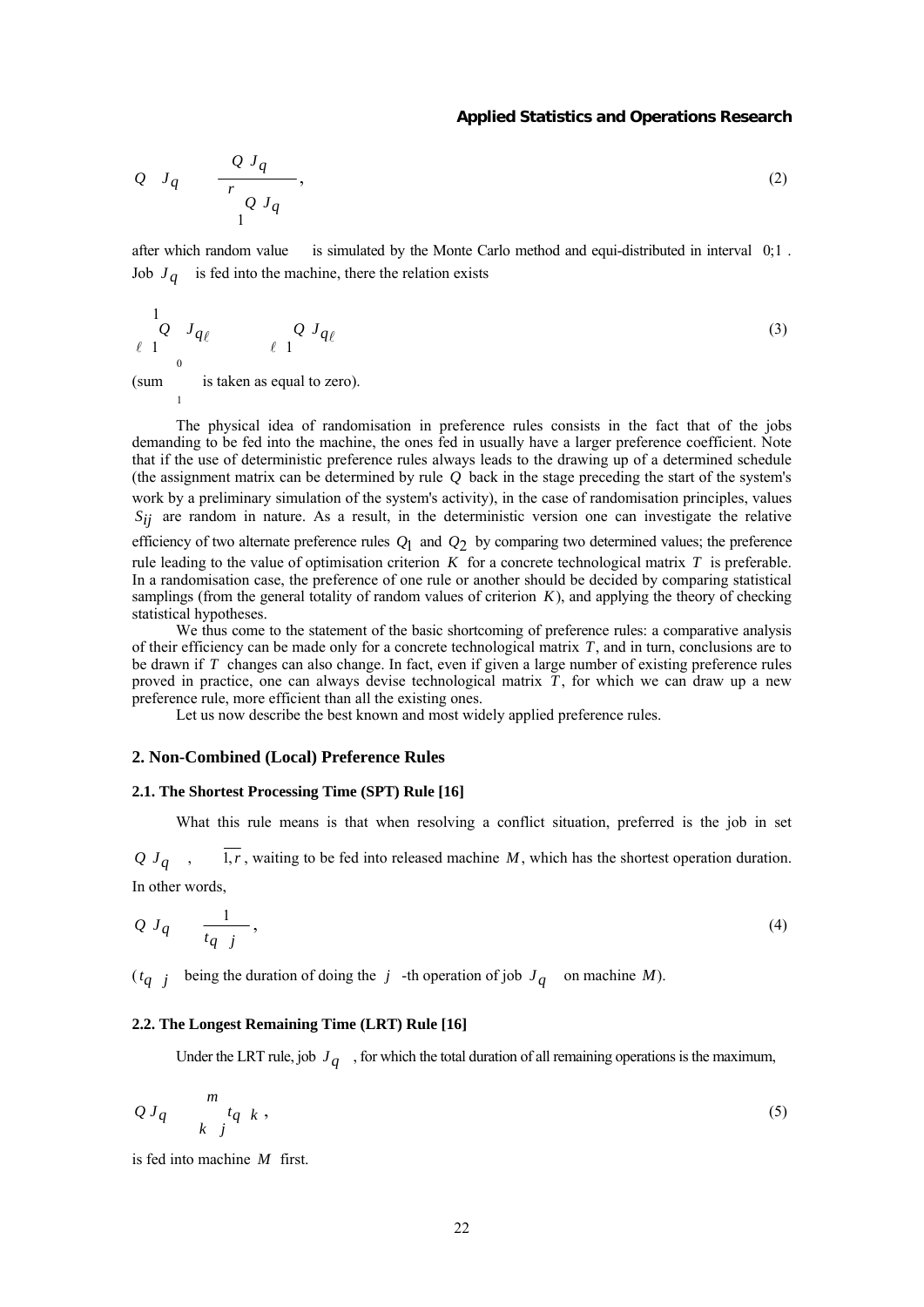#### **2.3. The Rule TSW: SPT, LRT, and "Tense Job" Expectation Rules [13]**

Of the many decisions that can be taken at any moment  $t$ , the one is taken that corresponds to the minimal change of the lower estimate of the criterion. This estimate is based on the sum of the time for performing the remaining operations. The approximation of the method consists in that the criterion estimate forecasted after each decision is regarded as the true value of the criterion, as a result of which, movement along only one branch of the decision tree takes place and the other branches are not memorized. Let us deal in more detail with realization of the preference rule.

At any moment *t* of freeing machine *M* , *q* "tense" job appears whose total time for performing the remaining operations (the time left for finishing an operation begun is not included in the total) is the maximum. The schedule for doing the remaining operations of the tense job depends strongly on the value of the criterion. If the tense job is in queue for machine *S* , it is fed in at moment *t* . If it has not yet been placed in the queue, compute the remaining time  $t_s^*$  for doing the tense job's operations till the one to be done on machine *M*, and compare it with time  $t_S^{**} = \min_{\xi} t_{q\xi} j_{\xi}$ , the briefest operation of the jobs

in queue for machine *M* (the SPT rule). If  $t_S^{**} > t_S^*$ , the machine stands idle till moment  $t + t_S^*$ . If  $t_S^{**} \le t_S^*$ , machine *M* is fed by job  $J_{q\eta}$  ( $t_S^{**} = t_{q\eta} j_{\eta}$ ). Similarly, rule SPT can be substituted by rule LRT.

# **2.4. The Rule of Pairwise Comparison PC [10, 13]**

For any two jobs  $J_i$  and  $J_k$  requiring to be operated on freed machine *M*, denote symbols  $O_{ij}$ and  $O_{k\ell}$  for the routine operations, and symbols  $O_{i, j+1},...,O_{im}, O_{k,\ell+1},...,O_{km}$  for the remaining operations of jobs  $J_i$  and  $J_k$ , respectively.

Let  $t_{ij}$ ,  $t_{k\ell}$  stand for the time to carry out operations  $O_{ij}$ ,  $O_{k\ell}$  and  $\tau_{ij}$ ,  $\tau_{k\ell}$  stand for the time to carry out all the remaining operations of jobs  $J_i$  and  $J_k$ , respectively. There exist two possible ways of feeding in the jobs: 1) First  $J_i$ , then  $J_k$ ; 2) First  $J_k$ , then  $J_i$ . For the first way, we must calculate value  $F(I) = t_{ii} + \max[\tau_{ii}, t_{k\ell} + \tau_{k\ell}]$ , and for the second,  $F(II) = t_{k\ell} + \max[\tau_{k\ell}, t_{ii} + \tau_{ii}]$ . Say the first is preferable if there holds condition  $F(I) < F(I)$ . By comparing pairwise all jobs requiring operation on machine M, we can discover the job with the greatest priority.

## **3. Combined Preference Rules**

#### **3.1. The Rule of SPT and Feeding in Tense Jobs (Rule TS) [13–14]**

A tense job is assigned to a freed machine if it must be done by moment *t* . Otherwise the next job is selected by the SPT rule. In keeping with the characteristic of rule (3), if at moment of time *t* jobs  $J_{i_1},...,J_{i_r}$  have completed operations  $O_{i_1j_1},...,O_{i_rj_r}$  and have not yet begun their next operation, while jobs  $J_{i_1+1},...,J_{i_n}$  are still performing operations  $O_{i_r+1}j_{r+1},...,O_{i_n}j_n$ , job  $J_{i_\xi}$  is considered

a tense one if 
$$
\tau_{i\xi}(t) = \max_{1 \le k \le n} \tau_{i_k}(t), \ \tau_{i_k}(t) = \sum_{\gamma=j+1}^m t_{i_k \gamma}
$$
 holds.

# **3.2. The Rule of PC and Starting a Tense Job (Rule TPC) [13–14]**

A tense job is assigned first to a freed machine if it must be carried out. Otherwise, the job is chosen by rule PC.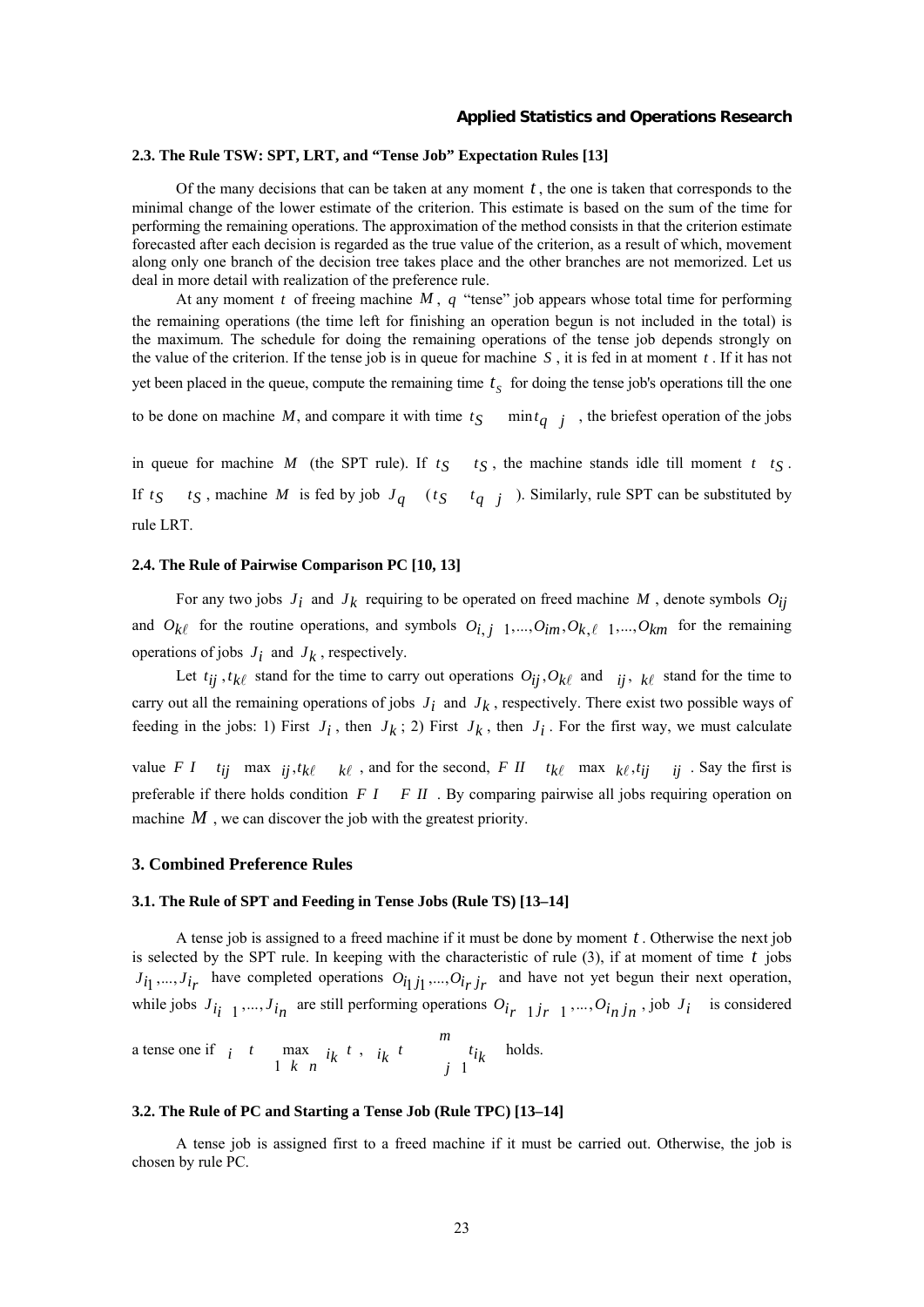#### **3.3. The FIFO Rule [16]**

The FIFO rule, in case a conflict situation appears, directs onto a machine the job from the queue waiting longest to be done, and consequently requiring to be done on that machine ahead of others. In other words, this is the principle of first come, first served.

Rules 4.1–4.3, following, employ as a parameter of the preference function the total time that the operations prior to the conflict situation waited in queues to be handled. Experimental calculations have shown that using such a parameter for several practical problems makes the preference function more efficient [14].

#### **4. Total Time Heuristic Preference Algorithms**

#### **4.1. A Combination of LRT and Total Waiting Time [13–14]**

Use symbol  $T_t(J_i)$  for the total time of waiting in queues for job  $J_i$  at moment  $t$ . In other words,  $(J_i)=t-\frac{j_i(t)}{\sum_i}$  $= t - \sum_{i=1}^{j} \frac{f_i}{f_i}$ 

= *j*  $T_t(J_i) = t - \sum t_{ij}$ 1 , where  $j_i(t)$  is the last operation of job  $J_i$  completed by moment  $t$ . Suppose that at

moment *t* jobs  $J_{i_1},...,J_{i_r}$  are to be done on one and the same machine. In such a case, the machine is

fed job  $J_{i\xi}$ ,  $1 \le \xi \le r$ , for which the sum  $T_t$ ,  $J_{i\xi}$  + LRT,  $J_{i\xi}$  is maximized.

## **4.2. A Combination of FIFO, Total Waiting Time, and LRT [13, 14]**

If at moment *t* jobs  $J_{i_1},...,J_{i_r}$  are to be done on freed machine *M*, job  $J_{j\zeta}$ , first in the queue, is fed in. If there are several jobs of that kind  $J_{j_1},..., J_{j_\ell}$ , job  $J_{j_\ell}$ ,  $\xi = \overline{1,\ell}$ , is fed in, the sum

 $T_t$  *J*<sub> $j\xi$ </sub> + *LRT J*<sub> $j\xi$ </sub> being maximized for it.

## **4.3. A Combination of Waiting for a Tense Job, Total Waiting Time, and LRT [14]**

If at moment *t* jobs  $J_{i_1},...,J_{i_r}$  are waiting to be done on the machine simultaneously, the tense job is found and moment  $t^*$  is determined for it to be fed in. If  $\Delta t = t^* - t$  is no less than the time of the forthcoming operation for a part in the queue of jobs  $J_{j_1},...,J_{j_\ell}$ , job  $J_{j_\ell}$  is chosen and fed in, according to rule 4.1. Otherwise, the machine is idle and there is a wait for the tense job.

#### **4.4. A Combination of Waiting for a Tense Job and FIFO**

The procedure of preference rule 10 remains unchanged, except that of the set of jobs  $J_{j_1}$   $, J_{j_\ell}$ ,

the job first in queue is fed into the machine. If there are several such jobs, apply rule 4.1.

All the preference rules described above can be applied both in deterministic and randomized versions.

#### **5. Using** *mn***-Permutations**

Note that, due to [15], the *mn*-permutations described can be regarded as priority vectors, the operation being given the greater priority the farther left the corresponding number in the *mn*-permutation is situated. This makes it possible to simulate various priority rules.

We will demonstrate how the most widespread priority rules, SPT and LRT, can be obtained by such an approach.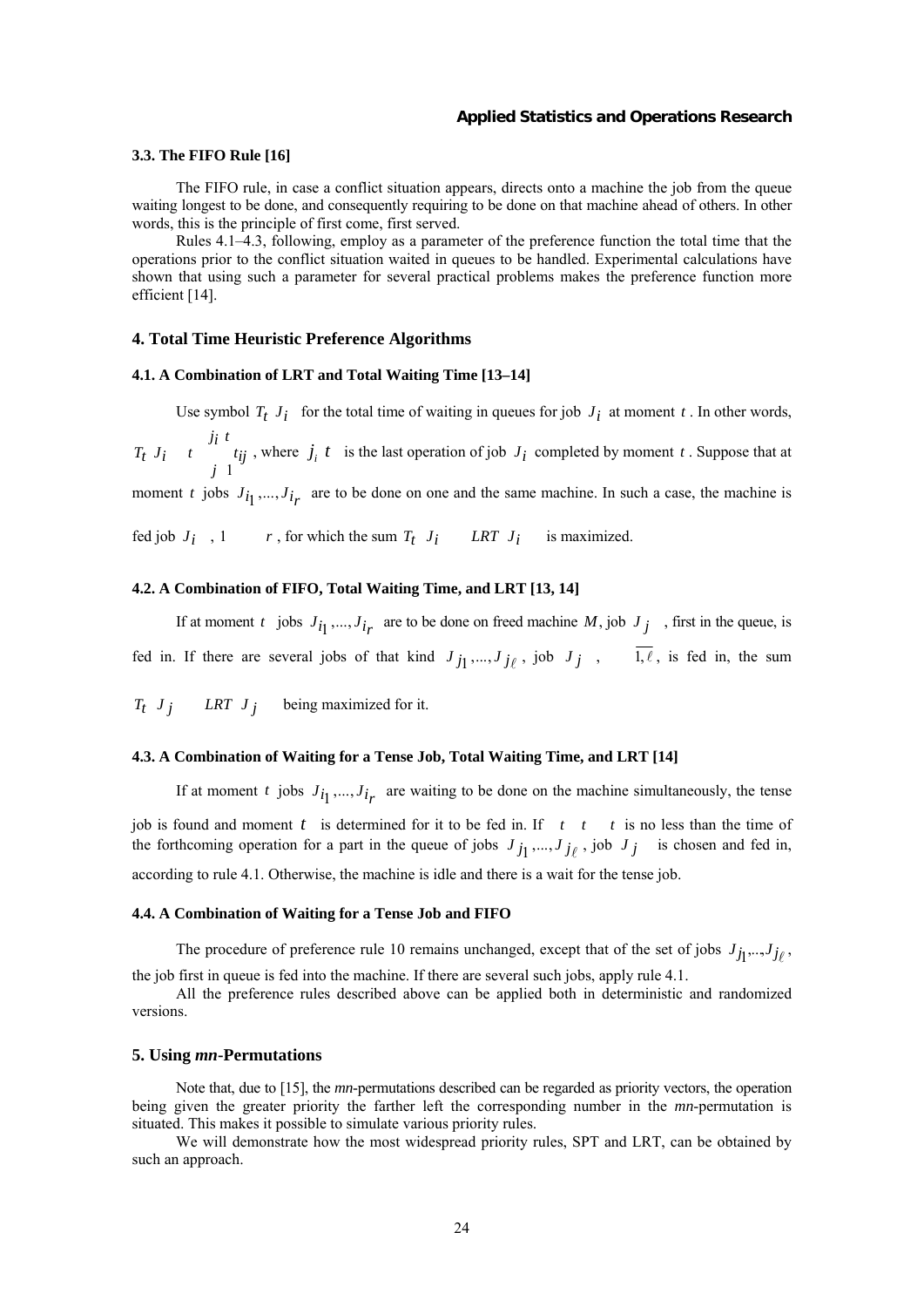Transform initial matrix *T* as follows: Say

$$
\tau_{ij} = \sum_{k=j+1}^{m} t_{ik}, \tau_{im} = t_{im}, i = \overline{1, n}, j = \overline{1, m-1}.
$$

Write all the elements of matrix  $\|\tau_{ij}\|$  one after the other, in a row, so that element  $\tau_{ij}$  stands at the  $[(j-1)m+j]$ -th place, after which write the row in descending order. Based on the indexes obtained of the elements of that row, the *mn*-permutations are determined with the help of the auxiliary algorithm of an actual schedule, described below. The schedule obtained will coincide with the one obtained by rule LRT (with accuracy of an ambiguous selection of operations by the LRT rule itself, when several operations have priority under that rule).

The SPT rule can be simulated as follows: Form two *mn*-length vectors *A*1 and *A*2 , filling their elements consecutively from left to right. To determine the consecutive element  $A1(k)$ , take the leftmost element not crossed out in every row of matrix *T* and choose the minimum among them, which will then be crossed out of the matrix. Let the element crossed out have index  $(i, j)$ . Then assume  $A1(k)$  equals  $t_{ii}$ , and  $A2(k) = (i-1)m + j$ . Then, on the basis of the auxiliary algorithm, devise an actual schedule, using vector *A*2 as the initial mn-permutation. The resulting schedule coincides with the one obtained by rule SPT (as in the case of LRT, to an ambiguity accuracy resulting from the SIO rule itself).

The work of the auxiliary algorithm is as follows. Assume that in keeping with the procedure described in [15], at the *k* -th step of determining a possible schedule based on an *mn*-permutation, operation  $O_{ij}$  is assigned, with completion time equal to  $t_{ij}$ , and to be done on the *M* -th machine. Let job  $J_i$  be ready at moment  $\tau_i$  to do operation  $O_{ij}$ . Look from left to right, beginning with moment  $\tau_i$ , at all the idle intervals of the *M* -th machine. As soon as we find an idle interval with a duration more than zero, assign the corresponding operation  $O_{ij}$ . The starting moments of several operations can move to

the right by a value no greater than  $t_{ii}$ .

This is how the last can be performed: Let operation  $O_{ij}$  be fed in during a certain idle interval of the *i* -th machine, and after the idleness, operation  $O_{i_1 j_1}$  is to be done, to which the element at the *j* -th place,  $j < k$ , in the *mn*-permutation corresponds. In this case, the  $k$ -th element of the *mn*-permutation takes the *j* -th place, and the elements numbered *j*,  $j + 1, ..., k - 1$  move one place to the right. Then return to the  $(j+1)$ -th element of the mn-permutation, and with it continue assigning the next operations.

From what has been said, it follows that an individual preference rule *Q* , the most efficient of the existing "rules bank"  ${Q_i}$  must correspond as well to each individual technological matrix *T*. We believe such a pseudo-optimal rule should be built on the principles of self-edification with the help of a balanced probability combination of rules  ${Q_i}$ . We must make use of methods of search for the optimal balanced combination  $\{\delta_i\}$  to make possible full use of the information provided by initial technological matrix *T* .

Suppose that there exists a data bank of preference rules consisting of *d* rules  $Q_p$ ,  $p = \overline{1, d}$ , and we know how long it takes to do all the jobs with the help of each rule.

In keeping with the results of [11–15] say that we apply rule  $Q = \sum$ =  $=\frac{d}{\sum}$ *p*  $Q = \sum \delta_p Q_p$ 1  $\delta_p Q_p$  to technological matrix *T* if at the moment when a routine conflict situation arises, rule  $Q_p$  is applied to the queue of jobs with probability  $\delta_p$ . Algorithmically, this means that every time, a rule  $Q\xi$ ,  $\xi = \overline{1,d}$ , is chosen, such that for its ordinal number relation

$$
\sum_{p=1}^{\xi-1} \delta_p < \eta \le \sum_{p=1}^{\xi} \delta_p \tag{6}
$$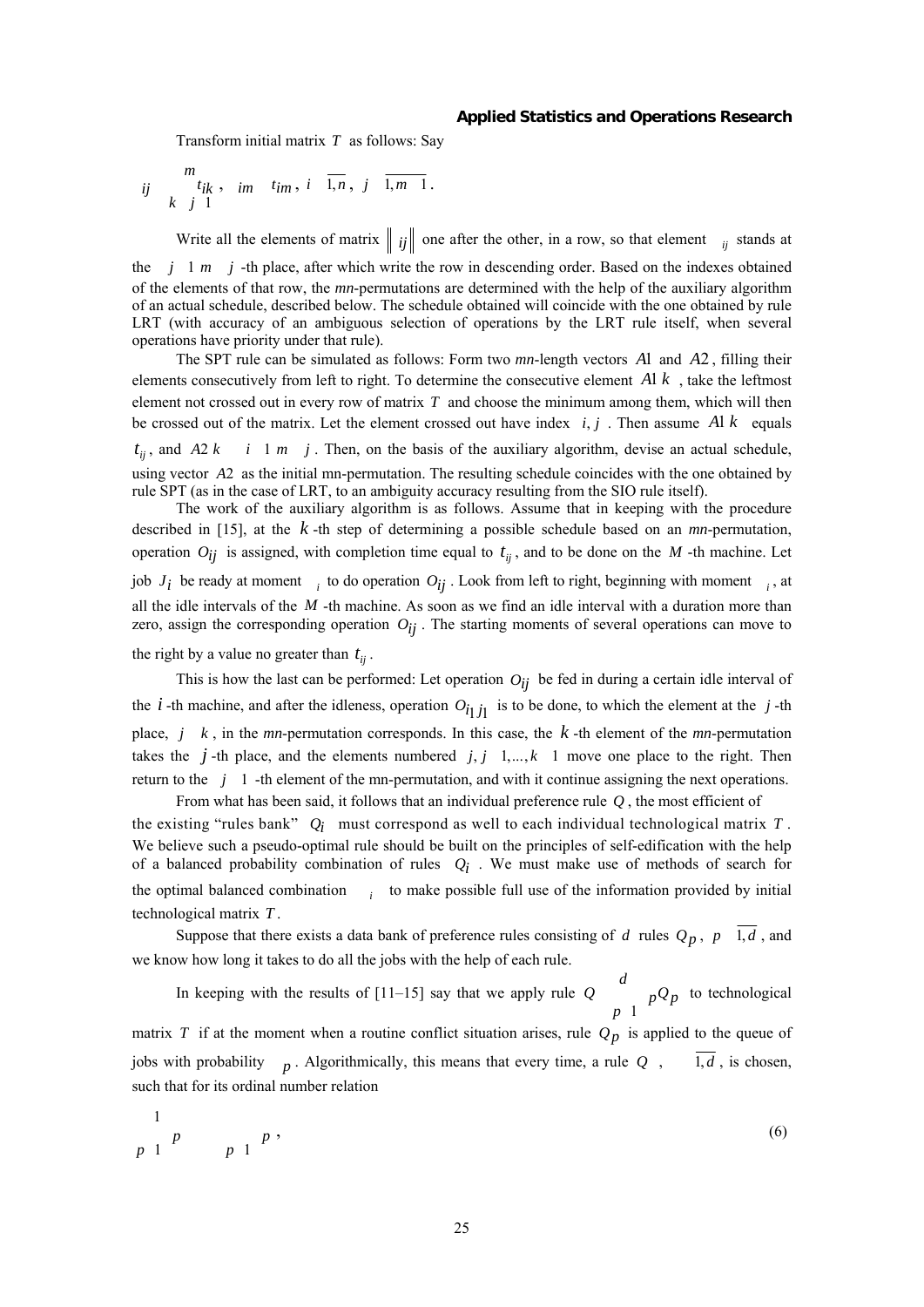holds, where  $\eta$  is the routine value of a random variable equi-distributed in interval [0;1]. Rule  $Q_{\xi}$  is applied (randomly or determined) to the queue of jobs according to the method described above.

Now we take up the development of an algorithm for forming an optimal set of weights  $\{\delta_p\}$ . The algorithm described below employs the procedure aimed at a random search, and consists of the following stages:

Stage I. Simulate  $d$  -dimensional vector  $\vec{\Sigma}$  equi-distributed on a *d* -dimensional hyper-surface ∑ =  $\sum x_n =$ *p px* 1 1,  $0 \le x_p \le 1$ , and denote the vector coordinates by symbols  $\delta_1, \delta_2, ..., \delta_d$ , [13].

Note that the order of enumerating coordinates  $\delta_p$  in sequence  $\{\delta_p\}$  does not change from now.

Stage II. Use the Monte Carlo method to simulate a random variable  $\eta$ , equi-distributed in interval  $[0;1]$ .

Stage III. Determine ordinal number  $\xi \in \{1, d\}$ , such that relation (6) holds.

Stage IV. Draw up a calendar plan schedule for launching jobs on the machines in keeping with a periodical repetition of the Stages  $II \Rightarrow III$  procedure and a set of values determined at Stage I for coordinates of vector  $\Sigma$  for each conflict situation. In other words, simulate the work of the system by deterministic or randomised rule  $Q = \sum$ =  $=\frac{d}{\sum}$ *p*  $Q = \sum \delta_p Q_p$ 1  $\delta_p Q_p$ .

Stage V. Calculate the value of optimisation criterion *K* for a single realization of the model for drawing up a calendar schedule.

Stage VI. Repeat the procedure of Stages II-V a sufficiently large number of times ( *N* times) to obtain representative statistics, and subsequent calculation of mathematical expectation  $E[K]$  for simulated values  $\delta_1, \ldots, \delta_d$ . Denote the value obtained by symbol  $E\left\{K\left[\delta_p Q_p\right]_T\right\}$ , which signifies the estimate of the efficiency of the balanced preference rule  $Q = \sum$ =  $=\frac{d}{\sum}$ *p*  $Q = \sum \delta_p Q_p$ 1  $\delta_{p}Q_{p}$  for the initial technological matrix *T*.

Stage VII. Compare values  $A = E\{K|\delta_p Q_p\}$  and  $B = \min_p \{K|Q_p\}_p$  $B = \min \{K|Q_{n}|_{\text{tr}}\}\$ . If inequality  $A < B$  holds, it means we have determined (for initial matrix *T*) a better preference rule  $Q_{d+1} = \sum \delta_p Q_p$  than those in *p* the data bank, and we turn to Stage X of the algorithm. If  $A \geq B$ , go to the next stage.

Stage VIII. Counter  $\eta_1$  of the number of consecutive unsuccessful tests at the initial point of search now functions. If counter  $\langle \eta_1 \rangle$  shows no more than the limit number of unsuccessful tests  $C_{\text{max}}^I$ , turn to Stage I. This means that the procedure of Stages I-VI is again repeated, in order to provide a better balance rule  $Q_{d+1}$ . If  $\langle \eta_1 \rangle > C_{\text{max}}^I$ , transfer to the next stage of the algorithm.

<u>Stage IX</u>. For the initial point of a local search, take vector-point  $\vec{\Sigma}^{(1)} = \delta_p^{(1)}$ , where  $\delta_p^{(1)} = 0$ when  $p \neq \gamma$ , and  $\delta_p^{(1)} = 1$  when  $p = \gamma$ ,  $\gamma \in \{\overline{1, d}\}, E\{K[Q_\gamma]_T\} = B$ . Further, turn to Stage XI, preliminarily sending the coordinate values of vector-point  $\vec{\Sigma}^{(1)}$  and of  $B = K_{\text{min}}$  to a special array *Z*.

Stage X. Take vector-point  $\vec{\Sigma}^{(1)} = {\delta_p^{(1)}}$  as the initial point of the local random search for an extremum, with  $E K \delta_D^{(1)} Q_D = A$ *E K*  $\delta_p^{(1)}Q_p$  = *A*. The coordinates of vector-point  $\vec{\Sigma}^{(1)}$  and value *A* = *K*min are sent to array *Z*.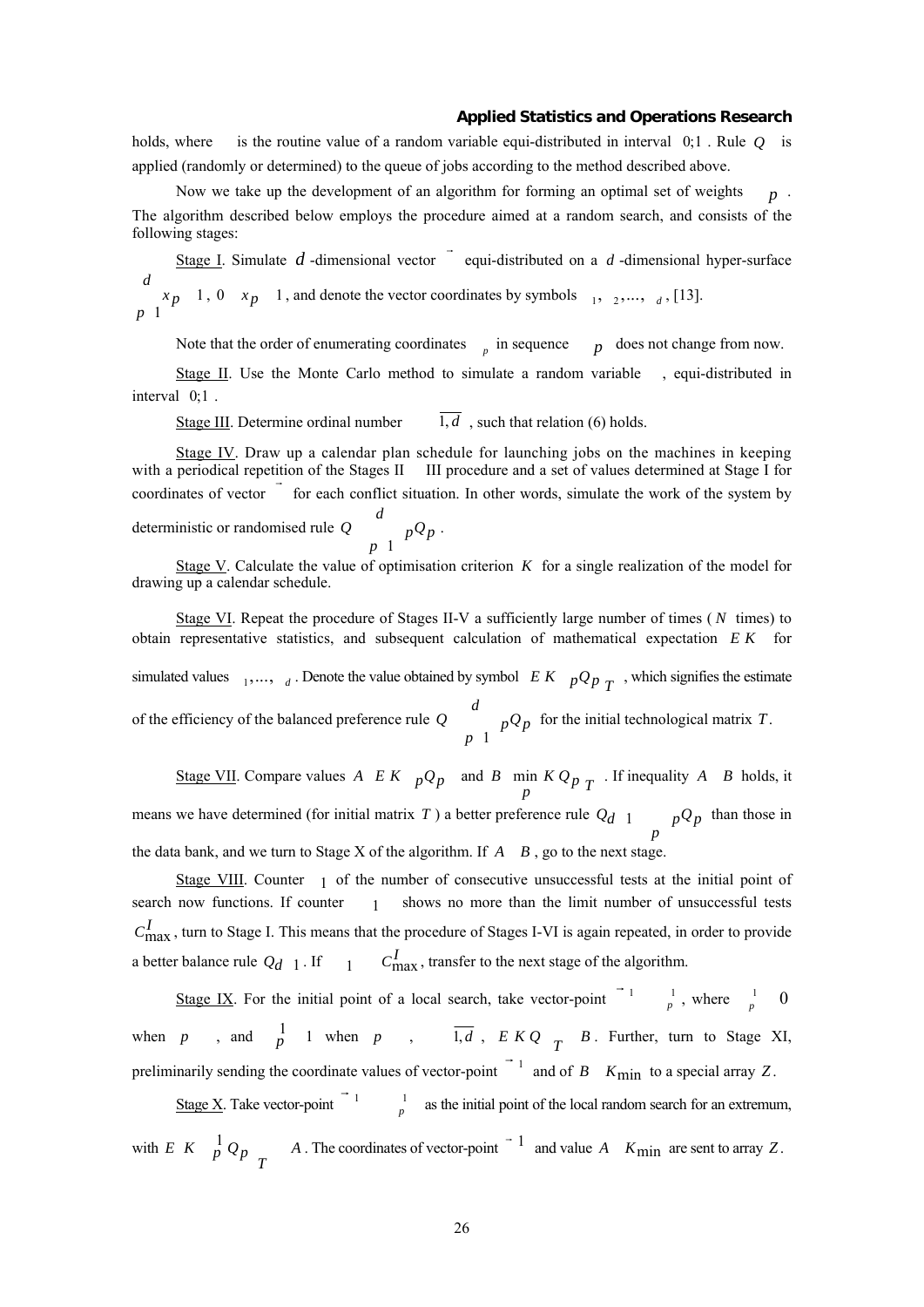Stage XI. Make a local random search by

$$
\vec{\Sigma}^{(2)} = \vec{\Sigma}^{(1)} + \vec{X},\tag{7}
$$

where *X*  $\overline{\phantom{a}}$ is a random *d*-dimensional vector-point, whose coordinates  $x_p$  satisfy relations  $\sum x_p = 0$ 1  $\sum x_p =$ = *d p px*

and  $\sum x_n^2 = D$ *d p*  $\sum x_p^2 =$  $=1$  $\frac{2}{p}$  = *D*, where *D* is a previously accepted length of the search step.

Stage XII. Correct vector-point  $\vec{\Sigma}^{(2)}$  if it leads beyond the region of  $0 \le \delta_p^{(2)} \le 1$ ,  $p = \overline{1, d}$ . There are several ways to effect that correction, in particular by reducing search step *D* (by halving, for instance) till restrictions  $0 \le \delta_p^{\binom{2}{2}} \le 1$  are satisfied.

Take note of the fact that the search procedure can also be followed in other ways, including heuristic elements, for example, by relation

$$
\delta_p^{\left(2\right)*} = \delta_p^{\left(1\right)} + D \cdot sign \alpha_p \,,\tag{8}
$$

where  $\alpha_p$ ,  $p = \overline{1, d}$ , are independent values of a random variable equi-distributed in interval  $[-1, +1]$ , and subsequent correction

$$
\delta_p^{\{2\}^*} \text{ when } 0 \le \delta_p^{\{2\}^*} \le 1
$$
\n
$$
\delta_p^{\{2\}^{**}} = 1 \quad \text{when } 1 < \delta_p^{\{2\}^*} \quad ,
$$
\n
$$
0 \quad \text{when } 0 > \delta_p^{\{2\}^*} \quad .
$$
\n
$$
(9)
$$

$$
\delta_p^{(2)*} = \delta_p^{(2)**} \cdot \frac{1}{\sum_{p} \delta_p^{(2)**}}.
$$
\n(10)

Stage XIII. Perform the procedure of Stages II-VI ( $N$  times), preliminarily clearing counter  $\eta_1$ and subsequently calculating value  $E K \delta_{n}^{(2)}$ *E K*  $\delta_p^{(2)}Q_p$  *T* .

Stage XIV. Compare value  $E K \delta_{n}^{(2)}$ *E K*  $\delta_p^{(2)}Q_p$  *T* with the contents of the cell in array *Z*, where the minimal value of criterion  $K_{\text{min}}$  is stored. If the new estimate is less than value  $K_{\text{min}}$ , transfer to Stage XVI. If not, move on to the next stage.

Stage XV. Counter  $\eta_2$  of the consecutive unsuccessful search steps now functions. If  $\langle \eta_2 \rangle$  is less than limit number  $C_{\text{max}}^H$ , transfer to Stage XI for a repeated realization of a random search step from the previous vector-point  $\vec{\Sigma}^{(1)}$ . Otherwise, turn to Stage XVIII.

Stage XVI. Clear counter  $\eta_2$  and then compare values

$$
\Delta_1 = \frac{\begin{vmatrix} K & \delta_p^{(2)}Q_p & -K_{\min} \\ K_{\min} & \end{vmatrix}}{K_{\min}} \text{ and } \Delta_{\min},
$$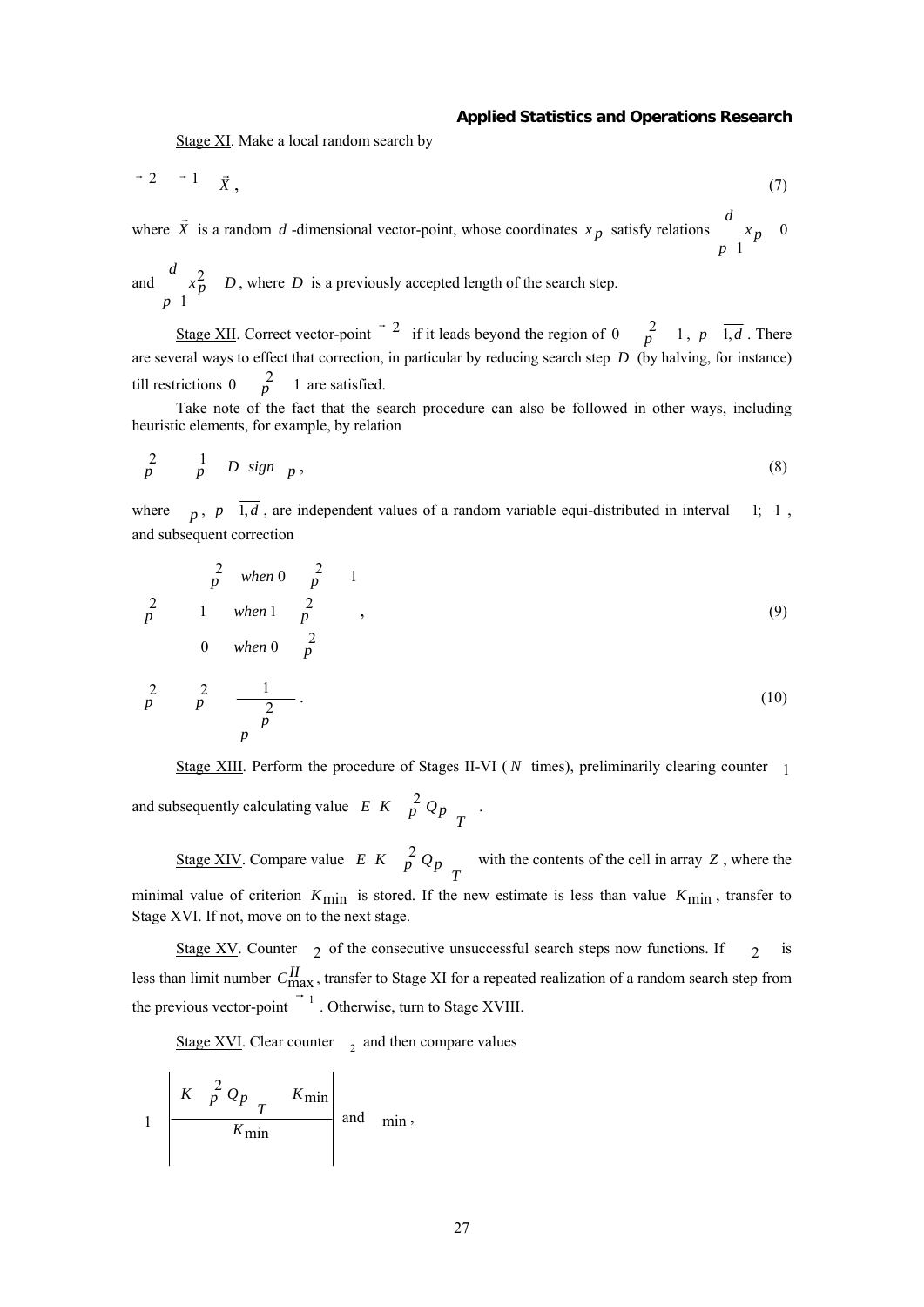where  $\Delta_{\text{min}}$  is a pregiven relative error of the convergence of the optimisation criterion for a local random search. If  $\Delta_1 \leq \Delta_{\text{min}}$ , turn to Stage XIX; otherwise advance to Stage XVII.

Stage XVII. Send values of vector-point  $\vec{\Sigma}^{(2)}$  and  $E K \delta_p^{(2)}$ *E K*  $\delta_p^{(2)}Q_p$  to array *Z*, subsequently transferring to Stage XI. In other words, the new vector-point  $\vec{\Sigma}^{(2)}$  takes the place of the previous one  $(\vec{\Sigma}^{(2)} \Rightarrow \vec{\Sigma}^{(1)})$ , and the random search is carried out from the new point. Value  $E K \delta_D^{(2)}$ *E K*  $\delta_p^{(2)}Q_p$  now becomes minimal value  $K_{\text{min}}$ .

Stage XVIII. Choose and print the local optimum, an optimal set of balance coefficients  $\delta_p^{(opt)}$ from array *Z* , and the corresponding value *K*min . After this, proceed to Stage XX.

<u>Stage XIX</u>. Choose and print the local optimum  $\delta_p^{(2)}$  and the value of optimisation criterion  $K_{\text{min}} = E K \delta_D^{(2)}$  $K_{\text{min}} = E \ K \ \delta_p^{(2)} Q_p \frac{1}{T}$ . Further, turn to the next stage of the algorithm.

Stage XX. Counter  $\eta_3$  of the determined local optimums works. If  $\langle \eta_3 \rangle$  exceeds the limit number  $C_{\text{max}}^{III}$ , proceed to Stage XXII. Otherwise, go to the next stage of the algorithm.

Stage XXI. Clear counters  $\eta_1$  and  $\eta_2$  and array Z. Further, return to Stage I.

Stage XXII. Choose an overall optimum, set  $\{s_p^*\}$ , furnishing a minimum of local optimums built on Stages XVIII–XIX, after which the work of the algorithm terminates.

Note that such an adaptive algorithm, as we see it, especially efficient in case it is necessary to perform operative control of the process of feeding jobs to machines at random durations of separate operations  $O_{ij}$ , i.e., at the stage of actual production. In such a case, at moment *t* for each conflict situation, jobs must be chosen for machines according to the optimal set  $\{\delta_p^*\}$  determined at moment *t*. The durations  $t_{ij}$  of the remaining operations  $O_{ij}$  are equated to their mathematical expectations, and the reduced matrix  $T_t$ , including only the operations still to be done, is taken as the technological matrix  $T$ . If another conflict situation arises, we do the same, each time acting on decisions taken, i.e., working out the appropriate control action.

# **References**

- 1. Adams, E. Balas and D. Zawack. The shifting bottleneck procedure for job-shop scheduling, *Mgmt. Sci*., Vol. 34, 1988. pp. 391–401.
- 2. Barker, J. R. and B. M. Graham. Scheduling the general job-shop, *Mgmt. Sci*., Vol. 31, No 5, 1985, pp. 594–598.
- 3. Blackstone, J. H. Jr., Philipps, D. T., Hogg, D. L. A state-of-the-art survey of dispatching rules for manufacturing job-shop operations, *Int. J. Prod. Res*., Vol. 20, 1982, pp. 27–45.
- 4. Carlier, J. and E. Pinson. An algorithm for solving the job-shop problem, *Mgmt. Sci.*, Vol. 35, 1989, pp. 164–176.
- 5. Coffman, E. G. *Computer and Job-Shop Scheduling Theory*. New York: Wiley, 1976.
- 6. Conway, R. W., Maxwell, W. L. and L. W. Miller. *Theory of Scheduling*. Addison-Wesley, 1967.
- 7. Dell'Amico, M., Trubian, M. Applying tabu-search to the job-shop scheduling problem, *Annals of Operations Research*, Vol. 41, 1993, pp. 231–252.
- 8. Eilon, S. Production scheduling. In: *K. B. Haley (ed.), OR '78*. North-Holland, 1979, pp. 237–266.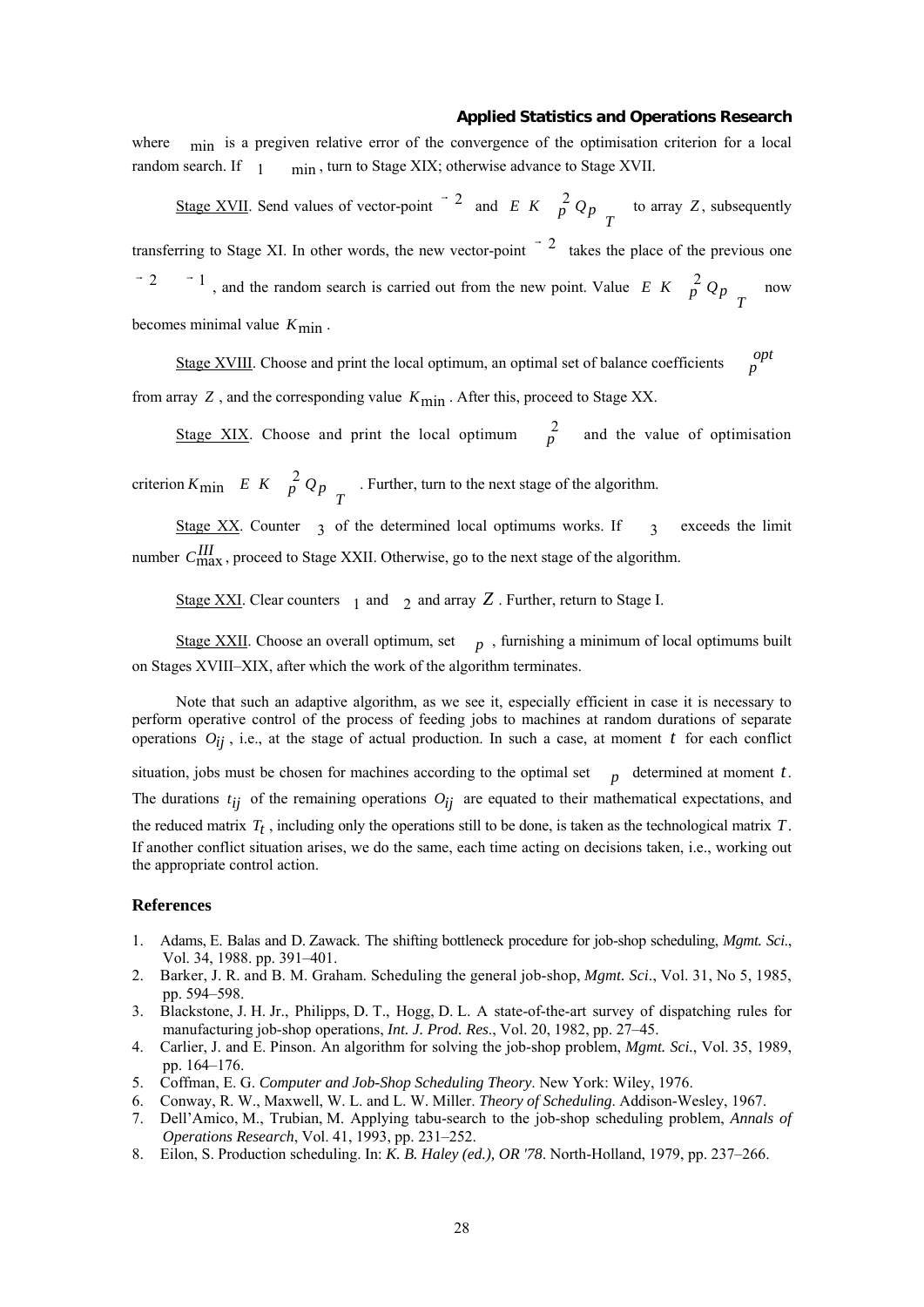- 9. French, S. *Sequencing and Scheduling*. New York: Wiley, 1982.
- 10. Gere, W. S. Heuristics in Job Shop Scheduling, *Mgmt. Sci*., Vol. 13, No 3, 1966, pp. 167–190.
- 11. Golenko-Ginzburg, D., Ben-Yair, A. and D. Greenberg. Undirected random search in multi-route scheduling problems, *Communications in Dependability and Quality Management*, Vol. 7, No 2, 2004, pp. 46–56.
- 12. Golenko-Ginzburg, D. I., Ljubkin, S. M., Rezer, V. S. and S. L. Sitniakovski. Using metric spaces in optimum scheduling, *Automation and Remote Control*, Vol. 63, No 9, 2002, pp. 1515–1523.
- 13. Golenko-Ginzburg, D. I. *Statistical Models in Production Control*. Moscow: Statistika, 1973. (In Russian)
- 14. Golenko-Ginzburg, D., Kats, V. *Priority rules in job-shop scheduling. Proceedings of the 14th Israel Congress on Advanced Technologies on Engineering, Management and Production*. Tel-Aviv, June 7–9, 1994, 41E–47E.
- 15. Gonik, A., Golenko-Ginzburg, D. Deterministic job-shop scheduling algorithms via permutation spaces, *Communications in Dependability and Quality Management*, Vol. 7, No 1, 2004, pp. 36–42.
- 16. *Industrial Scheduling / E. M. Muth, G. L. Thompson (Eds.).* New Jersey: Prentice-Hall, Englewood Cliffs, 1963.
- 17. Panwalker, R., Iskander, W. A survey of scheduling rules, *Oper. Res*., Vol. 25, No 1, 1977, pp. 45–59.

*Received on the 21st of July 2011*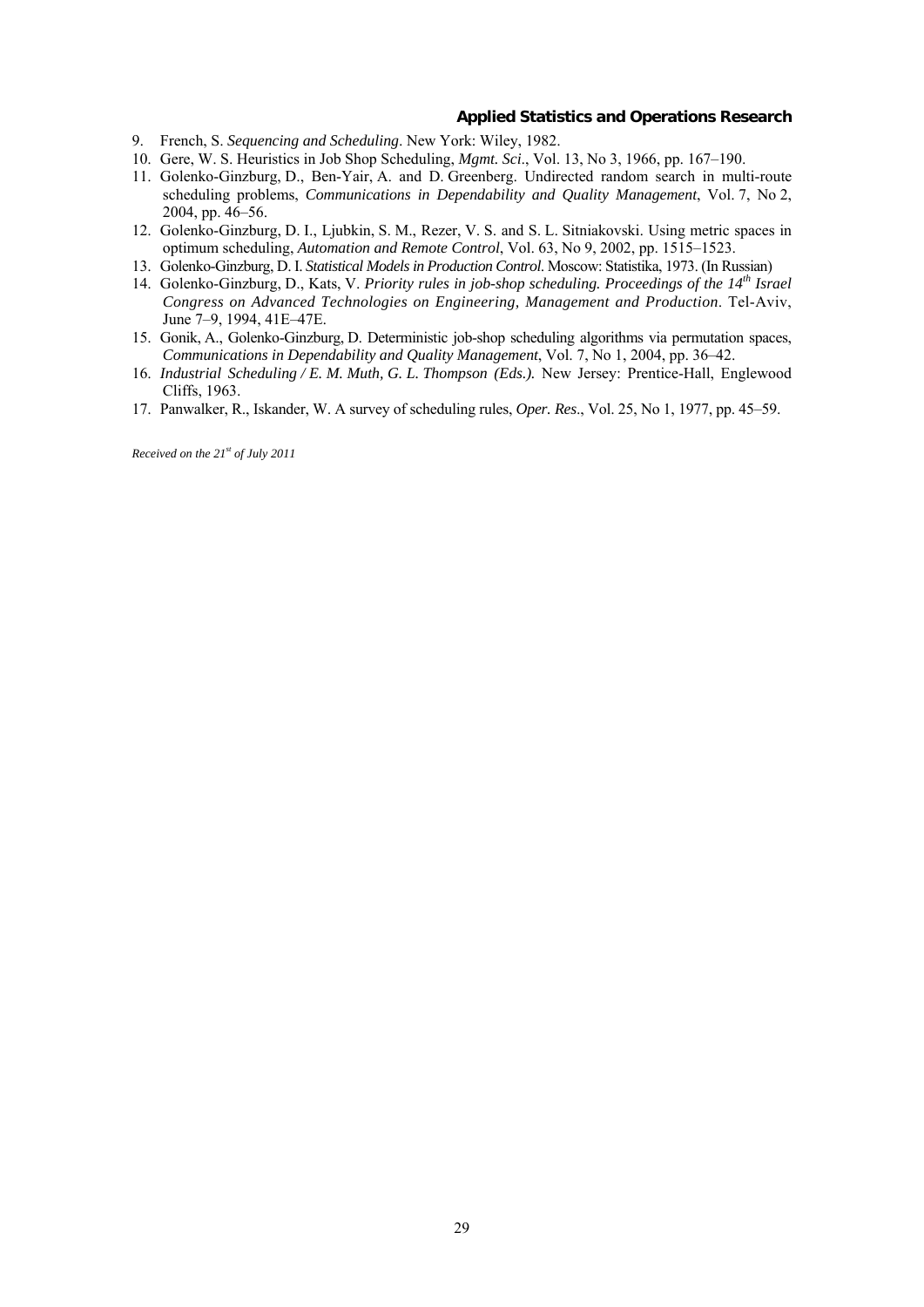*Computer Modelling and New Technologies, 2011, Vol.15, No.2, 30–40 Transport and Telecommunication Institute, Lomonosov 1, LV-1019, Riga, Latvia* 

# **NEW APPROACH TO PATTERN RECOGNITION VIA COMPARISON OF MAXIMUM SEPARATIONS**

*K. N. Nechval<sup>1</sup>, N. A. Nechval<sup>2</sup>, M. Purgailis<sup>2</sup>, V. F. Strelchonok<sup>3</sup> G. Berzins<sup>2</sup> , M. Moldovan4*

*1 Transport Department, Transport and Telecommunication Institute Lomonosova Street 1, LV-1019, Riga, Latvia*

*E-mail: konstan@tsi.lv 2 Statistics Department, EVF Research Institute, University of Latvia Raina Blvd 19, LV-1050, Riga, Latvia E-mail: nechval@junik.lv* 

*3 Informatics Department, Baltic International Academy Lomonosova Street 4, LV-1019, Riga, Latvia E-mail: str@apollo.lv* 

*4 Australian Institute of Health Innovation, University of New South Wales Level 1 AGSM Building, Sydney NSW 2052, Australia. E-mail: m.moldovan@unsw.edu.au* 

Fisher's linear discriminant analysis is a widely used multivariate statistical technique with two closely related goals: discrimination and classification. The technique is very popular among users of discriminant analysis. Some of the reasons for this are its simplicity and un-necessity of strict assumptions. In its original form, proposed by Fisher, the method assumes equality of population covariance matrices, but does not explicitly require multivariate normality. However, optimal classification performance of Fisher's discriminant function can only be expected when multivariate normality is present as well, since only good discrimination can ensure good allocation. In practice, we often are in need of analysing input data samples, which are not adequate for Fisher's classification rule, such that the distributions of the groups are not multivariate normal or covariance matrices of those are different or there are strong multi-nonlinearities.

This paper proposes a new approach to pattern recognition based on comparison of maximum separations in the input data samples, where maximum separations are determined via Fisher's separation criterion. The approach represents the improved pattern recognition procedure that allows one to take into account the cases which are not adequate for Fisher's classification rule. Moreover, it allows one to classify sets of multivariate observations, where each of the sets contains more than one observation. For the cases, which are adequate for Fisher's classification rule, the proposed approach gives the results similar to that of Fisher's classification rule. Illustrative examples are given.

*Keywords: Fisher's separation criterion, input data samples, maximum separation, pattern recognition* 

#### **1. Introduction**

Humans have developed highly sophisticated skills for sensing their environment and taking actions according to what they observe, e.g., recognizing a face, understanding spoken words, reading handwriting, distinguishing fresh food from its smell. We would like to give similar capabilities to machines. A pattern is an entity, vaguely defined, that could be given a name, e.g., fingerprint image, handwritten word, human face, speech signal, etc. Pattern recognition is the study of how machines can observe the environment, learn to distinguish patterns of interest, make sound and reasonable decisions about the categories of the patterns. We are often influenced by the knowledge of how patterns are modelled and recognized in nature when we develop pattern recognition algorithms. Research on machine perception also helps us gain deeper understanding and appreciation for pattern recognition systems in nature. Yet, we also apply many techniques that are purely numerical and do not have any correspondence in natural systems. Pattern recognition techniques find applications in many areas: machine learning, statistics, mathematics, computer science, biology, etc. There are many sub-problems in the design process. Many of these problems can indeed be solved. More complex learning, searching and optimisation algorithms are developed with advances in computer technology. There remain many fascinating unsolved problems.

The aim of pattern recognition is to classify data (patterns) based on either a priori knowledge or on statistical information extracted from the patterns. The patterns to be classified are usually groups of measurements or observations, defining points in an appropriate multidimensional space. Many pattern recognition methods can be decomposed into two stages: discrimination followed by classification.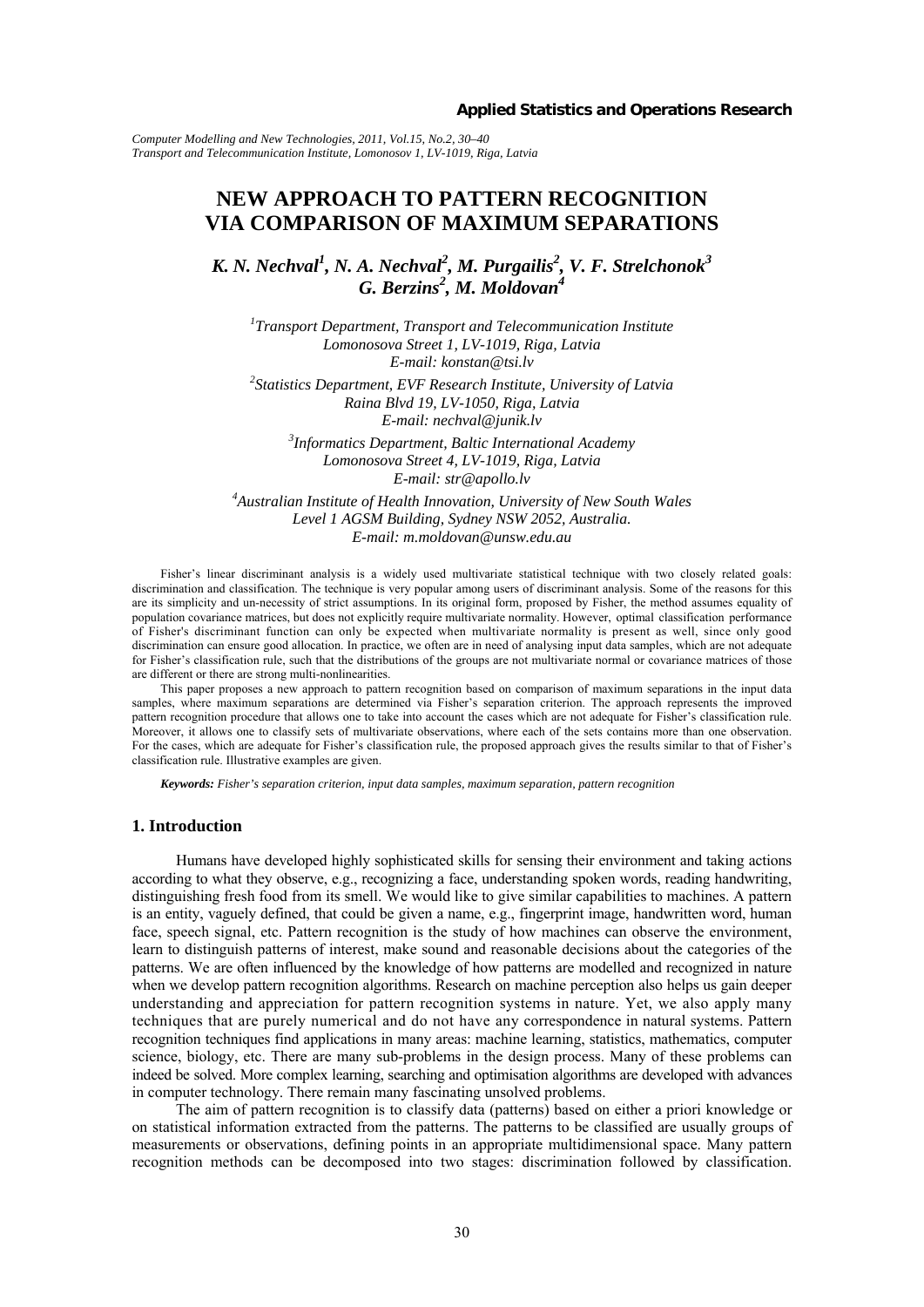In some cases, the decomposition is explicit while in others it is a matter of interpretation. Discrimination and classification represent multivariate techniques concerned with separating distinct sets of objects (or observations) and allocating new objects (observations) to previously defined groups. There exist situations in which one may be interested in (1) discrimination: separating, say, two classes of objects or (2) classification: assigning a new object to one of two classes (or both).

The most popular separation criterion of establishing rules for discrimination and classification of patterns is the Fisher's discriminant (separation) ratio. Fisher's idea was to transform the  $(p \ge 2)$  multivariate observations **x** to univariate observations *y* such that the *y*'s derived from populations  $\pi_1$  and  $\pi_2$  were separated as much as possible. Fisher suggested taking linear combinations of **x** to create *y*'s because they are simple enough functions of the **x** to be handled easily. Fisher's approach does not assume that the populations are normal. It does, however, implicitly assume that the population covariance matrices are equal, because a pooled estimate of the common covariance matrix is used. A fixed linear combination of

the **x**'s takes the values  $y_{11}$ ,  $y_{12}$ , …,  $y_{1n_1}$  for the  $n_1$  observations of the  $\mathbf{x}^{n_1} = (\mathbf{x}_{11}, \dots, \mathbf{x}_{1n_1})$  from the first

population  $\pi_1$  and the values  $y_{21}$ ,  $y_{22}$ , …,  $y_{2n_2}$  for the  $n_2$  observations of the sample  $\mathbf{x}^{n_2} = (\mathbf{x}_{21}, \dots, \mathbf{x}_{2n_2})$ from the second population  $\pi$ <sub>2</sub>. The separation of these two sets of univariate *y*'s is assessed in terms of the difference between the sample means  $\bar{y}_1$  and  $\bar{y}_2$  expressed in standard deviation units. The separation criterion proposed by Fisher is given by

$$
I(\mathbf{u}) = \frac{(\bar{y}_1 - \bar{y}_2)^2}{s_y^2} = \frac{(\mathbf{u}'\bar{\mathbf{x}}_1 - \mathbf{u}'\bar{\mathbf{x}}_2)^2}{\mathbf{u}'\mathbf{S}_{\text{pooled}}\mathbf{u}} = \frac{[\mathbf{u}'(\bar{\mathbf{x}}_1 - \bar{\mathbf{x}}_2)]^2}{\mathbf{u}'\mathbf{S}_{\text{pooled}}\mathbf{u}},
$$
(1)

and has to be maximized with respect to **u** (transformation vector), where

$$
s_y^2 = \frac{\sum_{j=1}^{n_1} (y_{1i} - \bar{y}_1)^2 + \sum_{j=1}^{n_1} (y_{2i} - \bar{y}_2)^2}{n_1 + n_2 - 2} = \frac{\sum_{j=1}^{n_1} (u'x_{1j} - u'\bar{x}_1)^2 + \sum_{j=1}^{n_2} (u'x_{2j} - u'\bar{x}_2)^2}{n_1 + n_2 - 2}
$$
  
\n
$$
= \frac{\sum_{j=1}^{n_1} [u'(x_{1j} - \bar{x}_1)]'[u'(x_{1j} - \bar{x}_1)] + \sum_{j=1}^{n_2} [u'(x_{2j} - \bar{x}_2)]'[u'(x_{2j} - \bar{x}_2)]}{n_1 + n_2 - 2}
$$
  
\n
$$
= \frac{\sum_{j=1}^{n_1} [(x_{1j} - \bar{x}_1)'u]''[(x_{1j} - \bar{x}_1)'u] + \sum_{j=1}^{n_2} [(x_{2j} - \bar{x}_2)'u]''[(x_{2j} - \bar{x}_2)'u]}{n_1 + n_2 - 2}
$$
  
\n
$$
= \frac{\sum_{j=1}^{n_1} u'(x_{1j} - \bar{x}_1)(x_{1j} - \bar{x}_1)'u + \sum_{j=1}^{n_2} u'(x_{2j} - \bar{x}_2)(x_{2j} - \bar{x}_2)'u}{n_1 + n_2 - 2}
$$
  
\n
$$
= \frac{u'(n_1 - 1)S_1]u + u'(n_2 - 1)S_2]u}{n_1 + n_2 - 2} = u'S
$$

is the pooled estimate of the variance. The sample means vectors and covariance matrices are determined by

$$
\overline{\mathbf{x}}_1 = \frac{1}{n_1} \sum_{j=1}^{n_1} \mathbf{x}_{1j}, \qquad \mathbf{S}_1 = \frac{1}{n_1 - 1} \sum_{j=1}^{n_1} (\mathbf{x}_{1j} - \overline{\mathbf{x}}_1)(\mathbf{x}_{1j} - \overline{\mathbf{x}}_1)'
$$
(3)

and

$$
\overline{\mathbf{x}}_2 = \frac{1}{n_2} \sum_{j=1}^{n_2} \mathbf{x}_{2j}, \qquad \mathbf{S}_2 = \frac{1}{n_2 - 1} \sum_{j=1}^{n_2} (\mathbf{x}_{2j} - \overline{\mathbf{x}}_2)(\mathbf{x}_{2j} - \overline{\mathbf{x}}_2)' \,.
$$
 (4)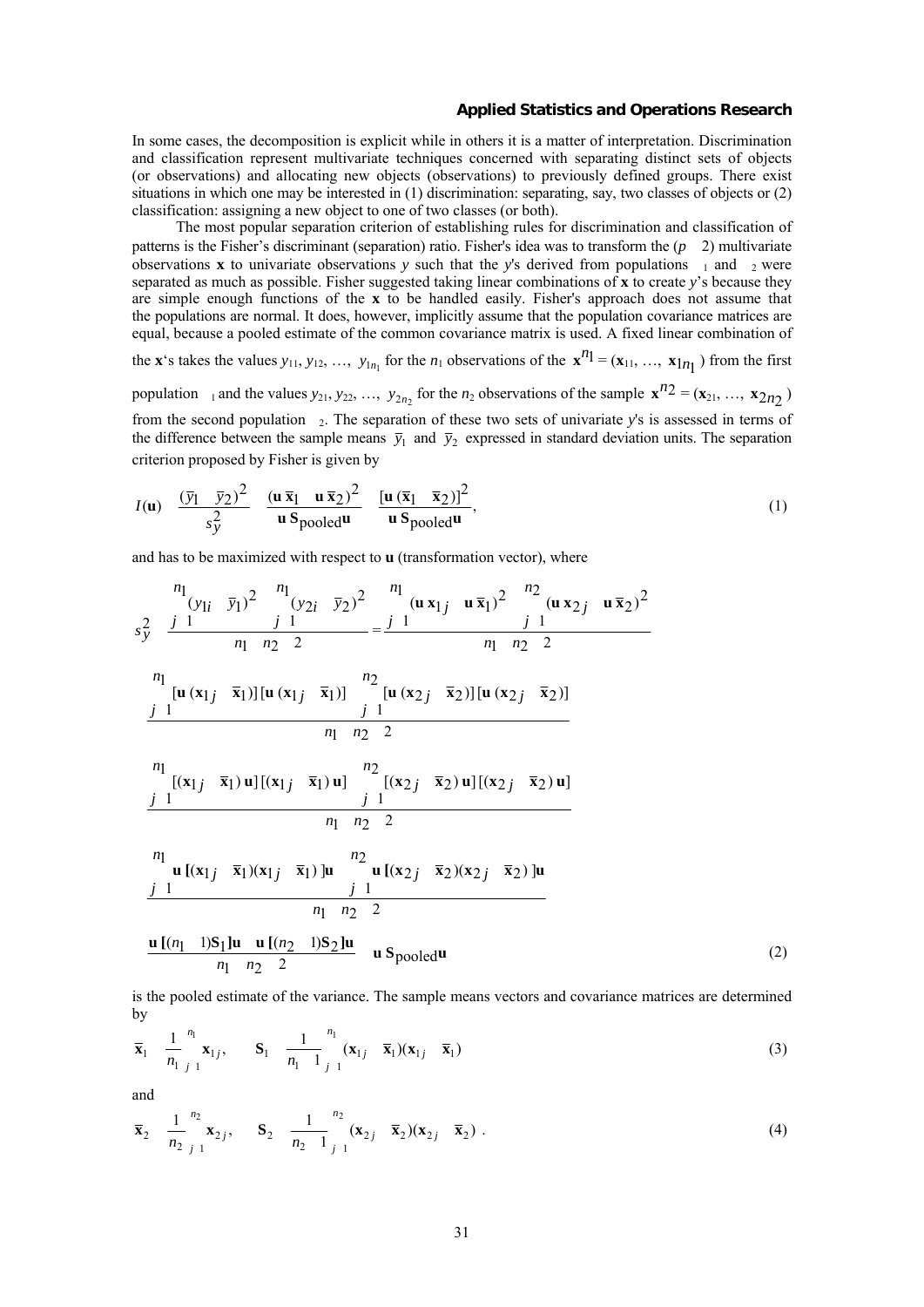Since it is assumed implicitly that the populations  $\pi_1$  and  $\pi_2$  have the same covariance matrix  $\Sigma$ , the sample covariance matrices  $S_1$  and  $S_2$  are combined (pooled) to derive a single unbiased estimate of  $\Sigma$ ,

$$
\mathbf{S}_{pooled} = \frac{(n_1 - 1)\mathbf{S}_1 + (n_2 - 1)\mathbf{S}_2}{n_1 + n_2 - 2}.\tag{5}
$$

**Theorem 1.** (*Separation criterion: maximization*). Let **S**<sub>pooled</sub> be positive definite and  $(\bar{\mathbf{x}}_1 - \bar{\mathbf{x}}_2)$  be a given vector. Then the optimal transformation vector is given by

$$
\mathbf{u}^* = \arg \max_{\mathbf{u} \neq \mathbf{0}} I(\mathbf{u}) = \arg \max_{\mathbf{u} \neq \mathbf{0}} \frac{[\mathbf{u}'(\overline{\mathbf{x}}_1 - \overline{\mathbf{x}}_2)]^2}{\mathbf{u}'\mathbf{S}_{\text{pooled}}\mathbf{u}} = \mathbf{S}_{\text{pooled}}^{-1}(\overline{\mathbf{x}}_1 - \overline{\mathbf{x}}_2)
$$
(6)

with the maximum attained

$$
I(\mathbf{u}^*) = \max_{\mathbf{u} \neq \mathbf{0}} \frac{[\mathbf{u}'(\overline{\mathbf{x}}_1 - \overline{\mathbf{x}}_2)]^2}{\mathbf{u}'\mathbf{S}_{\text{pooled}}\mathbf{u}} = (\overline{\mathbf{x}}_1 - \overline{\mathbf{x}}_2)'\mathbf{S}_{\text{pooled}}^{-1}(\overline{\mathbf{x}}_1 - \overline{\mathbf{x}}_2). \tag{7}
$$

**Proof.** By the extended Cauchy-Schwarz inequality [1],

$$
\left[\mathbf{u}'(\overline{\mathbf{x}}_1 - \overline{\mathbf{x}}_2)\right]^2 \leq \left[\mathbf{u}'\mathbf{S}_{\text{pooled}}\mathbf{u}\right] \left[\left(\overline{\mathbf{x}}_1 - \overline{\mathbf{x}}_2\right)'\mathbf{S}_{\text{pooled}}^{-1}\left(\overline{\mathbf{x}}_1 - \overline{\mathbf{x}}_2\right)\right].\tag{8}
$$

Because  $u \neq 0$  and  $S_{pooled}$  is positive definite,  $u'S_{pooled}u > 0$ . Dividing both sides of the inequality (8) by the positive scalar  $\mathbf{u}'\mathbf{S}_{\text{pooled}}\mathbf{u}$  yields the upper bound

$$
\frac{\left[\mathbf{u}'(\overline{\mathbf{x}}_1 - \overline{\mathbf{x}}_2)\right]^2}{\mathbf{u}'\mathbf{S}_{\text{pooled}}\mathbf{u}} \leq (\overline{\mathbf{x}}_1 - \overline{\mathbf{x}}_2)'\mathbf{S}_{\text{pooled}}^{-1}(\overline{\mathbf{x}}_1 - \overline{\mathbf{x}}_2).
$$
\n(9)

Taking the maximum over **u** gives Equation (7) because the bound is attained for  $\mathbf{u} = \mathbf{S}_{\text{pooled}}^{-1}(\overline{\mathbf{x}}_1 - \overline{\mathbf{x}}_2)$ . This completes the proof.

Fisher's linear discriminant analysis has been successfully used as dimensionality reduction technique to many classification problems, such as face recognition and multimedia information retrieval. The Fisher discriminant criterion is the benchmark for the linear discrimination in multidimensional space [2]. The criterion purpose of the Fisher linear discriminant for pattern analysis is to find an optimal discriminant direction based on the Fisher criterion so that the projected set of training samples on it has the maximal ratio of between-class distance to within-class distance [3–4]. Sammon extended the Fisher linear discriminant method to the optimal discriminant plane in 1970 [5]. Then Foley and Sammon [6] further extended this in 1975 and proposed the optimal set of discriminant vectors by which the well-known Foley-Sammon Transform (FST) can be constituted. Their important result has attracted many researchers' attention in the field of pattern recognition [7–8] and has been used in many pattern classification applications [9–10].

#### **2. Fisher's Approach to Pattern Recognition**

#### **2.1. Case of Two Populations**

In this case, Fisher's approach to pattern recognition is as follows:

**Discrimination**. At this step, the optimal transformation vector (Fisher's solution), which allows one to maximally separate the two populations ( $\pi_1$  and  $\pi_2$ ), is determined by (6). The maximum separation in the samples is given by (7).

**Classification**. At this step, Fisher's solution to the separation problem (Fisher's discriminant function) is used to classify new observations as follows:

Allocate  $\mathbf{x}_0$  to  $\pi_1$  if

$$
y_0 = (\overline{\mathbf{x}}_1 - \overline{\mathbf{x}}_2)^{\prime} \mathbf{S}_{pooled}^{-1} \mathbf{x}_0 \ge \frac{\overline{y}_1 + \overline{y}_2}{2} = \frac{(\overline{\mathbf{x}}_1 - \overline{\mathbf{x}}_2)^{\prime} \mathbf{S}_{pooled}^{-1} (\overline{\mathbf{x}}_1 + \overline{\mathbf{x}}_2)}{2};
$$
\n(10)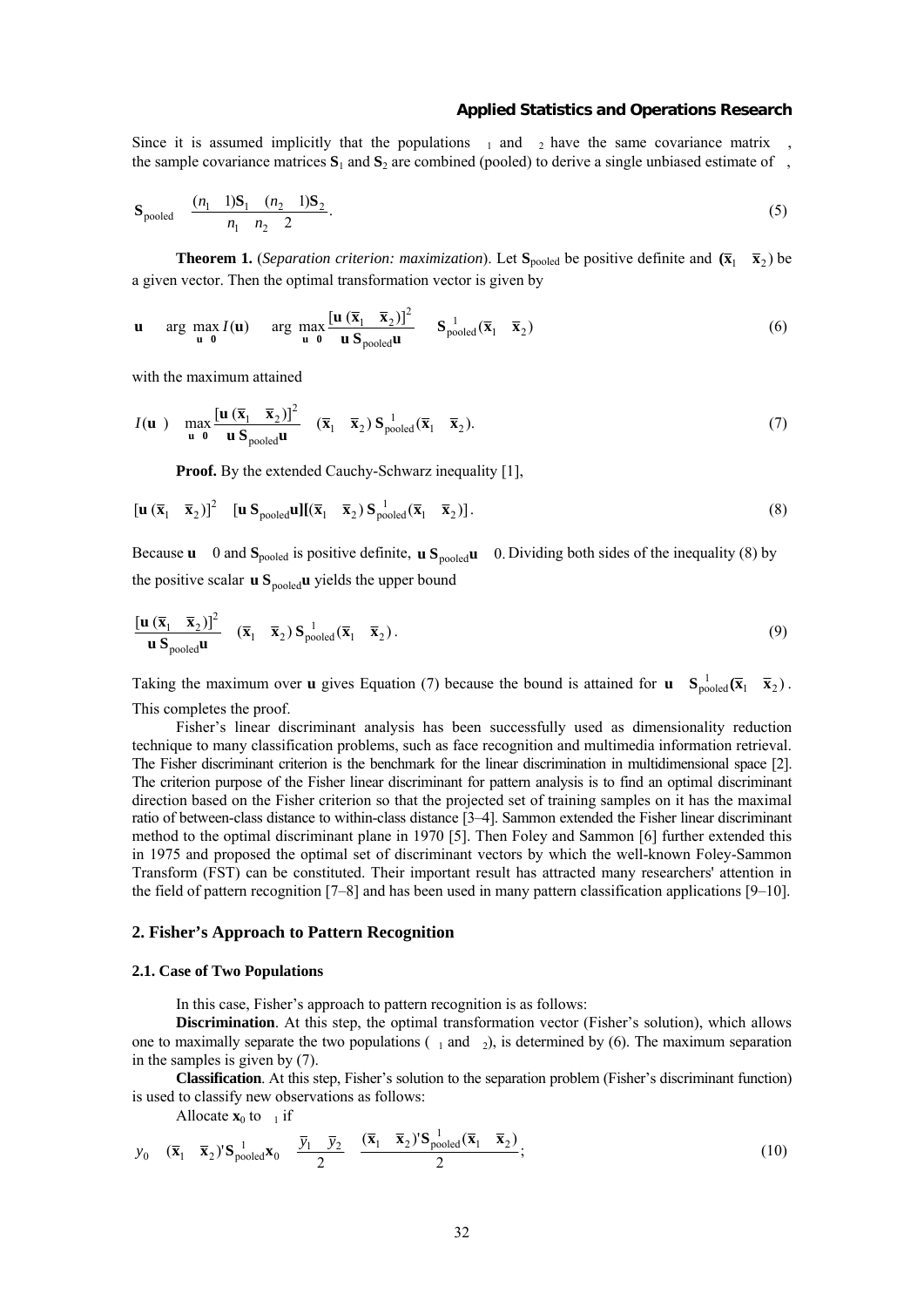Allocate  $\mathbf{x}_0$  to  $\pi_2$  if

$$
y_0 = (\overline{\mathbf{x}}_1 - \overline{\mathbf{x}}_2)' \mathbf{S}_{\text{pooled}}^{-1} \mathbf{x}_0 < \frac{\overline{y}_1 + \overline{y}_2}{2} = \frac{(\overline{\mathbf{x}}_1 - \overline{\mathbf{x}}_2)' \mathbf{S}_{\text{pooled}}^{-1} (\overline{\mathbf{x}}_1 + \overline{\mathbf{x}}_2)}{2}.
$$
\n(11)

Thus, the allocation rule based on Fisher's discriminant function to classify  $\mathbf{x}_0$  is given by

$$
(\overline{\mathbf{x}}_1 - \overline{\mathbf{x}}_2)^{\prime} \mathbf{S}_{pooled}^{-1} \mathbf{x}_0 \geq [(\overline{\mathbf{x}}_1 - \overline{\mathbf{x}}_2)^{\prime} \mathbf{S}_{pooled}^{-1} (\overline{\mathbf{x}}_1 + \overline{\mathbf{x}}_2)]/2, \text{ then } \mathbf{x}_0 \in \pi_1,
$$
  

$$
< [(\overline{\mathbf{x}}_1 - \overline{\mathbf{x}}_2)^{\prime} \mathbf{S}_{pooled}^{-1} (\overline{\mathbf{x}}_1 + \overline{\mathbf{x}}_2)]/2, \text{ then } \mathbf{x}_0 \in \pi_2.
$$
 (12)

A pictorial representation of Fisher's procedure for two *p*-variate populations with *p*=2 is given in Figure 1.



*Figure 1.* A pictorial representation of Fisher's procedure for two p-variate populations with  $p = 2$ 

The misclassification probabilities are shown on Figure 2.



*Figure 2.* The misclassification probabilities based on Y

Thus, Fisher's approach to pattern recognition has optimality properties (in particular, the minimum total probability of misclassification) only if the underlying distributions of the groups of univariate observations (in terms of the random variable *Y*) obtained via transformation of the groups of multivariate observations (in terms of the random variable **x**) are symmetrical with equal variances.

#### **2.2. Case of Several Populations**

In this case, Fisher's approach to pattern recognition consists in the following:

**Discrimination**. At this step, the optimal transformation vector (Fisher's solution), which allows one to maximally separate the  $(m > 2)$  populations  $(\pi_1, ..., \pi_m)$ , is determined by

$$
\mathbf{u}^* = \arg \max_{\mathbf{u} \neq \mathbf{0}} I(\mathbf{u}),\tag{13}
$$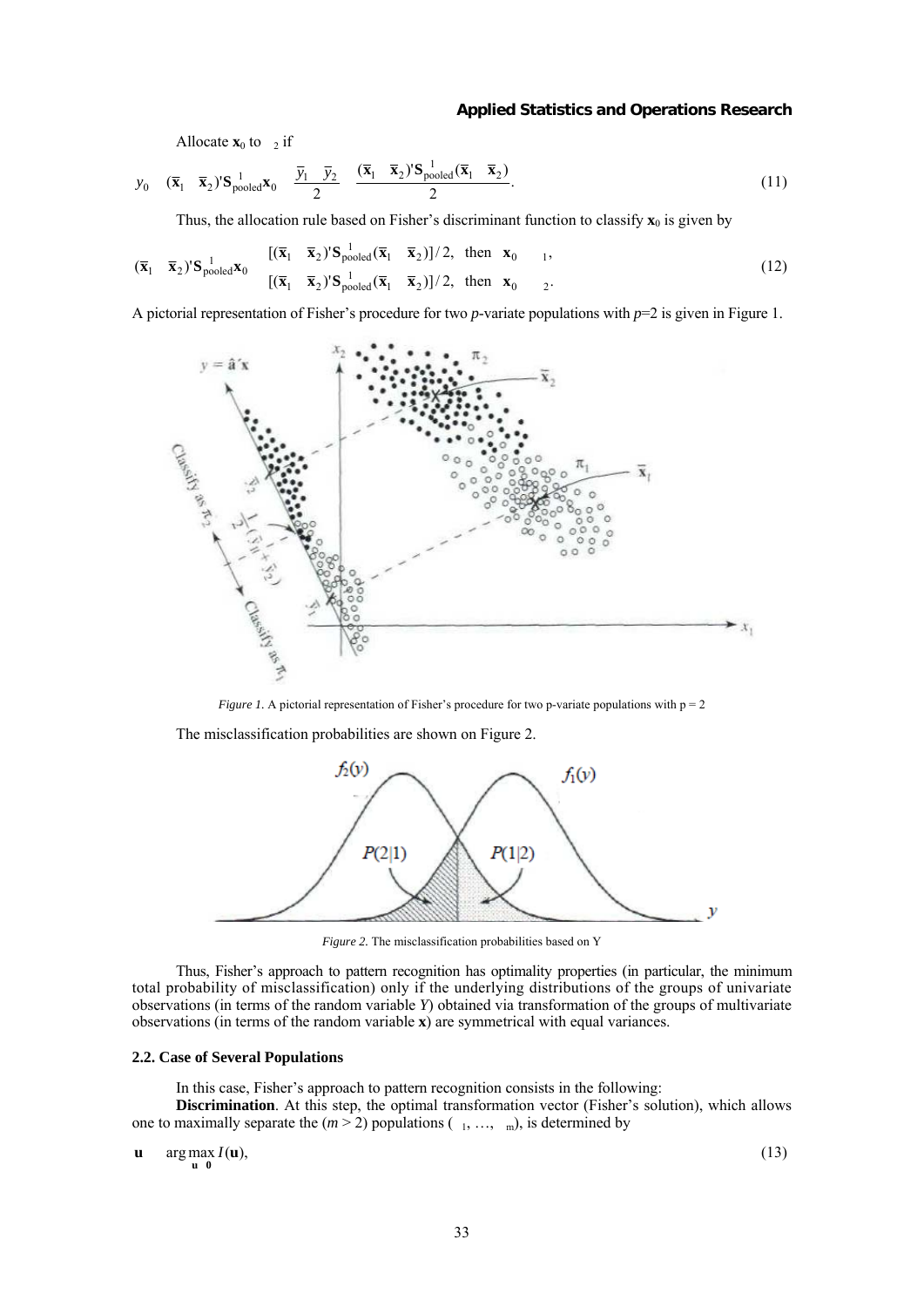where

$$
I(\mathbf{u}) = \frac{\mathbf{u}' \mathbf{B} \mathbf{u}}{\mathbf{u}' \mathbf{W} \mathbf{u}} \tag{14}
$$

represents the criterion of separation in the input data samples,

$$
\mathbf{B} = \sum_{i=1}^{m} n_i (\overline{\mathbf{x}}_i - \overline{\mathbf{x}}) (\overline{\mathbf{x}}_i - \overline{\mathbf{x}})'
$$
 (15)

is the *sample between groups matrix* which includes the sample sizes  $n_i$ , sample mean vectors

$$
\overline{\mathbf{x}}_i = \frac{1}{n_i} \sum_{j=1}^{n_i} \mathbf{x}_{ij}, \quad i = 1, ..., m,
$$
\n(16)

and the "overall average"

$$
\overline{\mathbf{x}} = \sum_{i=1}^{m} n_i \overline{x}_i / \sum_{i=1}^{m} n_i,
$$
\n(17)

which is the  $p \times 1$  vector average taken over all the sample observations in the set of input data samples,

$$
\mathbf{W} = \sum_{i=1}^{m} \sum_{j=1}^{n_i} (\mathbf{x}_{ij} - \overline{\mathbf{x}}_i)(\mathbf{x}_{ij} - \overline{\mathbf{x}}_i)' = \sum_{i=1}^{m} n_i - m \mathbf{S}_{pooled}
$$
(18)

is the *sample within group matrix*.

The maximum separation in the input data samples can be obtained as follows. Maximizing *I* (**u**) by taking the derivative with respect to **u** and setting it to 0,

$$
\frac{dI(\mathbf{u})}{d\mathbf{u}} = \frac{d}{d\mathbf{u}} \frac{\mathbf{u}'\mathbf{B}\mathbf{u}}{\mathbf{u}'\mathbf{W}\mathbf{u}} = 0,
$$
\n(19)

we have

$$
(\mathbf{W}^{-1}\mathbf{B} - \lambda \mathbf{I})\mathbf{u} = 0,\tag{20}
$$

where

$$
\lambda = \frac{\mathbf{u}' \mathbf{B} \mathbf{u}}{\mathbf{u}' \mathbf{W} \mathbf{u}}.\tag{21}
$$

Thus, we deal with a standard eigenvalue problem. Now, we must solve

$$
\left| \mathbf{W}^{-1} \mathbf{B} - \lambda \mathbf{I} \right| = 0 \tag{22}
$$

for the *r* nonzero eigenvalues ( $\lambda_1, \ldots, \lambda_r$ ) of  $W^{-1}B$ , where  $r \leq \min(m-1, p)$ . Then the corresponding normalized eigenvectors are obtained by solving

$$
(\mathbf{W}^{-1}\mathbf{B} - \lambda_k \mathbf{I})\mathbf{u}_k^* = 0, \ \ k = 1, \dots, r,
$$
\n(23)

and scaling the results such that

$$
(\mathbf{u}_k^*)'\mathbf{S}_{\text{pooled}}\mathbf{u}_k^* = 1, \ k = 1, \dots, r,
$$
\n(24)

Thus, the maximum separation in the input data samples based on the criterion (14) is given by

$$
\sum_{k=1}^{r} (\mathbf{u}_{k}^{*})' \mathbf{B} \mathbf{u}_{k}^{*} = \frac{\sum_{k=1}^{r} (\mathbf{u}_{k}^{*})' \sum_{i=1}^{m} n_{i} (\overline{\mathbf{x}}_{i} - \overline{\mathbf{x}}) (\overline{\mathbf{x}}_{i} - \overline{\mathbf{x}})' \mathbf{u}_{k}^{*}}{\sum_{k=1}^{r} (\mathbf{u}_{k}^{*})' \mathbf{W} \mathbf{u}_{k}^{*}} = \frac{\sum_{k=1}^{r} (\mathbf{u}_{k}^{*})' \sum_{i=1}^{m} n_{i} (\overline{\mathbf{x}}_{i} - \overline{\mathbf{x}}_{i}) (\overline{\mathbf{x}}_{ij} - \overline{\mathbf{x}}_{i})' \mathbf{u}_{k}^{*}}{\sum_{k=1}^{r} (\mathbf{u}_{k}^{*})' \mathbf{W} \mathbf{u}_{k}^{*}}.
$$
\n(25)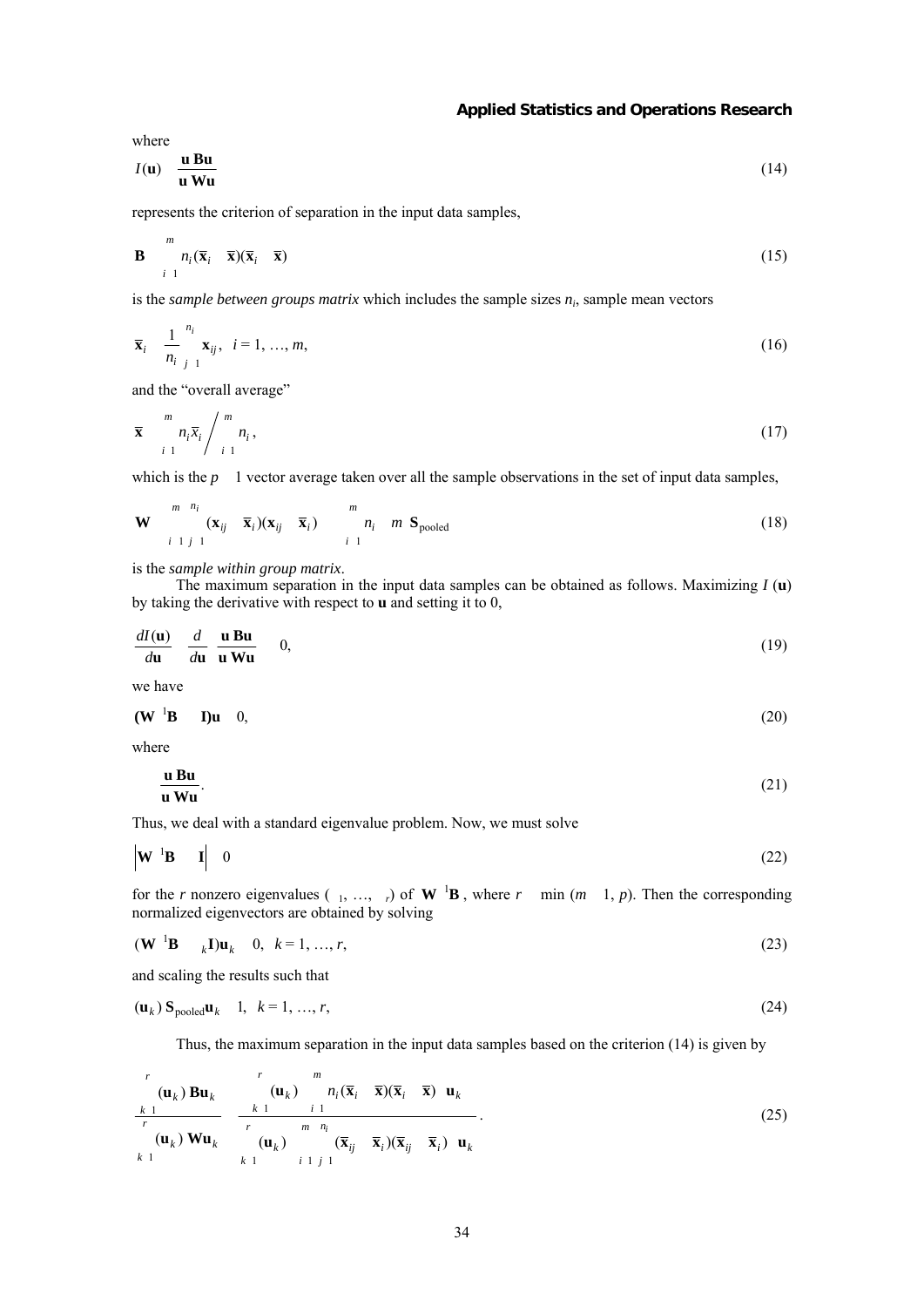**Classification**. At this step, Fisher's solution to the separation problem (Fisher's discriminant function) is used to classify new observations as follows:

Allocate  $\mathbf{x}_0$  to  $\pi_l$ ,  $l \in \{1, ..., m\}$  if

$$
\sum_{k=1}^{r} (y_{0k} - \overline{y}_{lk})^2 = \sum_{k=1}^{r} [(\mathbf{u}_k^*)'(\mathbf{x}_0 - \overline{\mathbf{x}}_l)]^2 \le \sum_{k=1}^{r} [(\mathbf{u}_k^*)'(\mathbf{x}_0 - \overline{\mathbf{x}}_l)]^2 \text{ for all } i \in \{1, ..., m\}, i \neq l,
$$
\n(26)

where  $\mathbf{u}_k^*$  is defined in (21),  $\bar{y}_k = (\mathbf{u}_k^*)'\bar{\mathbf{x}}_l$  and  $r \le \min(m-1, p)$ .

#### **3. Pattern Recognition Based on Comparing of Maximum Separations in Data Samples**

#### **3.1. Case of Two Populations**

**Discrimination**. At this step, based on (7) we determine the maximum separations in the two input data samples taking into account a new observation **x**0.

**Classification**. In order to classify a new observation **x**<sub>0</sub> to one of the two populations ( $\pi_1$ ,  $\pi_2$ ), we take decision based on comparison of the maximum separations in the two source data samples as follows:

Allocate  $\mathbf{x}_0$  to  $\pi_1$ ,

if the maximum separation  $(\bar{\mathbf{x}}_{1(0)} - \bar{\mathbf{x}}_2)' \mathbf{S}_{\text{pooled}(1)}^{-1} (\bar{\mathbf{x}}_{1(0)} - \bar{\mathbf{x}}_2)$  ( $\mathbf{x}_0$  has been added to the sample  $\mathbf{x}^{n_1}$  from  $\pi_1$ )

 $\geq$  the maximum separation  $(\bar{\mathbf{x}}_1 - \bar{\mathbf{x}}_{2(0)})'$ S<sub>pooled(2)</sub>  $(\bar{\mathbf{x}}_1 - \bar{\mathbf{x}}_{2(0)})$  ( $\mathbf{x}_0$  has been added to the sample  $\mathbf{x}^{n_2}$  from  $\pi_2$ ), (27)

where

$$
\overline{\mathbf{x}}_{1(0)} = \frac{1}{n_1 + 1} \sum_{j=0}^{n_1} \mathbf{x}_{1i}, \qquad \mathbf{S}_{1(0)} = \frac{1}{n_1} \sum_{j=0}^{n_1} (\mathbf{x}_{1i} - \overline{\mathbf{x}}_{1(0)})(\mathbf{x}_{1i} - \overline{\mathbf{x}}_{1(0)})', \qquad \mathbf{x}_{10} \equiv \mathbf{x}_{0}, \tag{28}
$$

$$
\overline{\mathbf{x}}_{2(0)} = \frac{1}{n_2 + 1} \sum_{j=0}^{n_2} \mathbf{x}_{2i}, \quad \mathbf{S}_{2(0)} = \frac{1}{n_2} \sum_{j=0}^{n_2} (\mathbf{x}_{2i} - \overline{\mathbf{x}}_{2(0)})(\mathbf{x}_{2i} - \overline{\mathbf{x}}_{2(0)})', \quad \mathbf{x}_{20} \equiv \mathbf{x}_0,
$$
\n(29)

and

$$
\mathbf{S}_{\text{pooled}(1)} = \frac{n_1 \mathbf{S}_{1(0)} + (n_2 - 1)\mathbf{S}_2}{n_1 + n_2 - 1}, \quad \mathbf{S}_{\text{pooled}(2)} = \frac{(n_1 - 1)\mathbf{S}_1 + n_2 \mathbf{S}_{2(0)}}{n_1 + n_2 - 1}.
$$
(30)

Allocate  $\mathbf{x}_0$  to  $\pi_2$ ,

if the maximum separation  $(\overline{\mathbf{x}}_{1(0)} - \overline{\mathbf{x}}_2)' \mathbf{S}_{\text{pooled}(1)}^{-1} (\overline{\mathbf{x}}_{1(0)} - \overline{\mathbf{x}}_2) (\mathbf{x}_0)$  has been added to the sample  $\mathbf{x}^{n_1}$  from  $\pi_1$ )  $\leq$  the maximum separation  $(\bar{\mathbf{x}}_1 - \bar{\mathbf{x}}_{2(0)})' \mathbf{S}_{\text{pooled}(2)}^{-1} (\bar{\mathbf{x}}_1 - \bar{\mathbf{x}}_{2(0)}) (\mathbf{x}_0)$  has been added to the sample  $\mathbf{x}^{n_2}$  from  $\pi_2$ ). (31)

Thus, the allocation rule based on comparison of the maximum separations in the two input data samples to classify  $\mathbf{x}_0$  is given by

$$
\frac{\max\limits_{\mathbf{u}\neq\mathbf{0}}\frac{\left[\mathbf{u}'(\overline{\mathbf{x}}_{1(0)}-\overline{\mathbf{x}}_2)\right]^2}{\mathbf{u}'\mathbf{S}_{\text{pooled}(1)}\mathbf{u}} = \frac{(\overline{\mathbf{x}}_{1(0)}-\overline{\mathbf{x}}_2)'\mathbf{S}_{\text{pooled}(1)}^{-1}(\overline{\mathbf{x}}_{1(0)}-\overline{\mathbf{x}}_2)}{(\overline{\mathbf{x}}_1-\overline{\mathbf{x}}_{2(0)})'\mathbf{S}_{\text{pooled}(2)}^{-1}(\overline{\mathbf{x}}_1-\overline{\mathbf{x}}_{2(0)})} = \frac{\overline{y}_{1(0)}-\overline{y}_2}{\overline{y}_1-\overline{y}_{2(0)}} \ge 1, \text{ then } \mathbf{x}_0 \in \pi_1,
$$
\n(32)

# **3.2. Case of \$Several Populations**

# *3.2.1. Version I (Paired-comparison procedure)*

**Discrimination**. At this step, based on (7) we determine the maximum separations in the input data samples taking into account a new observation **x**0.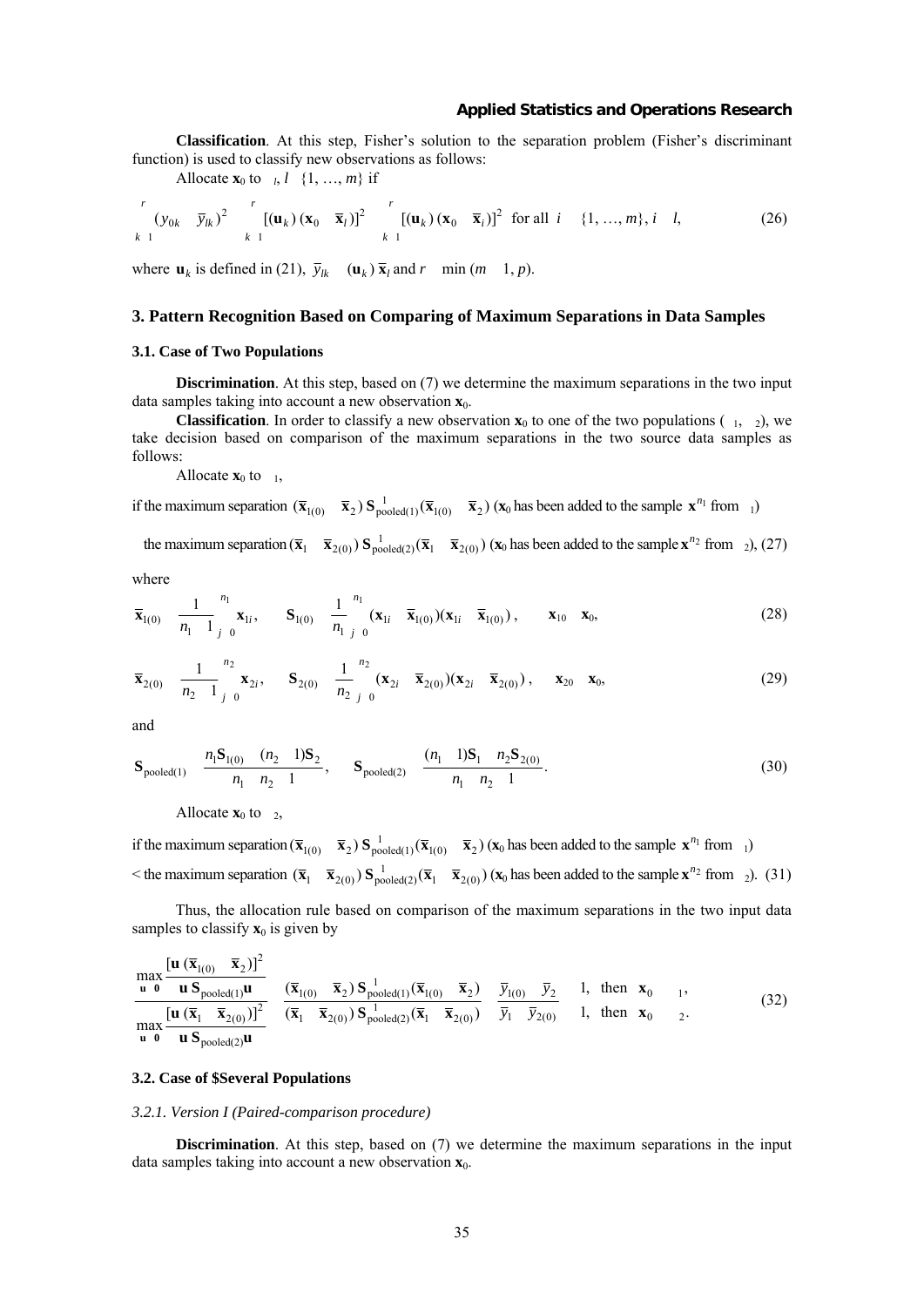**Classification.** In order to classify  $\mathbf{x}_0$  to one of several, say, *m* ( $m > 2$ ) populations, we use the ratio of the maximum separations in the input data samples as follows. At first, any two data samples from populations, say,  $\pi_k$  and  $\pi_r$ , respectively, are considered.

The allocation rule based on the ratio of the maximum separations in the above data samples to classify  $\mathbf{x}_0$  is given by

$$
\frac{\left[ (\overline{\mathbf{x}}_{k(0)} - \overline{\mathbf{x}}_r)'\mathbf{S}_{\text{pooled}(k)}^{-1} (\overline{\mathbf{x}}_{k(0)} - \overline{\mathbf{x}}_r) \mid (\mathbf{x}_0, \mathbf{x}^{n_k}), \mathbf{x}^{n_r} \right]}{\left[ (\overline{\mathbf{x}}_k - \overline{\mathbf{x}}_{r(0)})'\mathbf{S}_{\text{pooled}(r)}^{-1} (\overline{\mathbf{x}}_k - \overline{\mathbf{x}}_{r(0)}) \mid \mathbf{x}^{n_k}, (\mathbf{x}_0, \mathbf{x}^{n_r}) \right]} \ge 1, \text{ then } \mathbf{x}_0 \in \pi_r.
$$
\n(33)

where

$$
\overline{\mathbf{x}}_{k(0)} = \frac{1}{n_k + 1} \sum_{i=0}^{n_k} \mathbf{x}_{ki}, \qquad \mathbf{S}_{k(0)} = \frac{1}{n_k} \sum_{i=0}^{n_k} (\mathbf{x}_{ki} - \overline{\mathbf{x}}_{k(0)})(\mathbf{x}_{ki} - \overline{\mathbf{x}}_{k(0)})', \qquad \mathbf{x}_{k0} \equiv \mathbf{x}_0,
$$
\n(34)

$$
\overline{\mathbf{x}}_{r(0)} = \frac{1}{n_r + 1} \sum_{i=0}^{n_r} \mathbf{x}_{ri}, \quad \mathbf{S}_{r(0)} = \frac{1}{n_r} \sum_{i=0}^{n_r} (\mathbf{x}_{ri} - \overline{\mathbf{x}}_{r(0)})(\mathbf{x}_{ri} - \overline{\mathbf{x}}_{r(0)})', \quad \mathbf{x}_{r0} \equiv \mathbf{x}_0,
$$
\n(35)

and

$$
\mathbf{S}_{\text{pooled}(k)} = \frac{n_k \mathbf{S}_{k(0)} + (n_r - 1)\mathbf{S}_{\text{r}}}{n_k + n_r - 1}, \quad \mathbf{S}_{\text{pooled}(r)} = \frac{(n_k - 1)\mathbf{S}_{k} + n_r \mathbf{S}_{r(0)}}{n_k + n_r - 1}.
$$
 (36)

If **x**<sub>0</sub> ∈  $\pi$ <sub>k</sub>, then the population  $\pi$ <sub>r</sub> is eliminated from further consideration. If (*m* − 1) populations are so eliminated, then the remaining population (say,  $k$ th) is the one to which the observation  $\mathbf{x}_0$  being classified belongs.

#### *3.2.2. Version II*

**Discrimination**. At this step, based on (25) we determine the maximum separations in the input data samples taking into account a new observation **x**0.

**Classification.** At this step, the maximum separation in the input data samples is used to classify  $\mathbf{x}_0$  as follows:

Allocate  $\mathbf{x}_0$  to  $\pi_l$ ,  $l \in \{1, ..., m\}$  if

$$
\frac{\sum_{k=1}^{r} (\mathbf{u}_{k(l)}^{*})^{'} \mathbf{B}_{l} \mathbf{u}_{k(l)}^{*}}{\sum_{k=1}^{r} (\mathbf{u}_{k(l)}^{*})^{'} \mathbf{W}_{l} \mathbf{u}_{k(l)}^{*}} \geq \frac{k=1}{\sum_{k=1}^{r} (\mathbf{u}_{k(s)}^{*})^{'} \mathbf{B}_{i} \mathbf{u}_{k(s)}^{*}}
$$
 for all  $s \in \{1, ..., m\}$ ,  $s \neq l$ ,  
\n $k=1$  (37)

where  $\mathbf{x}_0$  has been added to the sample  $\mathbf{x}^{n_l}$  from  $\pi_l$ ,  $\mathbf{u}_{k(l)}^*(k = 1, ..., r)$  are defined via (12), and  $r \leq \min$  $(m-1, p)$ .

# **4. Examples**

#### **4.1. Example 1**

This example is adapted from a study [11] concerned with the detection of hemophilia A carriers. To construct a procedure for detecting potential hemophilia A carriers, blood samples were assayed for two groups of women and measurements on the two variables,

$$
X_1 = \log_{10} \left( \text{AHF activity} \right) \text{ and } X_2 = \log_{10} \left( \text{AHF-like antigen} \right) \tag{38}
$$

recorded (see Table 1). ("AHF" denotes antihemophilic factor.)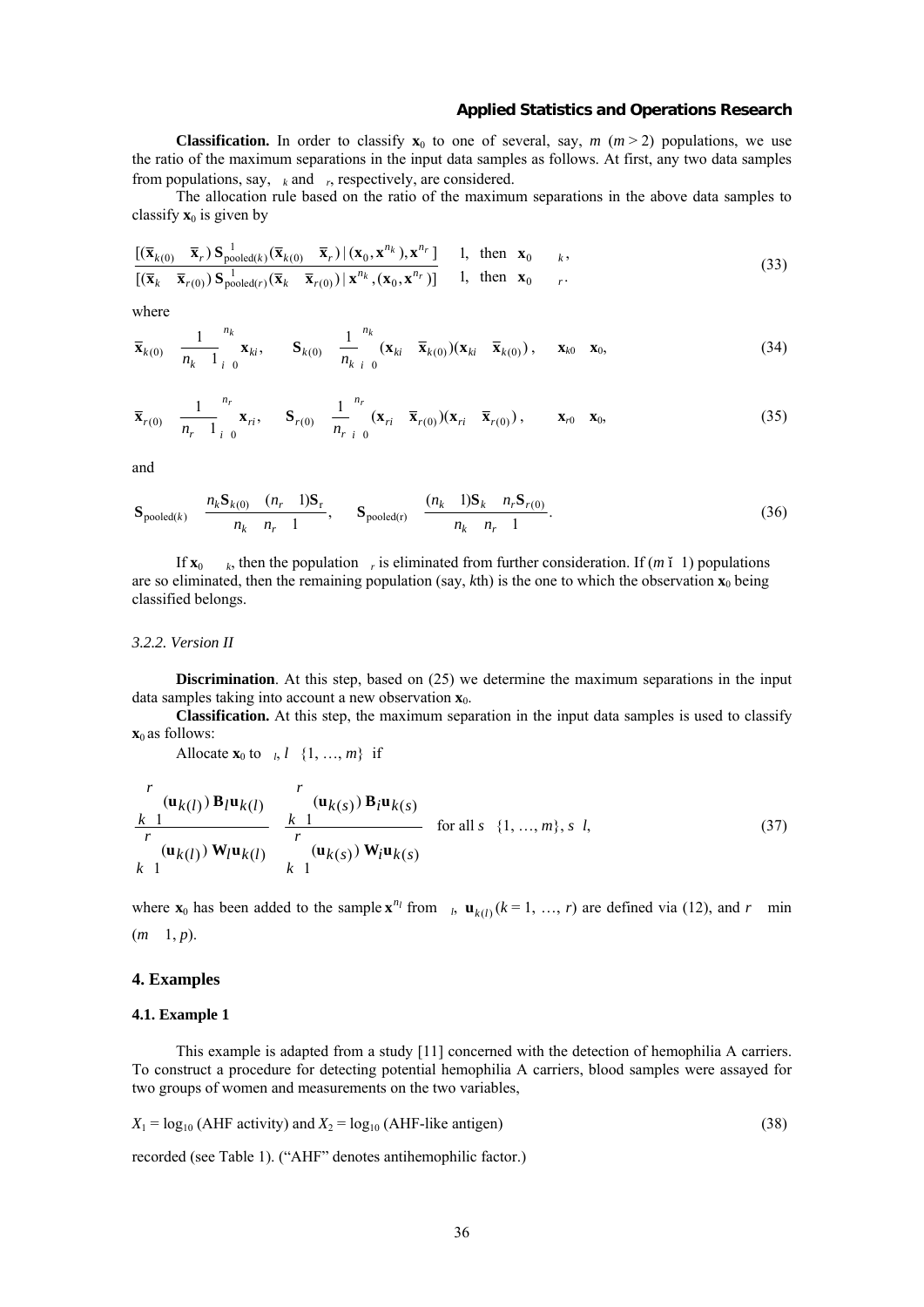| Group 1: Noncarriers $(\pi_1)$ |                                  |                                |                         | Group 2: Obligatory carriers $(\pi)$ |                                |  |  |
|--------------------------------|----------------------------------|--------------------------------|-------------------------|--------------------------------------|--------------------------------|--|--|
| No.                            | log <sub>10</sub> (AHF activity) | $log_{10}(AHF - like antigen)$ | No.                     | $log_{10}(AHF activity)$             | $log_{10}(AHF - like antigen)$ |  |  |
| $\mathbf{1}$                   | $-0.23$                          | $-0.3$                         | 1                       | $-0.45$                              | 0.015                          |  |  |
| $\overline{2}$                 | $-0.18$                          | $-0.3$                         | $\overline{c}$          | $-0.43$                              | $-0.095$                       |  |  |
| 3                              | $-0.13$                          | $-0.3$                         | $\overline{\mathbf{3}}$ | $-0.42$                              | $-0.12$                        |  |  |
| $\overline{4}$                 | $-0.16$                          | $-0.24$                        | 4                       | $-0.41$                              | $-0.25$                        |  |  |
| 5                              | $-0.025$                         | $-0.2$                         | 5                       | $-0.38$                              | $-0.28$                        |  |  |
| 6                              | $-0.12$                          | $-0.08$                        | 6                       | $-0.35$                              | $-0.015$                       |  |  |
| $\overline{7}$                 | $-0.075$                         | $-0.14$                        | $\overline{7}$          | $-0.34$                              | 0.1                            |  |  |
| 8                              | $-0.02$                          | $-0.15$                        | 8                       | $-0.33$                              | $-0.13$                        |  |  |
| 9                              | $-0.13$                          | $-0.05$                        | 9                       | $-0.24$                              | 0.28                           |  |  |
| 10                             | $-0.08$                          | $-0.055$                       | 10                      | $-0.24$                              | 0.15                           |  |  |
| 11                             | $-0.025$                         | $-0.09$                        | 11                      | $-0.26$                              | 0.08                           |  |  |
| 12                             | $-0.06$                          | $-0.04$                        | 12                      | $-0.26$                              | $-0.075$                       |  |  |
| 13                             | $\Omega$                         | $-0.08$                        | 13                      | $-0.25$                              | $-0.04$                        |  |  |
| 14                             | 0.05                             | $-0.08$                        | 14                      | $-0.22$                              | $-0.015$                       |  |  |
| 15                             | 0.07                             | $-0.1$                         | 15                      | $-0.22$                              | 0.024                          |  |  |
| 16                             | 0.03                             | 0.11                           | 16                      | $-0.21$                              | $-0.04$                        |  |  |
| 17                             | 0.05                             | $\overline{0}$                 | 17                      | $-0.175$                             | $-0.09$                        |  |  |
| 18                             | 0.04                             | $-0.03$                        | 18                      | $-0.2$                               | 0.25                           |  |  |
| 19                             | 0.1                              | $\mathbf{0}$                   | 19                      | $-0.19$                              | 0.175                          |  |  |
| 20                             | 0.075                            | 0.02                           | 20                      | $-0.075$                             | 0.17                           |  |  |
| 21                             | 0.055                            | 0.05                           | 21                      | $-0.015$                             | 0.15                           |  |  |
| 22                             | 0.06                             | 0.1                            | 22                      | $-0.03$                              | 0.0135                         |  |  |
| 23                             | 0.09                             | 0.09                           | 23                      | $-0.025$                             | 0.08                           |  |  |
| 24                             | 0.1                              | 0.05                           |                         |                                      |                                |  |  |
| 25                             | 0.11                             | 0.035                          |                         |                                      |                                |  |  |
| 26                             | 0.1                              | 0.125                          |                         |                                      |                                |  |  |
| 27                             | 0.12                             | 0.125                          |                         |                                      |                                |  |  |
| 28                             | 0.14                             | 0.07                           |                         |                                      |                                |  |  |
| 29                             | 0.21                             | 0.11                           |                         |                                      |                                |  |  |

#### **Table 1**. Hemophilia data

The first group of  $n_1 = 29$  women were selected from a population of women who did not carry the hemophilia gene. This group was called the *normal* group. The second group of  $n_2 = 23$  women was selected from known hemophilia A carriers (daughters of hemophiliacs, mothers with more than one hemophilic son, and mothers with one hemophilic son and other hemophilic relatives). This group was called the *obligatory carriers*. The pairs of observations  $(x_1, x_2)$  for the two groups are plotted on Figure 3. Also estimated contours are shown containing 50% and 95% of the probability for bivariate normal distributions centred at  $\bar{\mathbf{x}}_1$  and  $\bar{\mathbf{x}}_2$ , respectively. Their common covariance matrix was taken as the pooled sample covariance matrix S<sub>pooled</sub>. In this example, bivariate normal distributions seem to fit the data fairly well.

The following information is given below:

$$
\overline{\mathbf{x}}_1 = \begin{array}{c} 0.00569 \\ -0.04655 \end{array}, \quad \overline{\mathbf{x}}_2 = \begin{array}{c} -0.24870 \\ 0.01467 \end{array} \quad \text{and} \quad \mathbf{S}_{pooled}^{-1} = \begin{array}{c} 121.6071 & -75.6327 \\ -75.6327 & 104.7043 \end{array} \tag{39}
$$

It follows from (6) that the optimal transformation vector is

$$
\mathbf{u}^* = \mathbf{S}_{pooled}^{-1}(\overline{\mathbf{x}}_1 - \overline{\mathbf{x}}_2) = \begin{array}{ccc} 121.6071 & -75.6327 & 0.2544 \\ -75.6327 & 104.7043 & -0.0612 \end{array} = \begin{array}{cc} 35.5657 \\ -25.6504 \end{array}
$$
(40)

with

$$
\overline{y}_1 = (\mathbf{u}^*)'\overline{\mathbf{x}}_1 = [35.5657 \ -25.6504] \begin{array}{c} 0.00569 \\ -0.04655 \end{array} = 1.3964 \tag{41}
$$

and

$$
\overline{y}_2 = (\mathbf{u}^*)'\overline{\mathbf{x}}_2 = [35.5657 \ -25.6504] \begin{array}{l} -0.24870 \\ -0.01467 \end{array} = -9.2214,
$$
\n(42)

where the midpoint between these means is

$$
\frac{\overline{y}_1 + \overline{y}_2}{2} = \frac{1.3964 - 9.2214}{2} = -3.9125.
$$
 (43)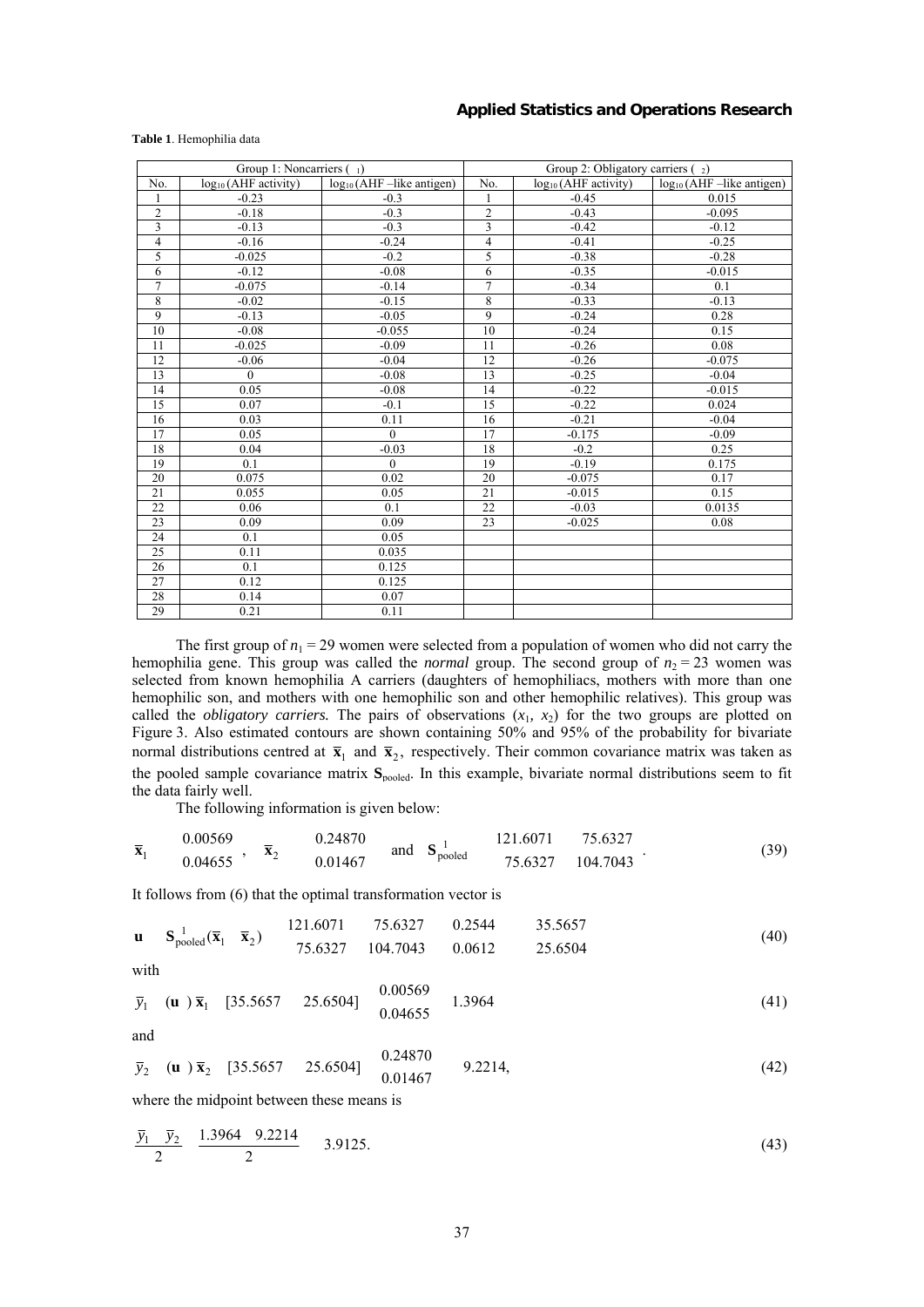

*Figure 3.* Scatter plots of [log<sub>10</sub> (AHF activity), log<sub>10</sub> (AHF-like antigen)] for the normal group and obligatory hemophilia A carriers

For instance, measurements of AHF activity and AHF-like antigen on a woman who may be a hemophilia A carrier give  $x_1 = -0.210$  and  $x_2 = -0.044$ . Should this woman be classified as  $\pi_1$  (normal) or  $\pi_2$  (obligatory carrier)?

Using Fisher's approach, we obtain

$$
y_0 = (\mathbf{u}^*)'\mathbf{x}_0 = [35.5657 \ -25.6504] \begin{array}{l} -0.210 \\ -0.044 \end{array} = -6.34 < \frac{\bar{y}_1 + \bar{y}_2}{2} = -3.9125. \tag{44}
$$

Using the proposed approach based on the ratio of the maximum separations in the input data samples, we obtain

$$
\frac{\max_{\mathbf{u}\neq\mathbf{0}}\frac{\left[\mathbf{u}'(\overline{\mathbf{x}}_{1(0)}-\overline{\mathbf{x}}_{2})\right]^{2}}{\mathbf{u}'\mathbf{S}_{\text{pooled}(1)}\mathbf{u}}}{\max_{\mathbf{u}\neq\mathbf{0}}\frac{\left[\mathbf{u}'(\overline{\mathbf{x}}_{1(0)}-\overline{\mathbf{x}}_{2})\right]^{2}}{\mathbf{u}'\mathbf{S}_{\text{pooled}(2)}\mathbf{u}}} = \frac{(\overline{\mathbf{x}}_{1(0)}-\overline{\mathbf{x}}_{2})'\mathbf{S}_{\text{pooled}(1)}^{-1}(\overline{\mathbf{x}}_{1(0)}-\overline{\mathbf{x}}_{2})}{(\overline{\mathbf{x}}_{1}-\overline{\mathbf{x}}_{2(0)})'\mathbf{S}_{\text{pooled}(2)}^{-1}(\overline{\mathbf{x}}_{1}-\overline{\mathbf{x}}_{2(0)})} = \frac{\overline{y}_{1(0)}-\overline{y}_{2}}{\overline{y}_{1}-\overline{y}_{2(0)}} = \frac{1.029+8.84}{1.4+9.782} = 0.88 < 1.
$$
 (45)

Applying either (42) or (43), we classify the woman as  $\pi_2$ , an obligatory carrier. Thus, Fisher's approach and the proposed one give the same result in the above case.

# **4.2. Example 2**

Consider the observations on  $p = 2$  variables from  $m = 3$  populations. The input data samples are given below.

| $\pi_1 (n_1 = 3)$                                                  | $\pi_2 (n_2 = 3)$                                                 | $\pi_3 (n_3 = 3)$                                                 |
|--------------------------------------------------------------------|-------------------------------------------------------------------|-------------------------------------------------------------------|
| $2 \quad 5$                                                        | $0 \quad 6$                                                       | $1 \quad -2$                                                      |
| $\mathbf{x}^{n_1} = \begin{bmatrix} 0 & 3 \\ -1 & 1 \end{bmatrix}$ | $\mathbf{x}^{n_2} = \begin{bmatrix} 2 & 4 \\ 1 & 2 \end{bmatrix}$ | $\mathbf{x}^{n_3} = \begin{bmatrix} 0 & 0 \\ 0 & 0 \end{bmatrix}$ |

\n(46)

We found that

$$
\overline{\mathbf{x}}_1 = \frac{-1}{3}
$$
;  $\overline{\mathbf{x}}_2 = \frac{1}{4}$ ;  $\overline{\mathbf{x}}_3 = \frac{0}{-2}$ ;  $\overline{\mathbf{x}} = \frac{0}{5/3}$ ; (47)

$$
\mathbf{B} = \sum_{i=1}^{3} 3(\bar{\mathbf{x}}_i - \bar{\mathbf{x}})(\bar{\mathbf{x}}_i - \bar{\mathbf{x}})' = \frac{6}{3} \frac{3}{62} ; \tag{48}
$$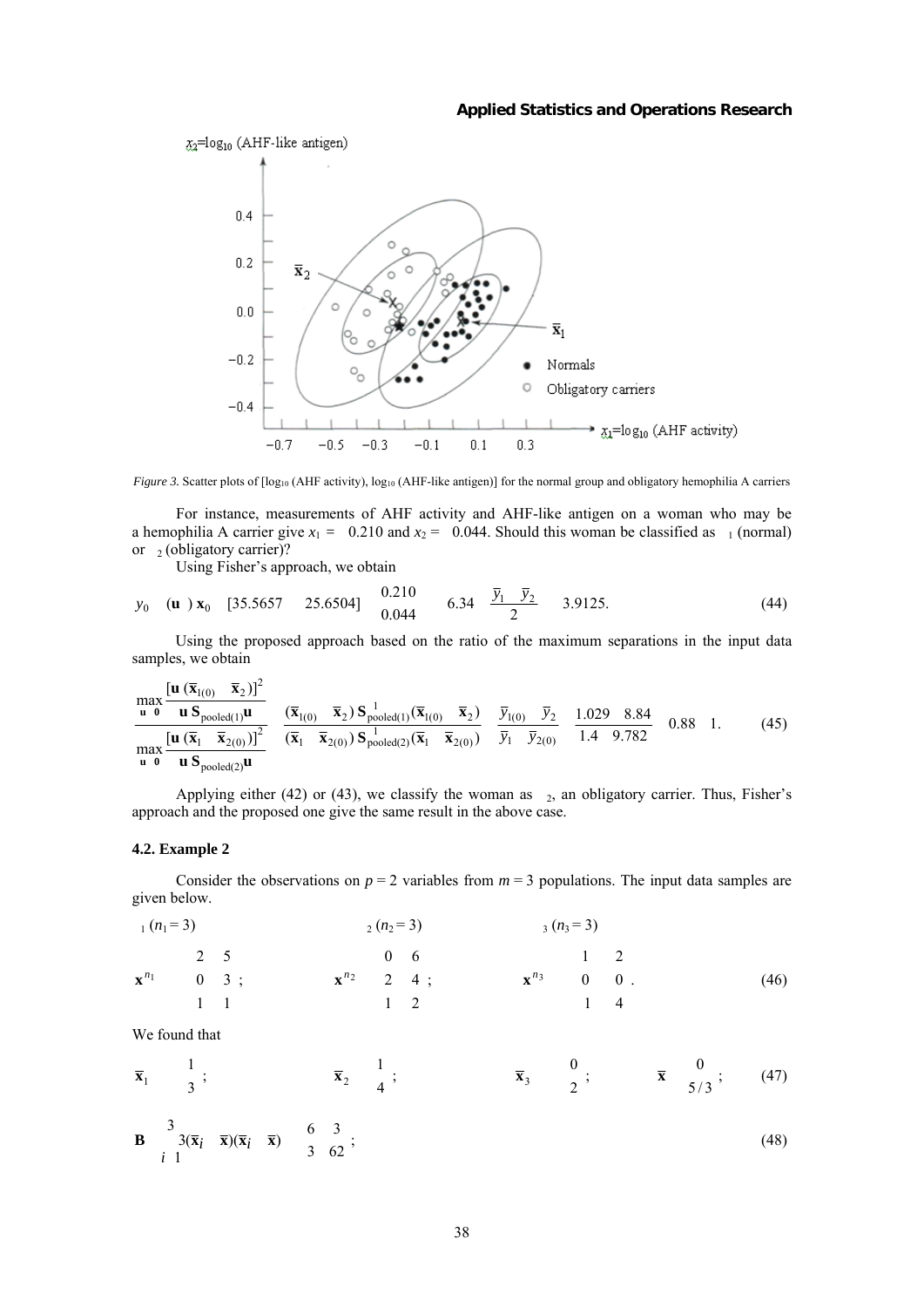$$
\mathbf{W} = \sum_{i=1}^{3} \sum_{j=1}^{n_i} (\mathbf{x}_{ij} - \overline{\mathbf{x}}_i)(\mathbf{x}_{ij} - \overline{\mathbf{x}}_i)' = \sum_{i=1}^{3} n_i - 3 \mathbf{S}_{pooled} = \frac{6}{-2} - \frac{2}{24} ;
$$
 (49)

$$
\mathbf{W}^{-1} = \begin{bmatrix} 0.171429 & 0.014286 \\ 0.014286 & 0.042857 \end{bmatrix}; \quad \mathbf{W}^{-1}\mathbf{B} = \begin{bmatrix} 1.071429 & 1.4 \\ 0.214286 & 2.7 \end{bmatrix}.
$$
 (50)

To solve for the *r* ≤ min  $(m - 1, p) = min(2, 2) = 2$  nonzero eigenvalues of  $W^{-1}B$ , we must solve

$$
\left|\mathbf{W}^{-1}\mathbf{B} - \lambda \mathbf{I}\right| = \begin{vmatrix} 1.071429 - \lambda & 1.4 \\ 0.214286 & 2.7 - \lambda \end{vmatrix} = 0.
$$
 (51)

We find that  $\lambda_1 = 2.867071$  and  $\lambda_2 = 0.904357$ . Then the corresponding normalized eigenvectors are obtained by solving

$$
(\mathbf{W}^{-1}\mathbf{B} - \lambda_k \mathbf{I})\mathbf{u}_k^* = 0, \ \ k = 1, 2,
$$
\n(52)

and scaling the results such that

$$
(\mathbf{u}_{k}^{*})'\mathbf{S}_{pooled}\mathbf{u}_{k}^{*} = 1, \ \ k = 1, 2. \tag{53}
$$

Thus, we obtain

$$
\mathbf{u}_1^* = [0.386 \quad 0.495], \quad \mathbf{u}_2^* = [0.938 \quad -0.112]. \tag{54}
$$

Using Fisher's approach to classify the new observation  $\mathbf{x}'_0 = \begin{bmatrix} 1 & 3 \end{bmatrix}$  in accordance with (26), we have

$$
\sum_{k=1}^{2} (y_{0k} - \overline{y}_{1k})^2 = \sum_{k=1}^{2} [(\mathbf{u}_k^*)'(\mathbf{x}_0 - \overline{\mathbf{x}}_1)]^2 = (1.871 - 1.099)^2 + (0.602 + 1.274)^2 = 4.11536,
$$
\n(55)

$$
\sum_{k=1}^{2} (y_{0k} - \overline{y}_{2k})^2 = \sum_{k=1}^{2} [(\mathbf{u}_k^*)'(\mathbf{x}_0 - \overline{\mathbf{x}}_2)]^2 = (1.871 - 2.366)^2 + (0.602 - 0.49)^2 = 0.257569,
$$
\n(56)

$$
\sum_{k=1}^{2} (y_{0k} - \overline{y}_{3k})^2 = \sum_{k=1}^{2} [(\mathbf{u}_k^*)'(\mathbf{x}_0 - \overline{\mathbf{x}}_3)]^2 = (1.871 + 0.99)^2 + (0.602 - 0.224)^2 = 8.328205.
$$
 (57)

Since the minimum of  $\sum_{k=1}^{2} (y_{0k} \int_{k=1}^{2} (y_{0k} - \overline{y}_{lk})^2$  occurs when  $l = 2$ , we allocate x<sub>0</sub> to population  $\pi_2$ . It will be noted that the approach proposed in this paper gives in the above case the same result. The situation, in terms of the classifiers  $\bar{y}_i$  is illustrated on Figure 4.



*Figure 4.* The points  $y_0$ ,  $\overline{y}_1$ ,  $\overline{y}_2$ , and  $\overline{y}_3$  in the classification plane